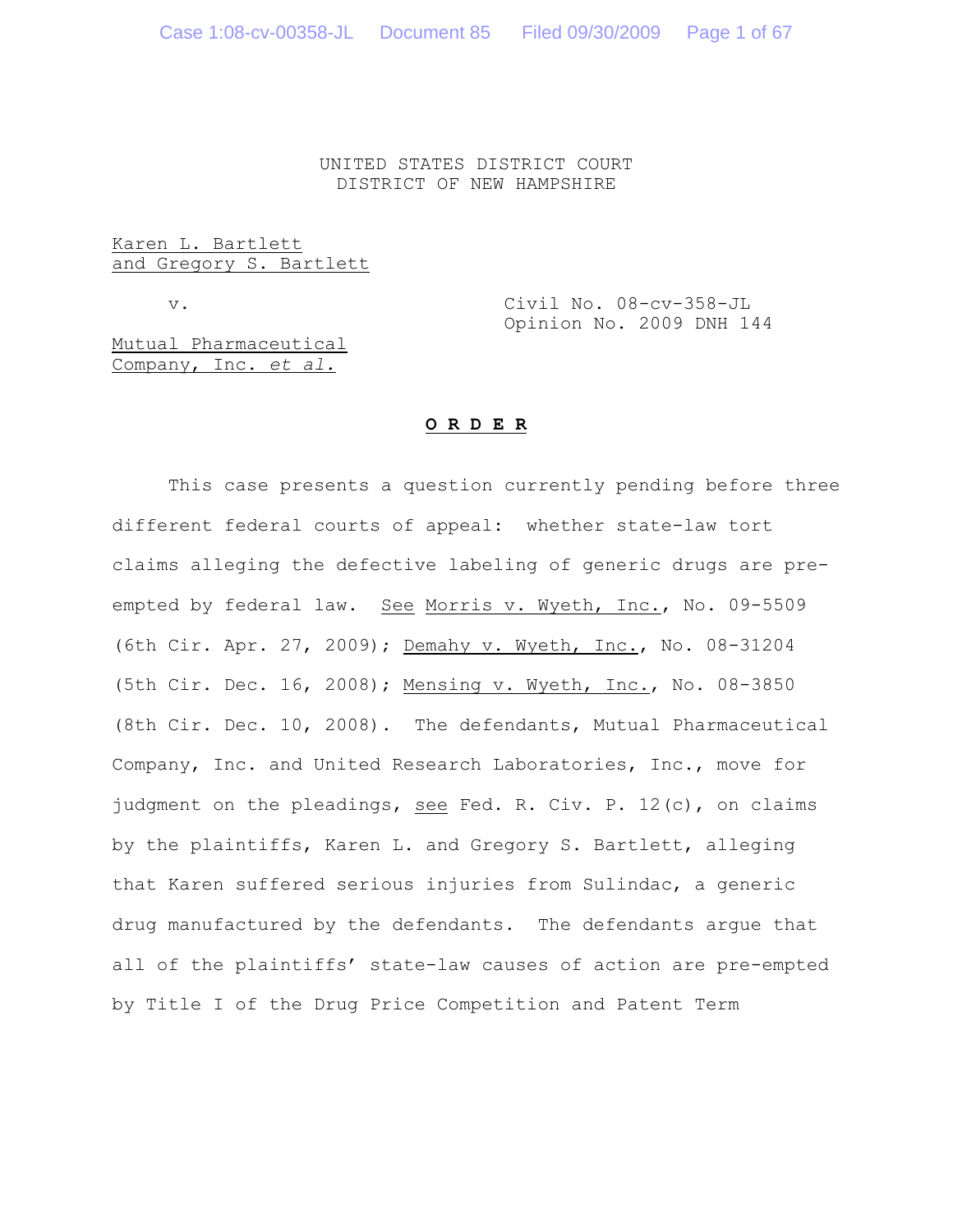Restoration Act of  $1984,$ <sup>1</sup> part of the Hatch-Waxman Amendments to the Federal Food, Drug, and Cosmetic Act ("FDCA").<sup>2</sup> This court has subject-matter jurisdiction under 28 U.S.C. § 1332(a)(1) (diversity).

After considering the parties' extensive briefing and oral argument, the court denies the defendants' motion for judgment on the pleadings. The Bartletts' claims do not present an obstacle to the accomplishment and execution of the full purposes and objectives of Congress in the Hatch-Waxman Amendments, nor does complying with the state law underlying those claims make it impossible to comply with the Hatch-Waxman Amendments or any other federal law identified by the defendants. The Supreme Court's recent decision on the pre-emptive effect of federal drug regulation on state tort law in Wyeth v. Levine, 129 S. Ct. 1187 (2009), makes that result clear. Accordingly, the Bartletts' claims are not pre-empted.

#### **I. Applicable legal standard**

Federal "preemption is an affirmative defense on which [the] defendant bears the burden of proof." Cambridge Literary Props.,

 $P^1$ Pub. L. 98-417, tit. I, 98 Stat. 1985, codified as amended at 21 U.S.C.  $\frac{1}{5}$  355(j) (1999 & supp. 2009).

 $2$ Ch. 675, 52 Stat. 1040 (1938), codified as amended at 21 U.S.C. §§ 301 et seq. (1999 & supp. 2009).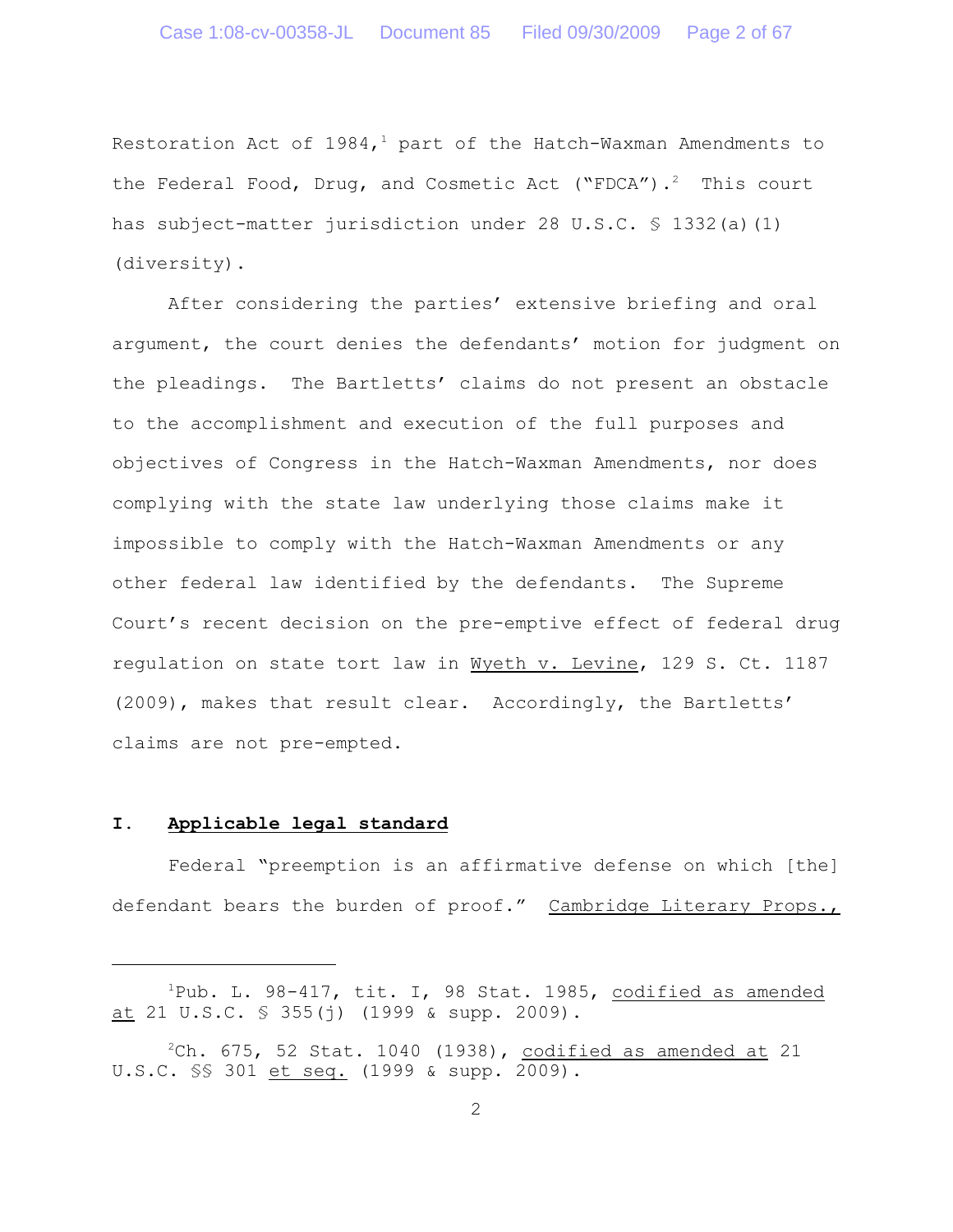Ltd. v. W. Goebel Porzellanfabrik G.m.b.H. & Co. KG, 510 F.3d 77, 102 (1st Cir. 2007), cert. denied, 129 S. Ct. 58 (2008); see also Wyeth, 129 S. Ct. at 1193 (characterizing a manufacturer's argument that federal drug law pre-empted the plaintiff's claims as a defense). While an affirmative defense can support a Rule 12(c) motion for judgment on the pleadings, it can do so "only where it is (1) definitively ascertainable from the complaint and other sources of information that are reviewable at [the pleadings] stage, and (2) [these] facts establish the affirmative defense with certitude." Citibank Global Mkts., Inc. v. Rodriguez Santana, 573 F.3d 17, 23 (1st Cir. 2009).

# **II. Background**

### **A. The Bartletts' allegations**

For purposes of the defendants' motion for judgment on the pleadings, the court accepts the following allegations of the Bartletts' complaint as true. See Gray v. Evercore Restructuring L.L.C., 544 F.3d 320, 324 (1st Cir. 2008). In December 2004, Karen Bartlett's physician prescribed her Sulindac, a nonsteroidal anti-inflammatory drug manufactured by the defendants, for pain in her right shoulder. Within weeks of filling the prescription, she went to a local emergency room complaining of "pimple like bumps, spots or blisters on her face, a fever, eye irritation," and other symptoms. She was soon diagnosed with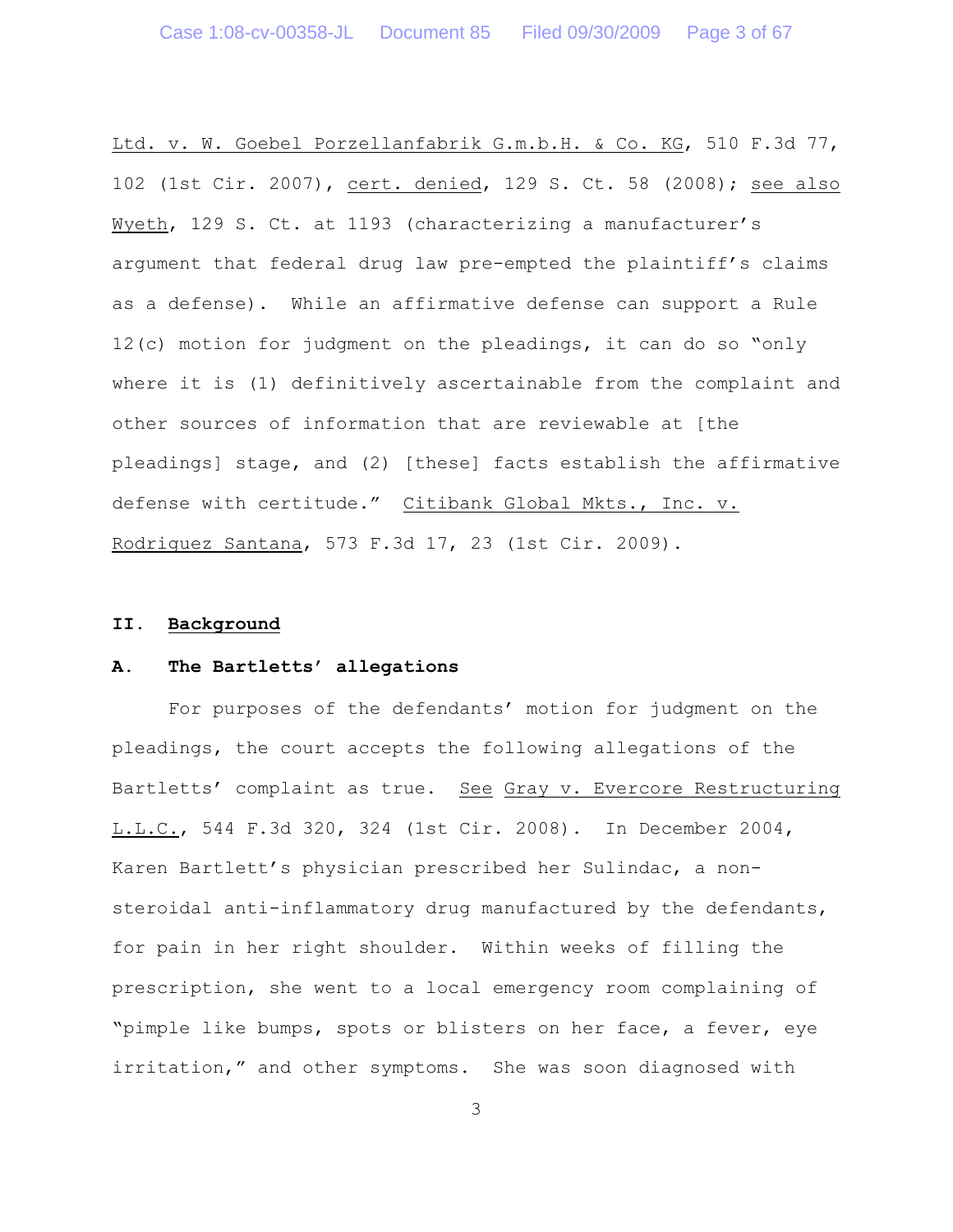Stevens-Johnson syndrome progressing to toxic epidermal necrolysis, a serious and potentially fatal condition characterized by large areas of lesions on and necrosis of the skin and mucous membranes. See Dorland's Illustrated Medical Dictionary 1872 (31st ed. 2007). She spent approximately three months in the hospital recovering, including two months in a medically induced coma, and emerged with permanent injuries.

Sulindac is the generic version of a drug originally approved by the FDA in 1978; the generic version at issue here was approved in 1991. The Bartletts allege that, following this approval, the defendants "had an ongoing duty to conduct postmarketing safety surveillance for any reports of serious adverse events associated with Sulindac including any such report in the medical literature" and that, had they done so, they would have uncovered information compelling them "to warn physicians about the dangers" of the drug, including associations with Stevens-Johnson syndrome and toxic epidermal necrolysis.

The Bartletts' complaint asserts seven counts:

- strict product liability--failure to warn (count 1);
- strict product liability--defective in design or manufacture (count 2);
- fraud, in the sense that the defendants "made misrepresentations of material facts . . . and omitted and/or concealed material facts" about the risks of Sulindac (count 3);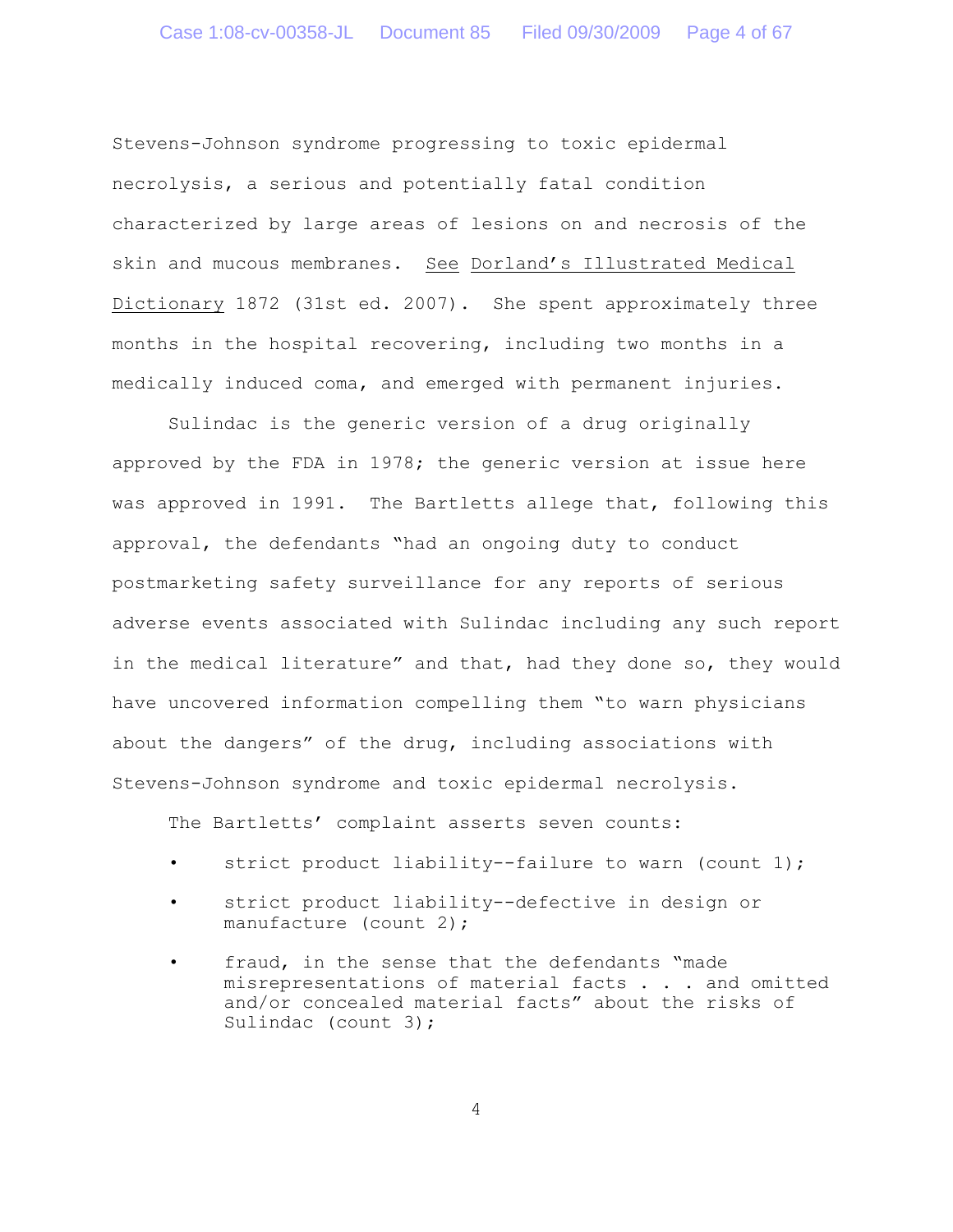- breach of implied warranty that Sulindac was "of merchantable quality and safe and fit for [its intended] use" (count 4);
- breach of express warranty that Sulindac "was safe and well accepted by patients and was safe for long-term use" (count 5);
- negligence in failing "to use reasonable care in designing, testing, labeling, marketing, supplying, distribution [*sic*] and selling" Sulindac (count 6);
- gross negligence based on the same omissions (count 7).

#### **B. The statutory and regulatory scheme**

### **1. Overview of the FDA approval process**

The FDCA prohibits the "introduction into interstate commerce [of] any new drug, unless an approval of an application filed pursuant to subsection (b) or (j) of this section is effective with respect to such drug."<sup>3</sup> 21 U.S.C.  $\frac{1}{5}$  355(a). As discussed in detail below, those two subsections provide two different procedures for obtaining the requisite approval from the Secretary of Health and Human Services to distribute a new drug. The Secretary oversees the Food and Drug Agency in carrying out these procedures. See id.  $\S$  393(b)(2)(A).

<sup>&</sup>lt;sup>3</sup>The FDCA defines "new drug," in relevant part, as "[a]ny drug . . . the composition of which is such that such drug is not generally recognized among experts qualified by scientific training and experience to evaluate the safety of drugs, as safe and effective for use under the conditions prescribed, recommended, or suggested in the labeling thereof." 21 U.S.C.  $$321(p)(1)$ .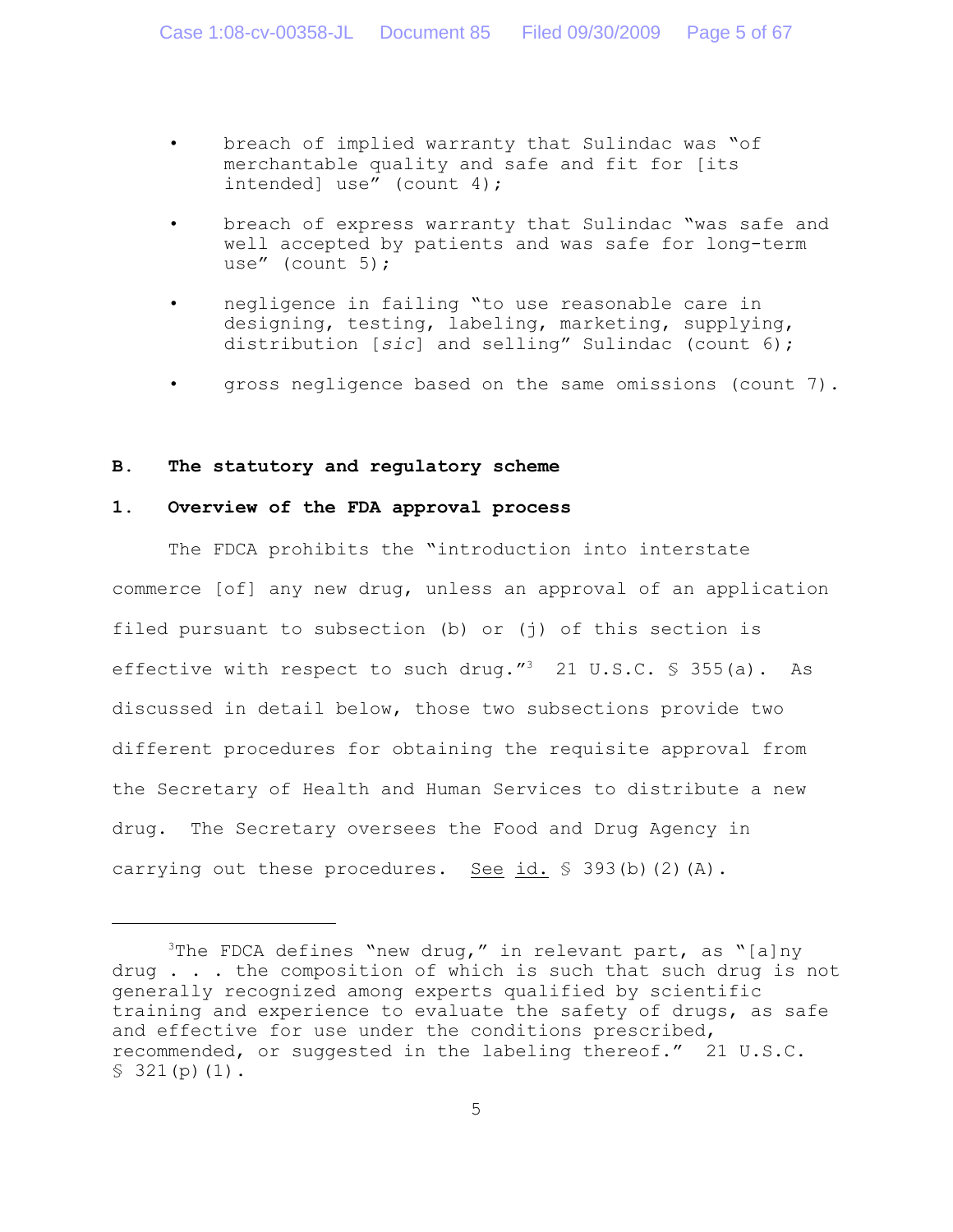Subsection (b) authorizes a new drug application ("NDA") containing certain specified data, e.g., "full reports of investigations which have been made to show whether or not such drug is safe for use and whether such drug is effective for use," "a full list of the articles used as components of such drug," and "specimens of the labeling proposed to be used for such drug." Id.  $\frac{1}{5}$  355(b)(1). The Secretary shall approve such an application absent specified grounds for denial. See id.  $\S$  355(c)(1)(A). These grounds include, e.g., that the required investigations "do not include adequate tests . . . to show whether or not such drug is safe for use under the conditions prescribed, recommended, or suggested in the proposed labeling thereof," that "results of such tests show that such drug is unsafe for use under such conditions," and that "based on a fair evaluation of all material facts, such labeling is unsafe or misleading in any particular." Id. § 355(d).

Subsection (j), the Hatch-Waxman Amendments, sets forth a process under which "[a]ny person may file with the Secretary [of HHS] an abbreviated application for the approval of a new drug." Id. § 355(j)(1) (emphasis added). Rather than the data required of a full-blown NDA by subsection (b), an abbreviated application ("ANDA") must show that "the conditions of use prescribed, recommended, or suggested in the labeling have been previously approved for  $\ldots$  a listed drug,"  $\underline{\text{id.}}$   $\frac{\mathcal{S}}{\mathcal{S}}$  355(j)(2)(A)(i)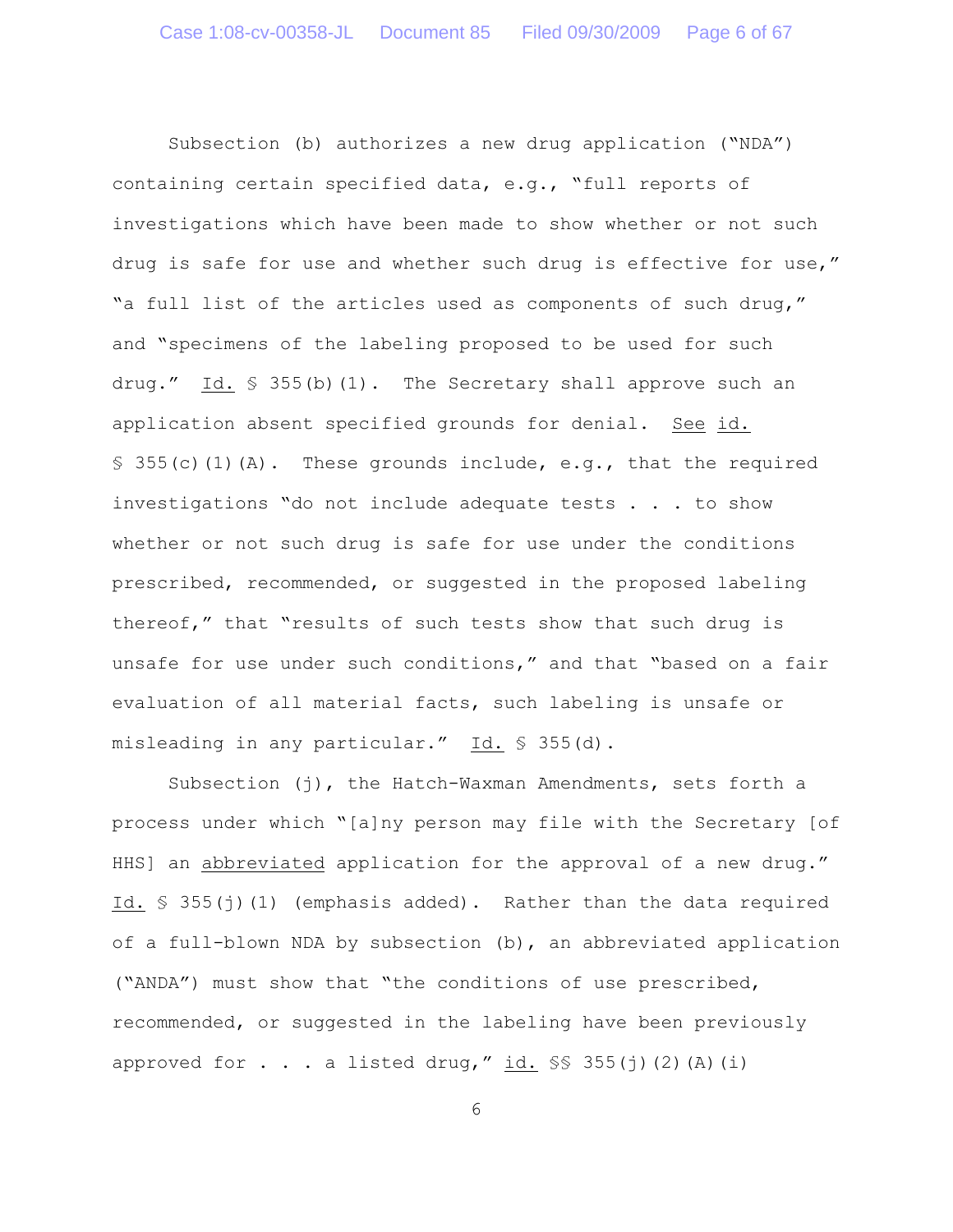(internal quotation marks and parentheses omitted), and that each of a number of specified characteristics of the new drug is "the same as that of the listed drug." Id.  $\frac{1}{5}$  355(j)(2)(A)(ii)-(v). These characteristics include the drug's active ingredient, route of administration, dosage form, strength, and labeling. See id. A "listed drug" is a "drug which has been approved for safety and effectiveness under subsection (c) of this section," id.  $\frac{1}{2}$  355(j)(7)(A)(i)(I), which, as just discussed, governs the approval of applications submitted under subsection (b). The Secretary must approve an ANDA absent certain specified grounds, e.g., "information submitted with the application is insufficient to show that each of the proposed conditions of use have been previously approved for the listed drug," id.  $\frac{1}{5}$  355(j)(4)(B), or "information submitted in the application is insufficient to show that the labeling proposed for the drug is the same as the labeling approved for the listed drug,  $^{\prime\prime}$  4 id. § 355(j)(4)(G).

The Hatch-Waxman Amendments, then, authorize the approval of a new drug without demanding the information that would otherwise be required in an application under subsection  $(b)$ , i.e., the reports of safety and effectiveness investigations and the like,

 $4$ There is an exception to this requirement "for changes required because of differences approved under a petition filed under  $[21 \, \text{U.S.C.} \, \text{S} \, 355 \, \text{(i)} \, \text{(2)} \, \text{(C)}]$  or because the new drug and the listed drug are produced or distributed by different manufacturers." 21 U.S.C. § 355(j)(2)(A)(v). That exception is not at issue in this case.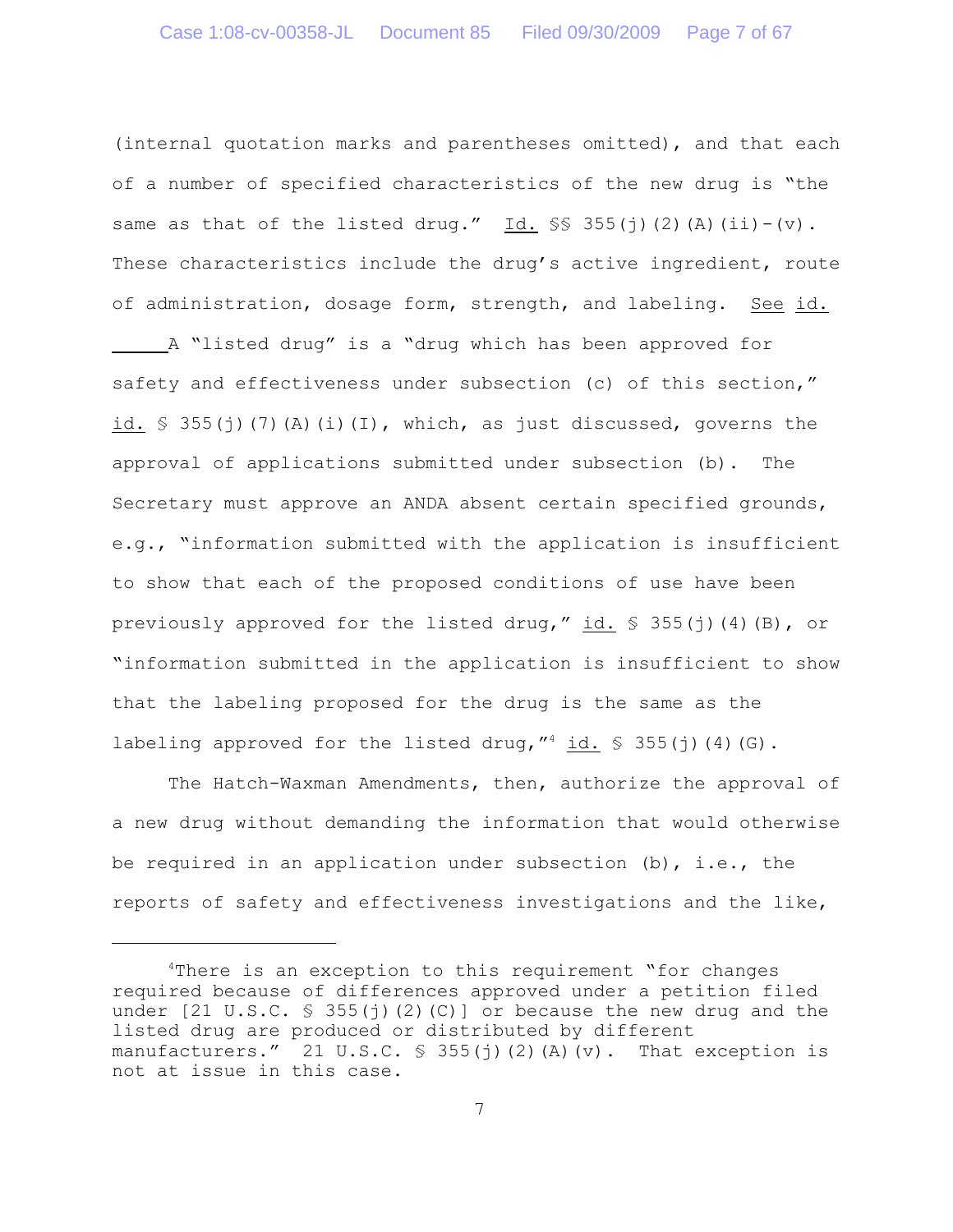provided the same drug has been previously approved for the same conditions under that more rigorous process. As one committee report on the Amendments noted, their "focus . . . is to provide the Food and Drug Administration with sufficient information to assure that the generic drug is the same as the listed drug that has previously been determined to be safe and effective." H.R. Rep. No. 98-857, pt. 1, at 21 (1984), reprinted in 1984 U.S.C.C.A.N. 2647, 2654 (footnote and parenthetical omitted). The term "generic drug," in this context, refers to a "listed drug" not covered by a patent, whether because that patent has expired or otherwise. See 21 U.S.C.  $\frac{1}{5}$  355(j)(2)(A)(vii).

### **2. ANDA procedures before Hatch-Waxman**

As this committee report also noted, the FDA had, at that point, already been approving ANDAs for generic drugs, but only insofar as such a drug was "the same as [a] pioneer [i.e., nongeneric] drug" approved prior to 1962. H.R. Rep. No. 98-857, pt. 1, at 16, 1984 U.S.C.C.A.N. at 2649; see also Abbreviated New Drug Applications, 48 Fed. Reg. 2751, 2755 (Jan. 21, 1983) (later codified at 21 C.F.R. § 314.2 (1984)). This temporal limitation had its origins in the Drug Amendments of 1962, which "required that all drugs, both generic and pioneer,  $\ldots$  be approved as safe and effective [by the FDA] prior to marketing"; before those amendments, the FDA had approved drugs on the basis of safety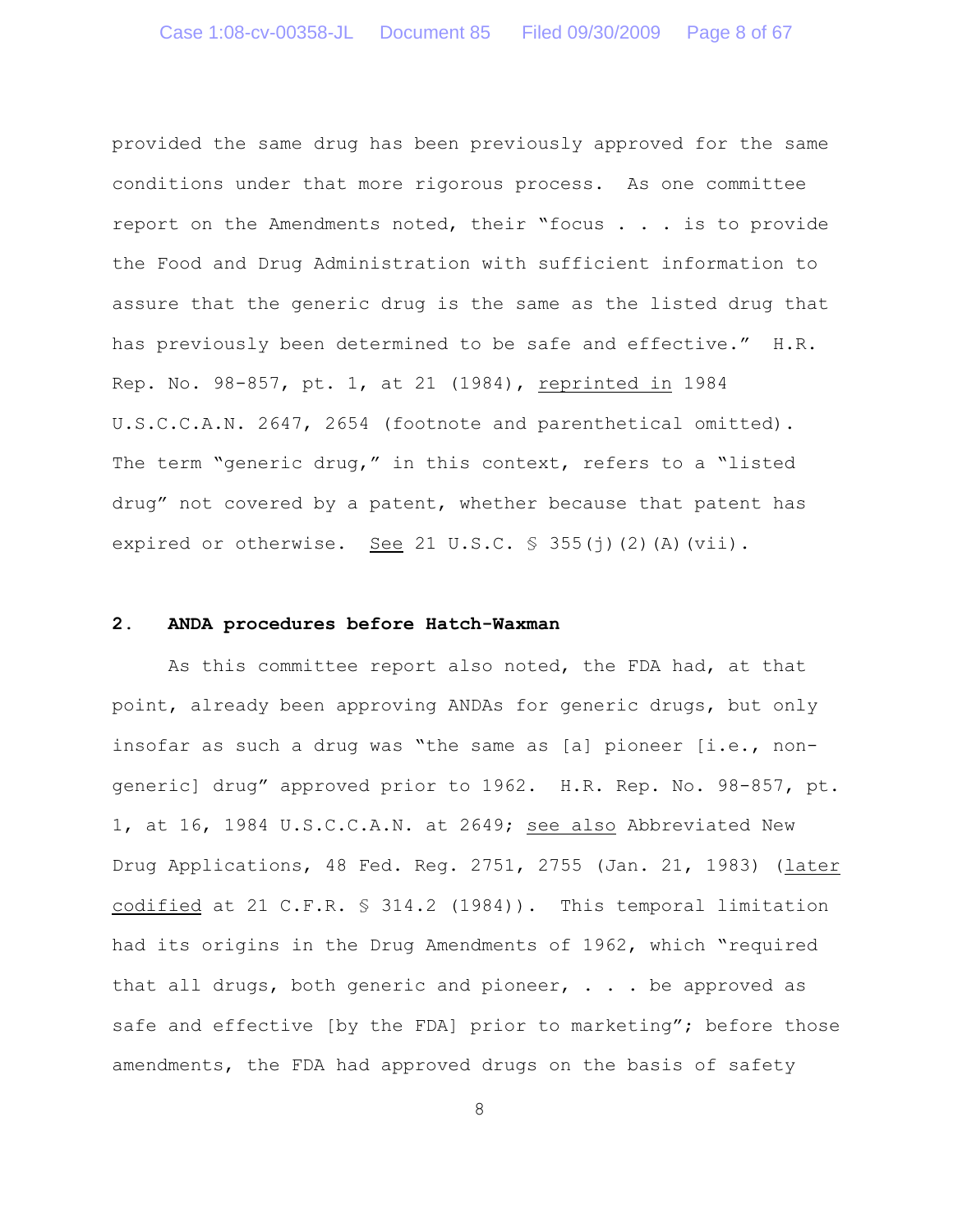alone. H.R. Rep. No. 98-857, pt. 1, at 16, 1984 U.S.C.C.A.N. at 2649; see also Drug Amendments of 1962 §§ 102(d) (codified as amended at 21 U.S.C. § 355(d)).

To carry out the mandate of the Drug Amendments, the FDA "created the drug efficacy study (DESI) to determine if all pre-1962 [approved] drugs were effective." H.R. Rep. No. 98-857, pt. 1, at 16, 1984 U.S.C.C.A.N. 2647, 2649. The FDA later concluded that the reports generated in that study, together with other available data, "constituted a body of information sufficient, in the case of most DESI drugs determined to be effective, to conclude that the same drug product produced by another manufacturer would also be safe and effective if properly manufactured and used under the same conditions." Abbreviated Drug Applications, 43 Fed. Reg. 39126, 39127 (proposed Sept. 1, 1978). Thus, the FDA promulgated a rule allowing an ANDA for a particular new drug upon a finding that such an approach was "sufficient." Abbreviated Applications, 35 Fed. Reg. 6574, 6575 (Apr. 24, 1970) (later codified at 21 C.F.R. § 130.4 (1971)). This rule required, in relevant part, that an ANDA contain "[l]abeling that is in accord with the labeling conditions described in the finding." Id. (later codified at 21 C.F.R.  $$130.4(f)(2)(1971)$ .

After receiving ANDAs for new drugs varying from ones approved through the DESI program in ways that "pose[d]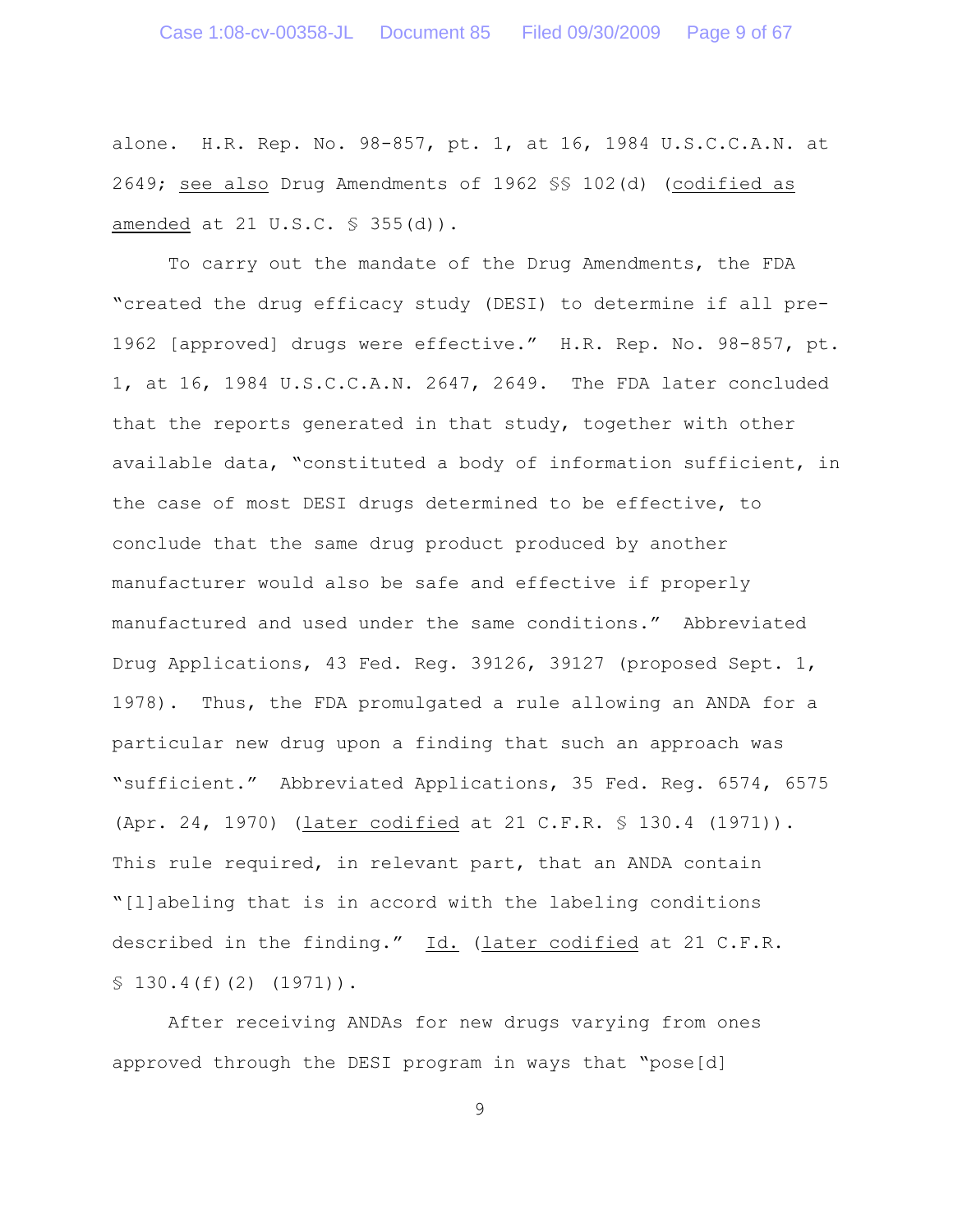significant questions of safety or effectiveness," however, the FDA proposed a new rule limiting the ANDA process. 43 Fed. Reg. at 39127. This rule, promulgated in 1983, permitted an ANDA only upon a finding that a drug product "covered by [DESI] may be approved for marketing without the submission of additional evidence of preclinical and clinical studies to show safety and effectiveness." 48 Fed. Reg. at 2755 (parenthetical omitted) (later codified at 21 C.F.R. § 314.2(a) (1984)).

The new rule also provided that such a finding, i.e., "that an [ANDA] is suitable for a drug product[,] applies only to a product that is the same in active ingredient, dosage form and strength, route of administration, and conditions of use as the drug product that was the subject of the finding." Id. (later codified at 21 C.F.R.  $\frac{1}{5}$  314.2(b)(2)). This amendment did not alter the requirement that an ANDA contain "[l]abeling that is in accord with the labeling conditions described in the finding that an [ANDA] is sufficient." Id. at 2756 (later codified at 21  $C.F.R. \S 314.2(f)(2)$ .

At the time it proposed this rule, the FDA announced its "inten[t] to extend the ANDA concept at a later time to post-1962 drug products by publishing criteria for making a determination about these drugs," noting that the rationale for the ANDA concept covered drugs approved before 1962 only--since only they had been subjected to the rigors of the DESI process. 43 Fed.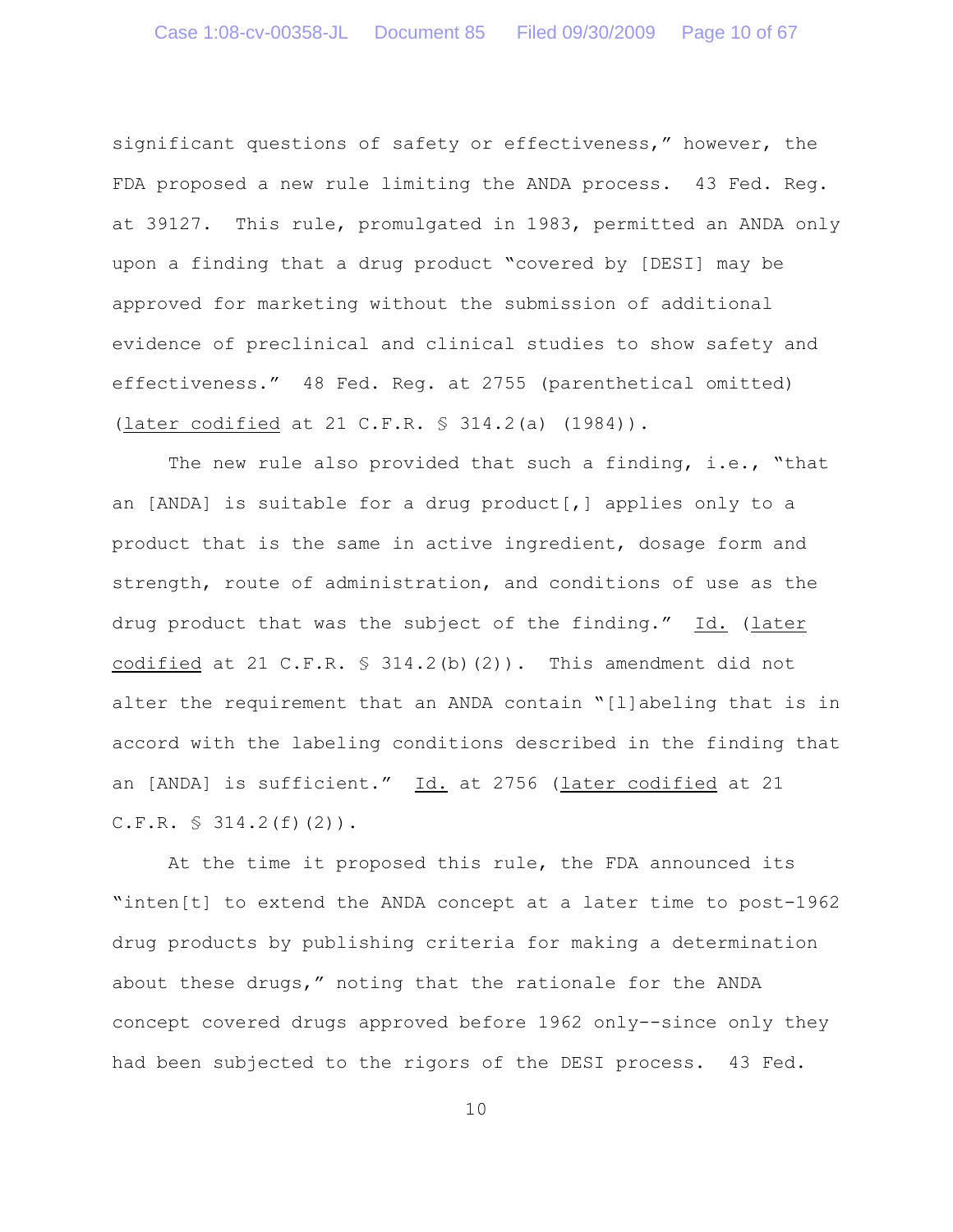Reg. at 39128. The FDA never did act on its own to make the ANDA process available for drugs approved after 1962, H.R. Rep. No. 98-857, pt. 1, at 16, 1984 U.S.C.C.A.N. at 2649, so Congress acted through the Hatch-Waxman Amendments, "generally extend[ing] the procedures used to approve generic copies of pre-62 drugs to post-62 drugs," id., at 14, 1984 U.S.C.C.A.N. at 2647.

Doing so, the committee report recognized, would allow the FDA to approve such drugs without requiring human clinical trials, "retesting" which the FDA saw as "unnecessary and wasteful"--as well as "unethical"--"because the drug has already been determined to be safe and effective." Id. at 16, 1984 U.S.C.C.A.N. at 2649. The committee report also noted that the "approximately 150 drugs approved after 1962 that [were] off patent and for which there [was] no generic equivalent" at that time "could be approved in generic form if there was [an ANDA] procedure," resulting in significant cost savings. Id. at 17, 1984 U.S.S.C.A.N. at 2650.

# **3. ANDA procedures after Hatch-Waxman**

The FDA later proposed amending its regulations to implement the ANDA procedure set forth in the Hatch-Waxman Amendments. See Abbreviated New Drug Application Regulations, 54 Fed. Reg. 28872 (proposed July 10, 1989). In relevant part, the FDA proposed "to add a new requirement with respect to the submission of labeling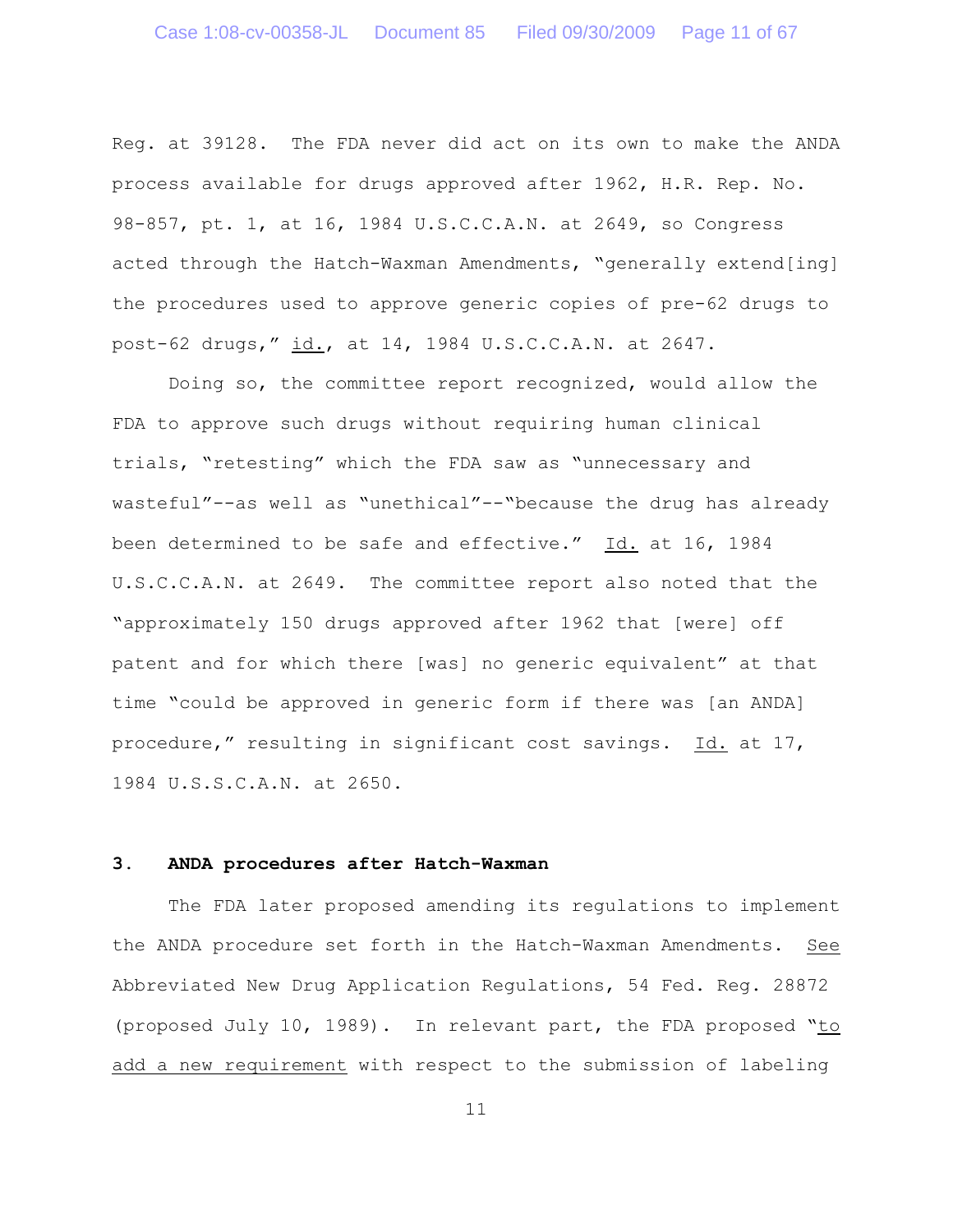as part of an ANDA" to effect Hatch-Waxman's rule that an ANDA "show that the proposed labeling for its drug product is the same as that of the reference listed drug." Id. at 28884 (emphasis added). The FDA then promulgated rules specifying that an ANDA must include "[a] statement that the applicant's proposed labeling is the same as the labeling of the reference listed drug except for" enumerated differences not relevant here. Abbreviated New Drug Application Regulations, 57 Fed. Reg. 17950, 17985-86 (Apr. 28, 1992) (later codified at 21 C.F.R.  $\S$ § 314.94(a)(8)(iii)-(iv) (1993)).

These rules also stated that the FDA would deny an ANDA if it was "insufficient to show that the labeling proposed for the drug is the same as the labeling approved for the listed drug," id. at 17992 (later codified at 21 C.F.R. § 314.127(a)(7) (1993)), and that the FDA "may" begin proceedings to withdraw its approval of an ANDA if it found "[t]hat the labeling for the drug product that is the subject of the [ANDA] is no longer consistent with that for the listed drug," id. at 17993-94 (later codified at 21 C.F.R. § 314.150(b)(10) (1993)) (emphasis added), both with exceptions not relevant here.<sup>5</sup>

 $5$ Though the FDA has since made slight modifications to § 314.94, see Prescription Drug Product Labeling; Medication Guide Requirements, 63 Fed. Reg. 66378-01, 66397 (Dec. 1, 1998), these are in relevant part the same regulations that were in effect at the time Karen Bartlett was prescribed and ingested Sulindac, and that remain in effect today. See 21 C.F.R.  $\S$  314.94(a)(8)(iv), 314.127(a)(7), 314.150(b)(10)(2008).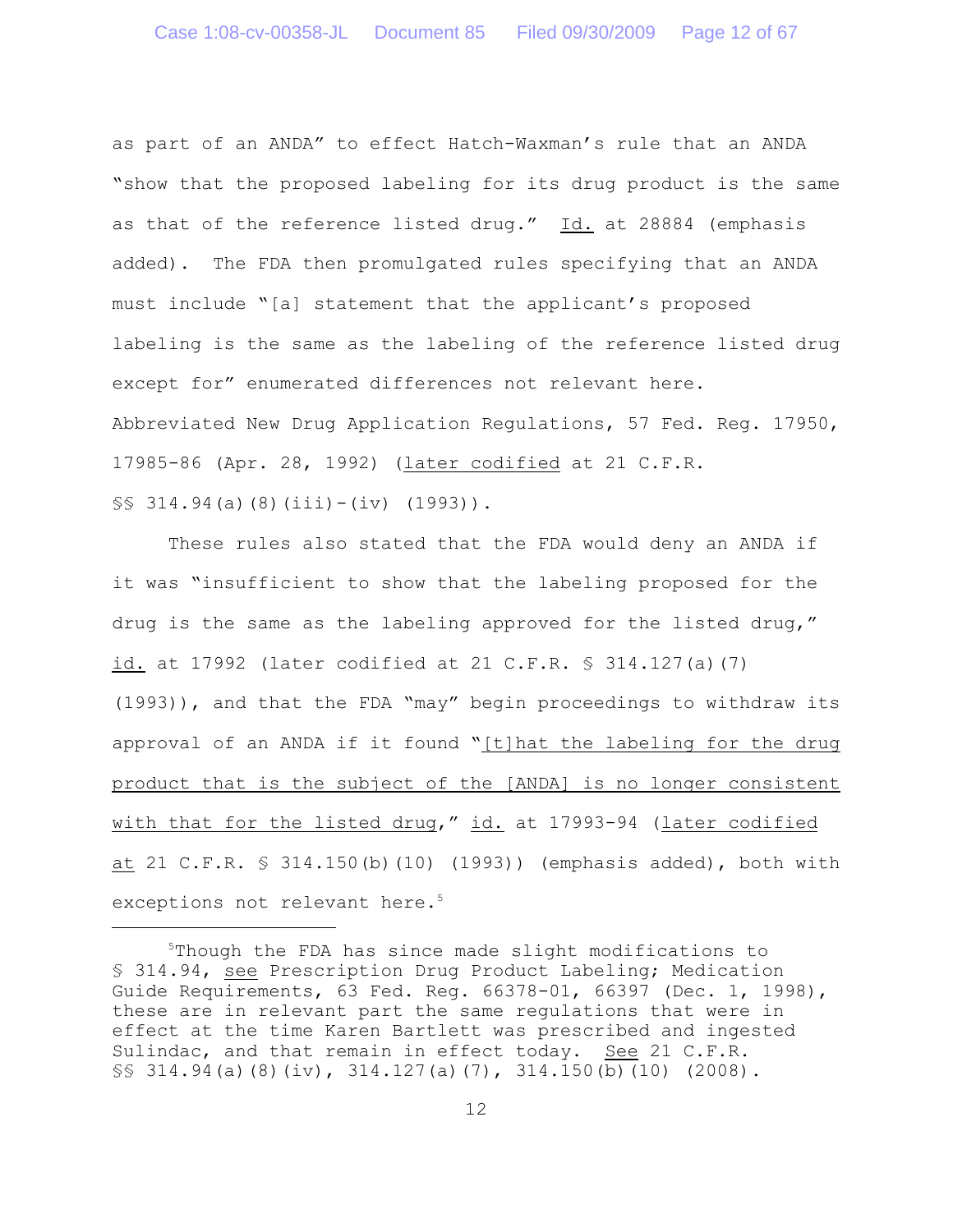During the notice-and-comment period on these rules, the FDA received feedback that "the labeling provisions should be revised to permit ANDA applicants to deviate from the labeling for the reference listed drug to add contraindications, warnings, precautions, adverse reactions, and other safety-related information." Id. at 17961. The FDA noted that it "disagree[d] . . . . [T]he ANDA's product labeling must be the same as the listed drug's product labeling because the listed drug product is the basis for ANDA approval." Id. But the FDA also noted that

Consistent labeling will assure physicians, health professionals, and consumers that a generic drug is as safe and effective as its brand-name counterpart. If an ANDA applicant believes new safety information should be added to a product's labeling, it should contact FDA, and FDA will determine whether the labeling for the generic and listed drugs should be revised. After approval of an ANDA, if an ANDA holder believes that new safety information should be added, it should provide adequate supporting information to FDA, and FDA will determine whether the labeling for the generic and listed drugs should be revised.

Id. (emphasis added).

Further, in response to a comment that "FDA should create a mechanism to compel ANDA holders to revise their labeling to conform to the listed drug product once the ANDA is approved," the FDA observed that 21  $U.S.C. \$ 355(e)(2)$ 

authorizes the withdrawal of approval of an application if 'there is a lack of substantial evidence that the drug will have the effect it purports or is represented to have under the conditions of use prescribed, recommended, or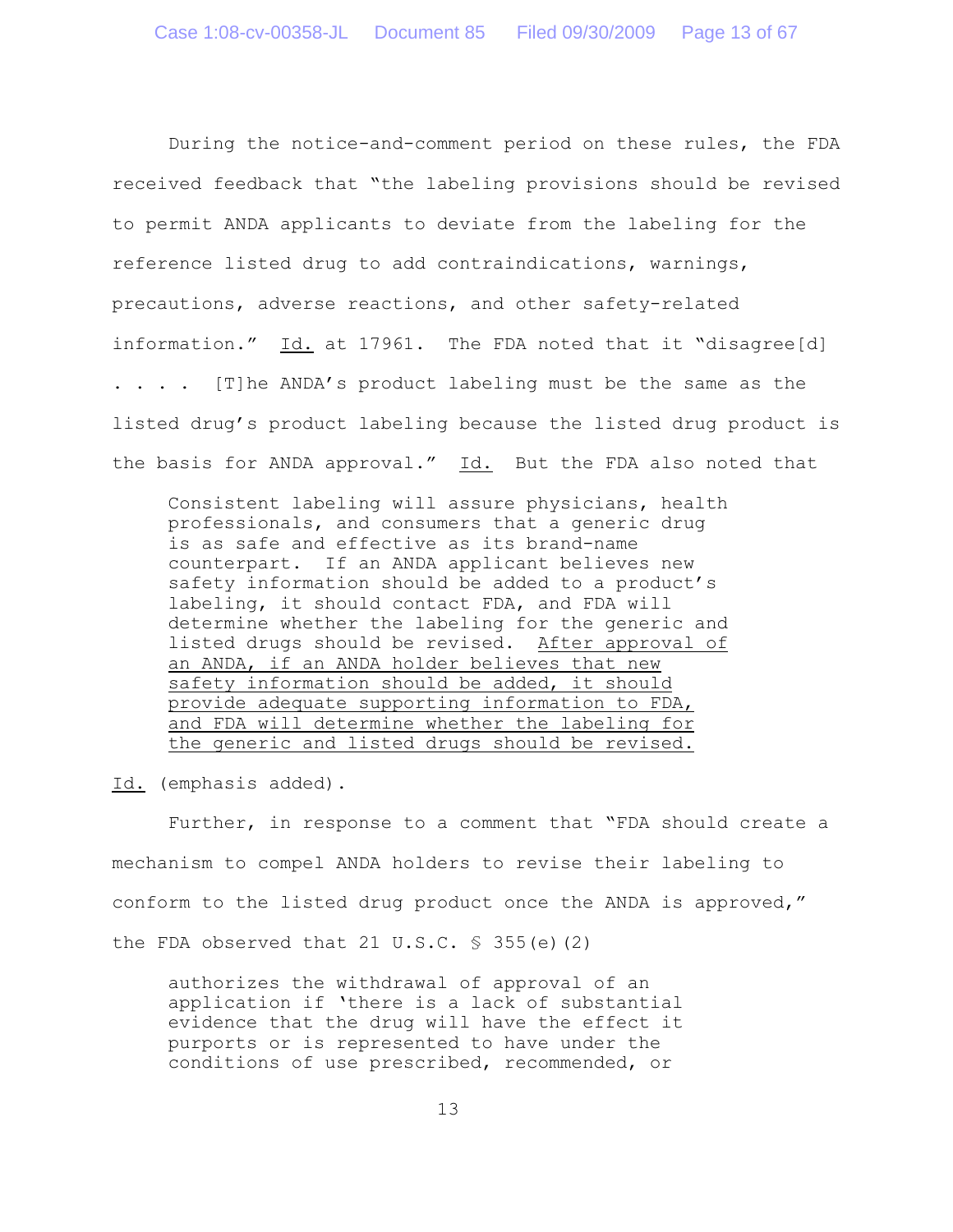suggested in the labeling thereof.' This provision applies to both ANDA and NDA drug products. Because an ANDA must have labeling that is the same as the reference listed drug under [21 U.S.C.  $\frac{1}{5}$  355(j)(2)(A)(v)], FDA believes that a generic drug product approved on the basis of studies conducted on the listed drug and whose labeling is inconsistent with the listed drug's labeling might not be considered safe and effective for use under the conditions prescribed, suggested, or recommended in the listed drug's labeling. FDA, therefore, has revised § 314.150 to permit the agency to withdraw approval of the ANDA if the applicant fails to maintain labeling in compliance with the requirements of the Act.

Id. at 17968(emphases added). In explaining this revision, the FDA noted its agreement with comments that it "should create a new provision authorizing the agency to withdraw an [ANDA] if the [ANDA] holder failed to modify its labeling to match labeling changes in the reference listed drug." $6$  Id. at 17970. Thus, the FDA explained, "§ 314.150(b)(10) states that the ANDA applicant's failure to maintain drug labeling that is consistent with that of the listed drug may be grounds for withdrawing approval of the [ANDA]." Id. (emphasis added).

 $6$ The FDA had initially proposed to "retain its current regulations under § 314.150 stating the grounds for the withdrawal of approval of applications and abbreviated applications for drugs under [21 U.S.C. § 355(e)]," while adding regulations "to describe additional circumstances under which the agency will suspend or withdraw ANDA approval under [21 U.S.C.]  $$355(i)(5)$ ]." 54 Fed. Req. at 28904. Section 355(j)(5), in essence, directs the Secretary to withdraw or suspend an ANDA upon the withdrawal or suspension of its listed drug's application; those were the "additional circumstances" described in the added regulations. 54 Fed. Reg. at 17993 (codified at 21 C.F.R. §§ 314.151, 314.153 (2008)).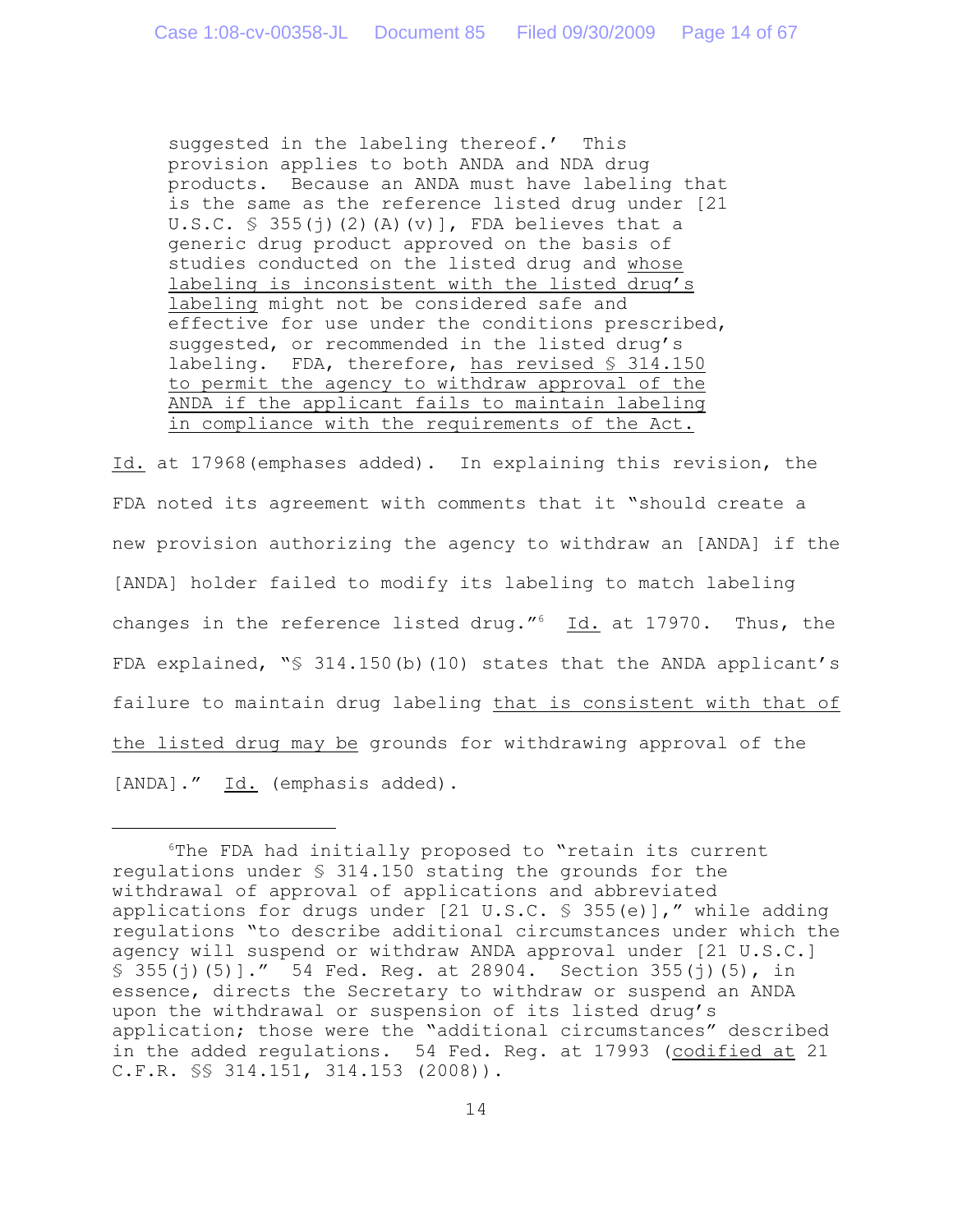### **4. Revisions to drug labeling**

Revisions to drug labeling are covered under another FDA regulation, 21 C.F.R. § 314.70, "Supplements and other changes to an approved application." Under this rule, before making "[c]hanges in labeling," id.  $\frac{1}{2}$  314.70(b)(2)(v)(A), the applicant must submit, and the FDA must approve, a "supplement" describing the change, id.  $\S$  314.70(a)(1)(i), (b)(1). The rule has exceptions, however, see id.  $\frac{1}{2}$  314.70(b)(2)(v)(A), one of which is for "[c]hanges in the labeling  $\ldots$  . [t]o add or strengthen a contraindication, warning, precaution, or adverse reaction," id.  $\S$  314.70(c)(6)(iii)(A). In such a case, "the holder of an approved application may commence distribution of the drug product involved upon receipt by the agency of a supplement for the change," rather than waiting for the FDA to approve it.  $Id.$ § 314.70(c)(6)(iii). This is known as a "changes being effected" or "CBE" supplement. Id. § 314.70(c)(3). As with other changes in labeling, the FDA may ultimately disapprove a change made through the CBE process, in which case "it may order the manufacturer to cease distribution of the drug product(s) made with the . . . change." Id.  $$314.70(c)(7)$ .

This version of the rule was promulgated in 2004, following the passage of Food and Drug Administration Modernization Act of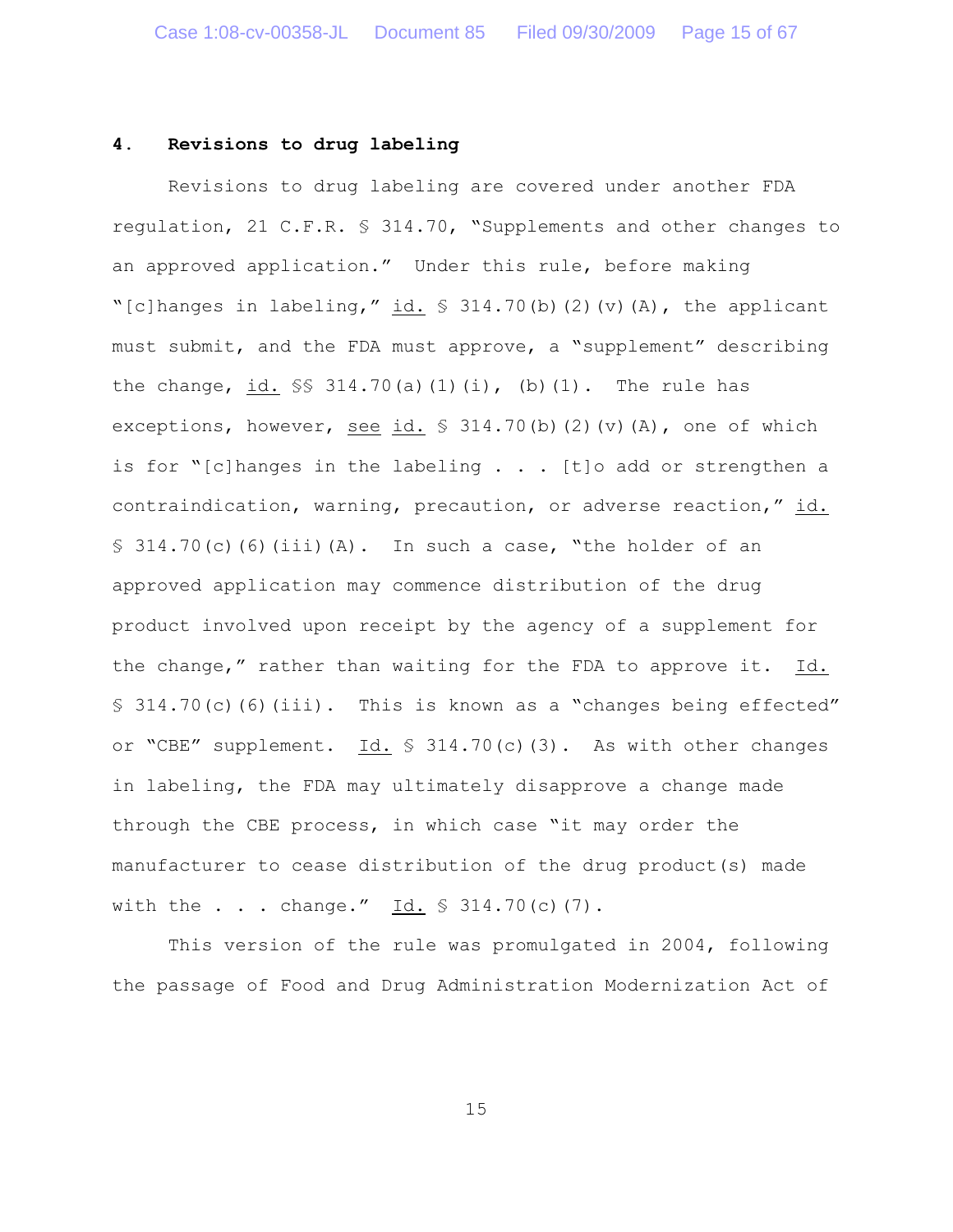1997 ("FDAMA").<sup>7</sup> Supplements and Other Changes to an Approved Application, 69 Fed. Reg. 18728, 18764-65 (Apr. 8, 2004).<sup>8</sup> The Modernization Act provided that, "[w]ith respect to a drug for which there is in effect an approved application under section  $355$  . . . , a change from the manufacturing process approved pursuant to such an application . . . may be made, and the drug as made with the change may be distributed." 21 U.S.C. § 356a(a). The Act authorized the Secretary to "designate a category of  $\ldots$  changes for the purpose of providing that  $\ldots$ . the holder involved may commence distribution of the drug involved upon the receipt by the Secretary of a supplemental application for the change," rather than wait for approval. Id.  $$356a(d)(3)(B)(ii).$ 

So, by opening the CBE process to labeling changes that added or strengthened warnings and the like under 21 C.F.R.  $\S$  314.70(c)(6)(iii)(A), the Secretary created "a category of changes" that could be implemented upon receipt of a supplemental application effecting them. In substance, however, a rule like  $\S$  314.70(c)(6)(iii)(A) had been in effect since 1965, when the Secretary promulgated a rule that, if a supplemental application

 $P^7$ Pub. L. 105-115, § 116(a), 111 Stat. 2296, 2313 (codified at 21 U.S.C. § 356a (1999)).

 ${}^{8}$ The rule was subsequently revised in ways not relevant here. Requirements on Content and Format of Labeling for Human Prescription Drugs and Biological Products, 71 Fed. Reg. 3922, 3997 (Jan. 24, 2006).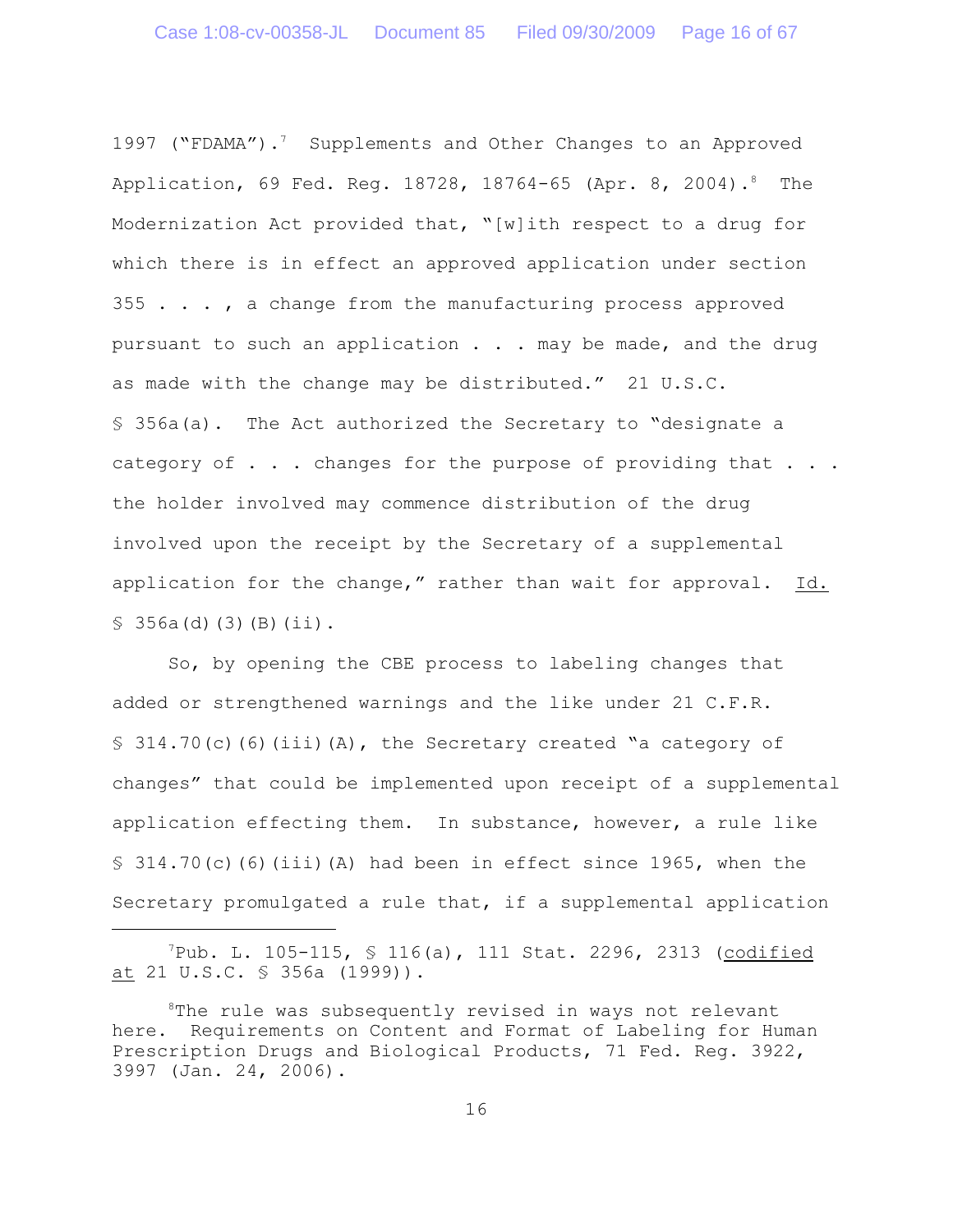proposed "additional warning, contraindication, side-effect, [or] precaution information" to package labeling, that change "should be placed in effect at the earliest possible time." Supplemental New-Drug Applications. 30 Fed. Reg. 911, 993 (Jan. 30, 1965) (later codified at 21 C.F.R. § 130.9(d)(1) (1965)). To effect this goal, the FDA announced in the rule a policy "to take no action against a drug or applicant solely because changes of [this] kind . . . are placed in effect by the applicant prior to his receipt of a written notice of approval." Id. at 994 (later codified at 21 C.F.R. § 130.9(e)).

Despite some renumbering, see 39 Fed. Reg. 11680, 117123 (Mar. 29, 1974) (recodifying  $$ 130.9$  as  $$ 314.8$ ), the relevant substance of this rule remained the same until 1985, when the rule took its current form. See New Drug and Antibiotic Regulations, 50 Fed. Reg. 7452, 7498-99 (Feb. 22, 1985) (later codified at 21 C.F.R. § 314.70 (1985)). Though the Hatch-Waxman Amendments had already become law at that point, the FDA had yet to promulgate the regulations implementing them; when the agency did so, however, the only change it made to the rule on supplemental applications, § 314.70, was to add a paragraph directing that "[t]he applicant shall comply with the patent information requirements under section 505(c)(2) of the act."<sup>9</sup>

<sup>&</sup>lt;sup>9</sup>When FDA amended the rule again in response to the Modernization Act, its only substantive edit to the CBE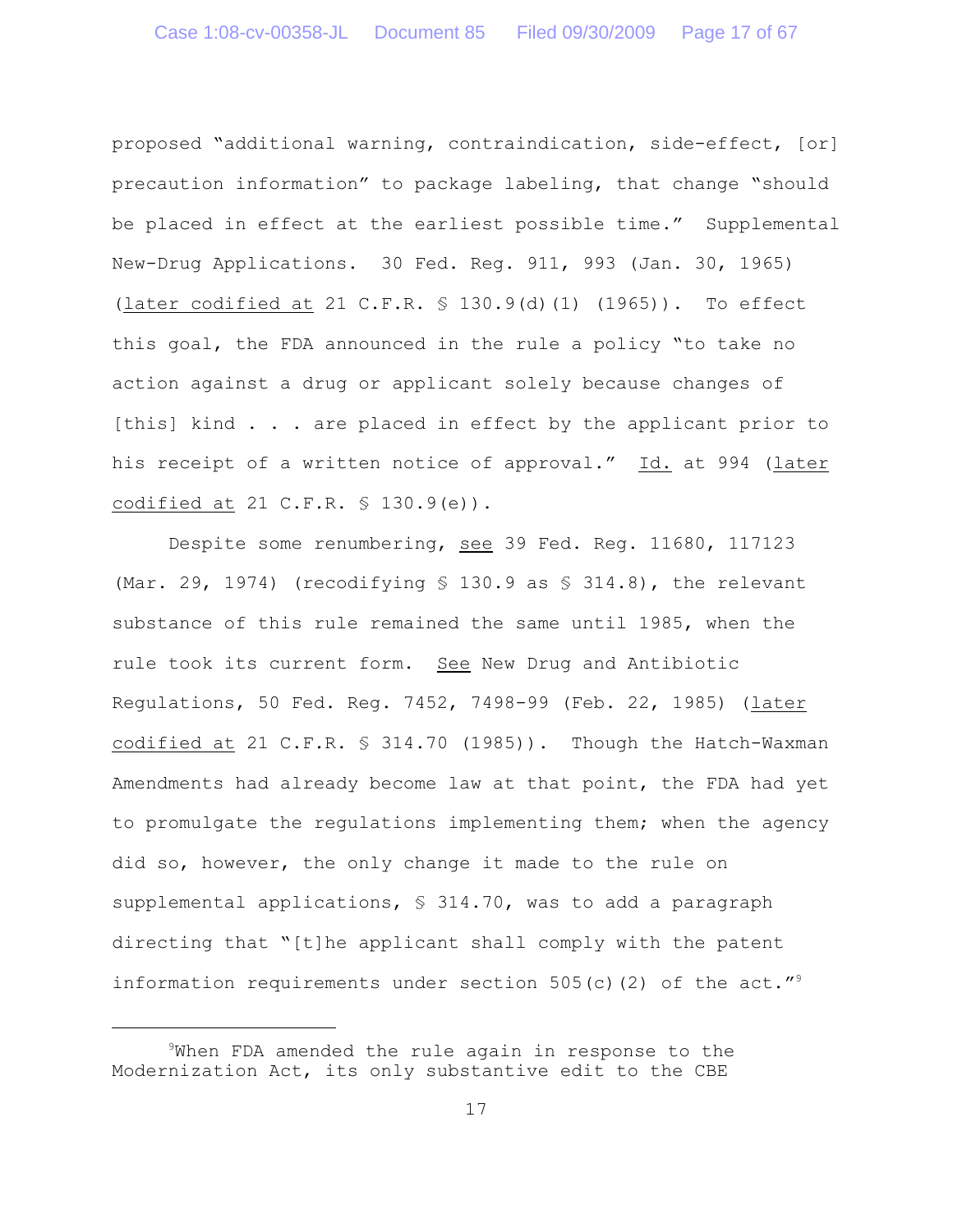Abbreviated New Drug Applications, 57 Fed. Reg. at 17983 (codified at 21 C.F.R. § 314.70(f)).

But later, in a 2008 proposal to amend 21 C.F.R. § 314.70(c) "to reaffirm that a CBE supplement is appropriate to amend the labeling for an approved product only to reflect newly acquired information," the FDA stated in a footnote that "CBE changes are not available for generic drugs approved under an [ANDA] under 21 U.S.C. [§] 355(j). To the contrary, a generic drug manufacturer is required to conform to the approved labeling for the listed drug." Supplemental Applications Proposing Labeling Changes for Approved Drugs, Biologics, and Medical Devices, 73 Fed. Reg. 2848-01, 2849 n.1. (proposed Jan. 16, 2008). The footnote cited 21 C.F.R. § 314.150(b)(10)--which provides, again, that the FDA may attempt to revoke its approval of an ANDA if its labeling is not "consistent with" that of the listed drug--as well as the FDA's comments on ANDA applicants' labels, quoted above.

The FDA did not, however, propose to amend any of its regulations to clarify that an ANDA holder could not avail itself of a CBE supplement. See id. Nor did its final version of the proposed rule contain any such provision. See Supplemental

provision, § 314.70(c)(6), was to allow distribution of the revised drug product "upon receipt by the agency of the supplement for the change," rather than "promptly" as under the former rule. Compare 69 Fed. at 18764-65 with 50 Fed. Reg. at 7498-99.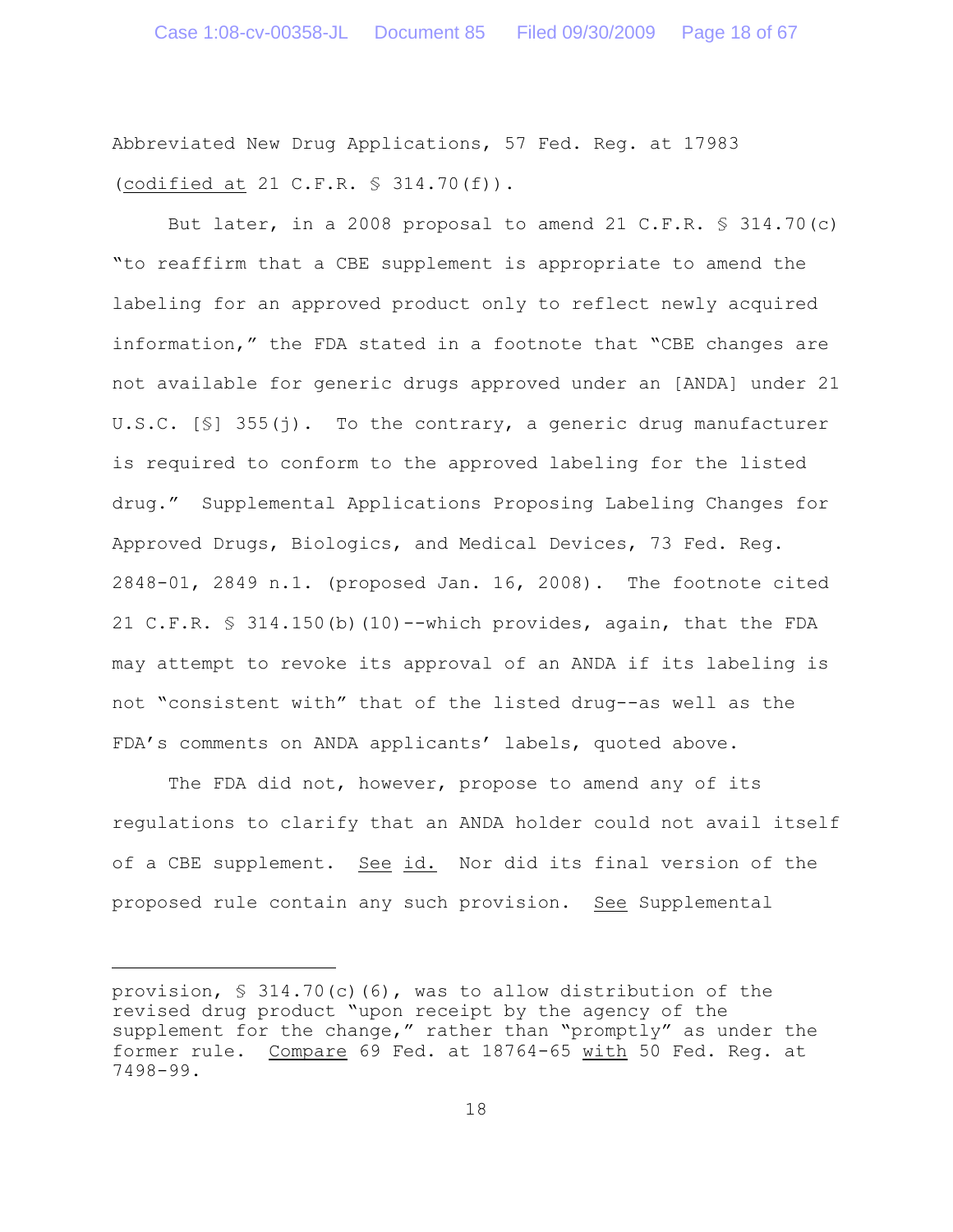Applications Proposing Labeling Changes for Approved Drugs, Biologics, and Medical Devices, 73 Fed. Reg. 49603-01 (Aug. 22, 2008). And the footnote in the proposal did not acknowledge that, when the FDA promulgated its new rule on ANDA applications following Hatch-Waxman, it included a provision that "[t]he applicant shall comply with the requirements of §§ 314.70 and 314.71 regarding the submission of supplemental applications to an approved abbreviated application. $10^{10}$  57 Fed. Req. at 17987 (codified at 21 C.F.R. § 314.97).

#### **5. Generic manufacturers' reporting obligations**

The ANDA regulations promulgated after Hatch-Waxman require that "each applicant having an [ANDA] . . . shall comply with the requirements of § 314.80 regarding the reporting and recordkeeping of adverse drug experiences." Id. at 17983 (codified as amended at 21 C.F.R. § 314.98(a)). Section 314.80 requires an applicant to report (A) "each adverse drug experience that is both serious and unexpected  $\ldots$  as soon as possible but in no case later than 15 calendar days of the initial receipt of the information by the applicant," 21 C.F.R.  $\frac{1}{5}$  314.80(c)(1)(i), and  $(B)$  every other "adverse drug experience  $\ldots$  at quarterly intervals, for 3 years from the date of approval . . . and then

 $1021$  C.F.R. § 314.71 sets forth the procedures for submitting a supplement to an application.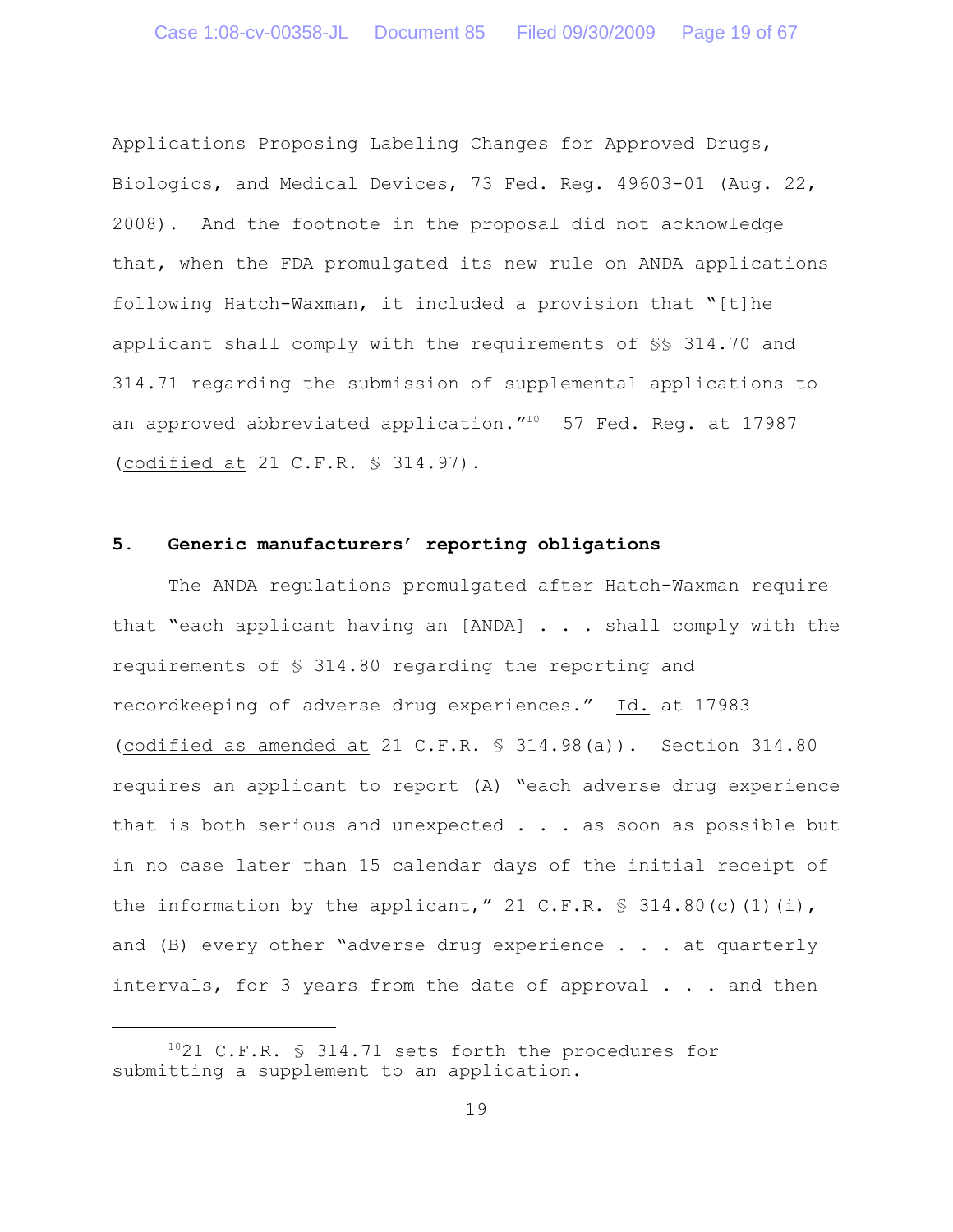at annual intervals," id.  $\frac{1}{2}$  314.80(c)(2)(i).<sup>11</sup> Furthermore, an applicant "shall also develop written procedures for the surveillance, receipt, evaluation, and reporting of postmarketing adverse drug experiences to FDA."  $\underline{Id.}$  § 314.80(b).

Congress also addressed the ongoing responsibilities of generic drug manufacturers in the Food and Drug Administration Amendments Act of 2007.<sup>12</sup> This law requires the Secretary to "promptly notify the responsible person"--defined as the holder of an application for a prescription drug approved under subsection (b), see 21 U.S.C.  $\frac{1}{5}$  355(o)(2)--"or, if the same drug approved under subsection (b) of this section is not currently marketed, the holder of an approved application under subsection  $(j)$ ," "if the Secretary becomes aware of new safety information that the Secretary believes should be included in the labeling of the drug." 21 U.S.C.  $\frac{6}{5}$  355(o)(4). The holder of the ANDA approval must, in response, either "submit a supplement proposing changes to the approved labeling to reflect the new safety information" or explain "why such a change is not warranted." Id.  $\frac{1}{10}$   $\frac{1}{10}$   $\frac{1}{10}$   $\frac{1}{10}$   $\frac{1}{10}$   $\frac{1}{10}$   $\frac{1}{10}$   $\frac{1}{10}$   $\frac{1}{10}$   $\frac{1}{10}$   $\frac{1}{10}$   $\frac{1}{10}$   $\frac{1}{10}$   $\frac{1}{10}$   $\frac{1}{10}$   $\frac{1}{10}$   $\frac{1}{10}$   $\frac{1}{10}$   $\frac{1}{10}$   $\frac{1}{10$ 

 $^{12}$ Pub. L. 110-85 § 107, 121 Stat. 823, 841.

 $11$ Periodic reporting "does not apply to adverse drug experience information obtained from postmarketing studies," 21 C.F.R.  $\text{\$}$  314.80(c)(2)(iii), nor need such information be included in a "15-day Alert report . . . unless the applicant concludes there is a reasonable possibility that the drug caused the adverse experience,"  $id. \$   $$314.80(e)$  (1).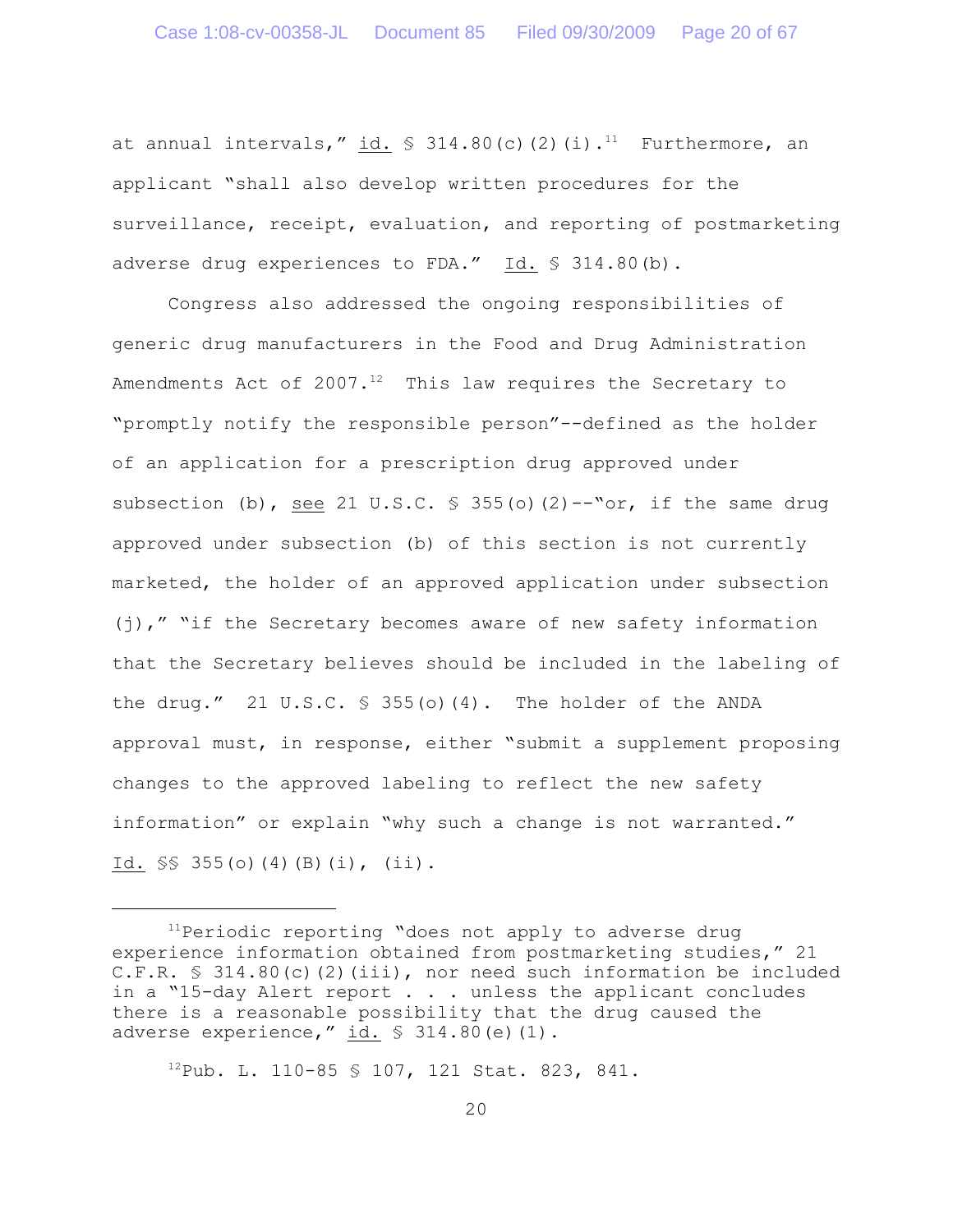Paragraph (4) of subsection (o) also contains a "Rule of construction" that it "shall not be construed to affect the responsibility of  $\ldots$ . the holder of the approved application under [21 U.S.C. § 355(j)] to maintain its label in accordance with existing requirements, including subpart B of part 201 and section<sup>[]</sup> 314.70 . . . of Title 21, Code of Federal Regulations (or any successor regulations)."  $\underline{Id.}$  § 355(o)(4)(I). Subpart B of part 201 imposes labeling requirements on prescription drugs, including that "[t]he labeling shall be revised to include a warning as soon as there is reasonable evidence of a serious hazard with a drug; a causal relationship need not have been proved."<sup>13</sup> 21 C.F.R.  $$ 201.80(e)$  (2008).

 $13$ As the result of a 2006 amendment to these rules, "[p]rescription drug products for which a new drug application (NDA), biologics license application (BLA), or efficacy supplement was approved . . . between June 30, 2001 and June 30, 2006," or which was pending or submitted on or after that date, are subject to "Labeling requirements for new and more recently approved prescription drug products" set forth at 21 C.F.R. §§ 201.56(d) and 201.57. Requirements on Content and Format of Labeling for Human Prescription Drug and Biological Products, 71 Fed. Reg. 3922, 3986-87 (Jan. 24, 2006) (codified at 21 C.F.R. §§ 201.56(b)(1), (d) (2008)). But "[p]rescription drug products not described in paragraph (b)(1) of this section" $-i.e.,$  other than for which an NDA, BLA, or efficacy supplement was approved after June 30, 2001--"are subject to the labeling requirements" set forth at 21 C.F.R. §§ 201.56(e) and 201.80. Id. at 3987 (codified at 21 C.F.R. § 201.56(b)(2) (2008)). The version of these rules previously in effect, including when Karen Bartlett was prescribed and ingested Sulindac, contained the same requirement as the 2008 version of § 210.80(e). See Labeling and Prescription Drug Advertising; Content and Format for Labeling for Prescription Human Drugs, 44 Fed. Reg. 37434, 37463 (June 26, 1979) (later codified at 21 C.F.R. § 210.57(e) (1980)). As the FDA explained in enacting the 2008 version of the labeling rules,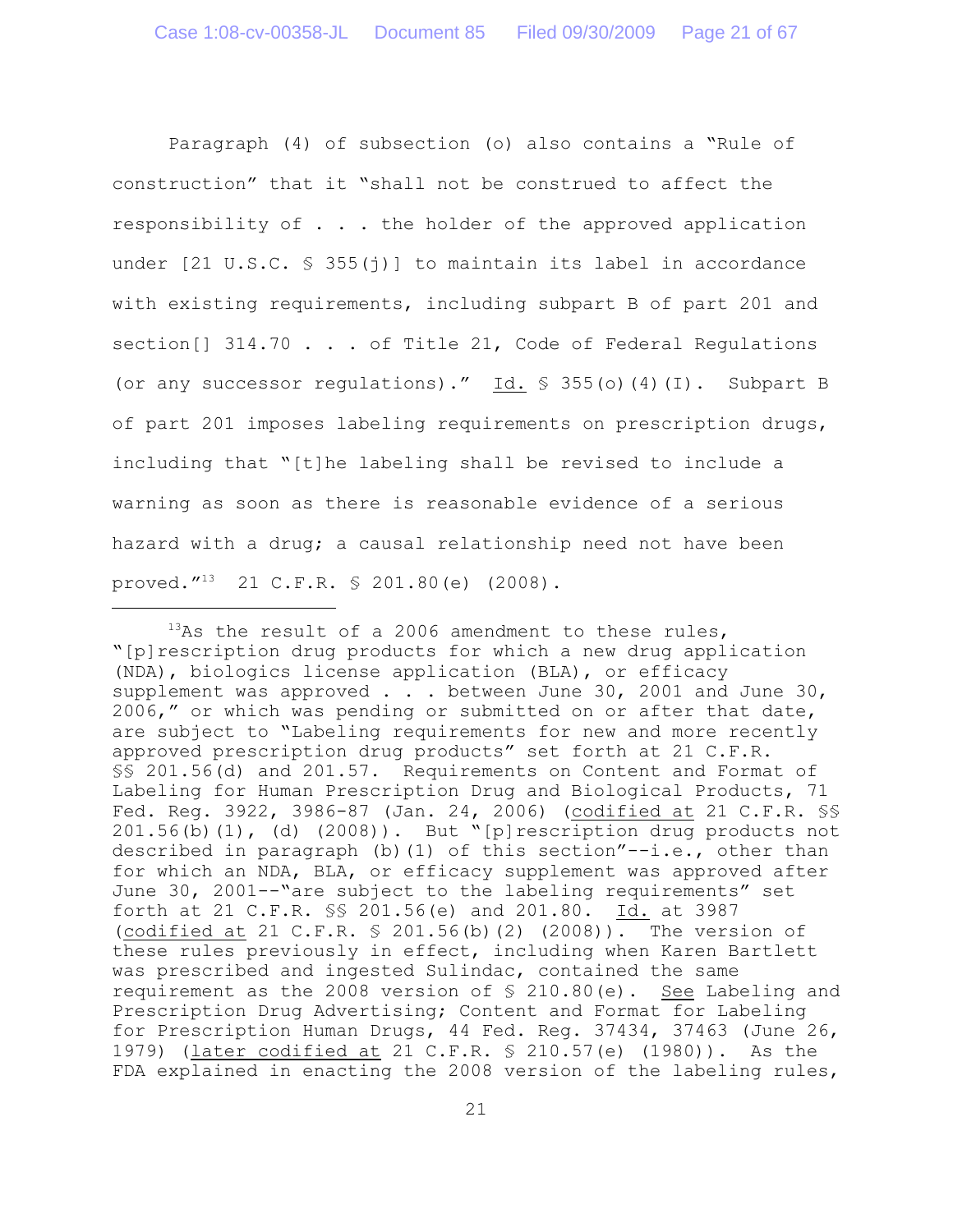# **II. Analysis**

The defendants argue that all of the Bartletts' claims are pre-empted by the Hatch-Waxman Amendments to the FDCA or the ANDA regulations that followed it. "A fundamental tenet of our federalist system is that constitutionally enacted federal law is supreme to state law. See U.S. Const. Art. VI. cl. 2. As a result, federal law sometimes preempts state law either expressly or by implication." N.H. Motor Transp. Ass'n v. Rowe, 448 F.3d 66, 74 (1st Cir. 2006), aff'd, 128 S. Ct. 989 (2008).

The defendants make no express preemption argument here; indeed, nothing in the Hatch-Waxman Amendments expressly preempts state law. $14$  Instead, the defendants argue for implicit

 $14$ As the Bartletts point out, when Congress previously amended the FDCA, in 1962, it included a provision that "[n]othing in the amendments . . . shall be construed as invalidating any provision of State law which would be valid in the absence of such amendments unless there is a direct and positive conflict between such amendments and such provision of State law." Drug Amendments of 1962, Pub. L. 87-781, § 201, 76 Stat. 780, 793. But this provision, by its terms, applies only to the 1962 amendments (none of which is at issue here) and therefore does not on its face limit the pre-emptive effect--if any--of other provisions of the FDCA, such as the Hatch-Waxman Amendments. Nevertheless, the Supreme Court has viewed this provision as one indicator among many that "Congress took care to preserve state law" while enlarging federal oversight of prescription drugs. Wyeth, 129 S. Ct. at 1195-96 (citing Riegel v. Medtronic, Inc., 128 S. Ct. 999, 1017 (2008) (Ginsburg, J., dissenting)). As discussed infra, that observation does bear upon the pre-emption question here, as it did in Wyeth.

<sup>&</sup>quot;older drugs not subject to the revised labeling content and format requirements in § 201.57 remain subject to labeling requirements at former § 201.57, which is redesignated as § 201.80." 71 Fed. Reg. at 3965.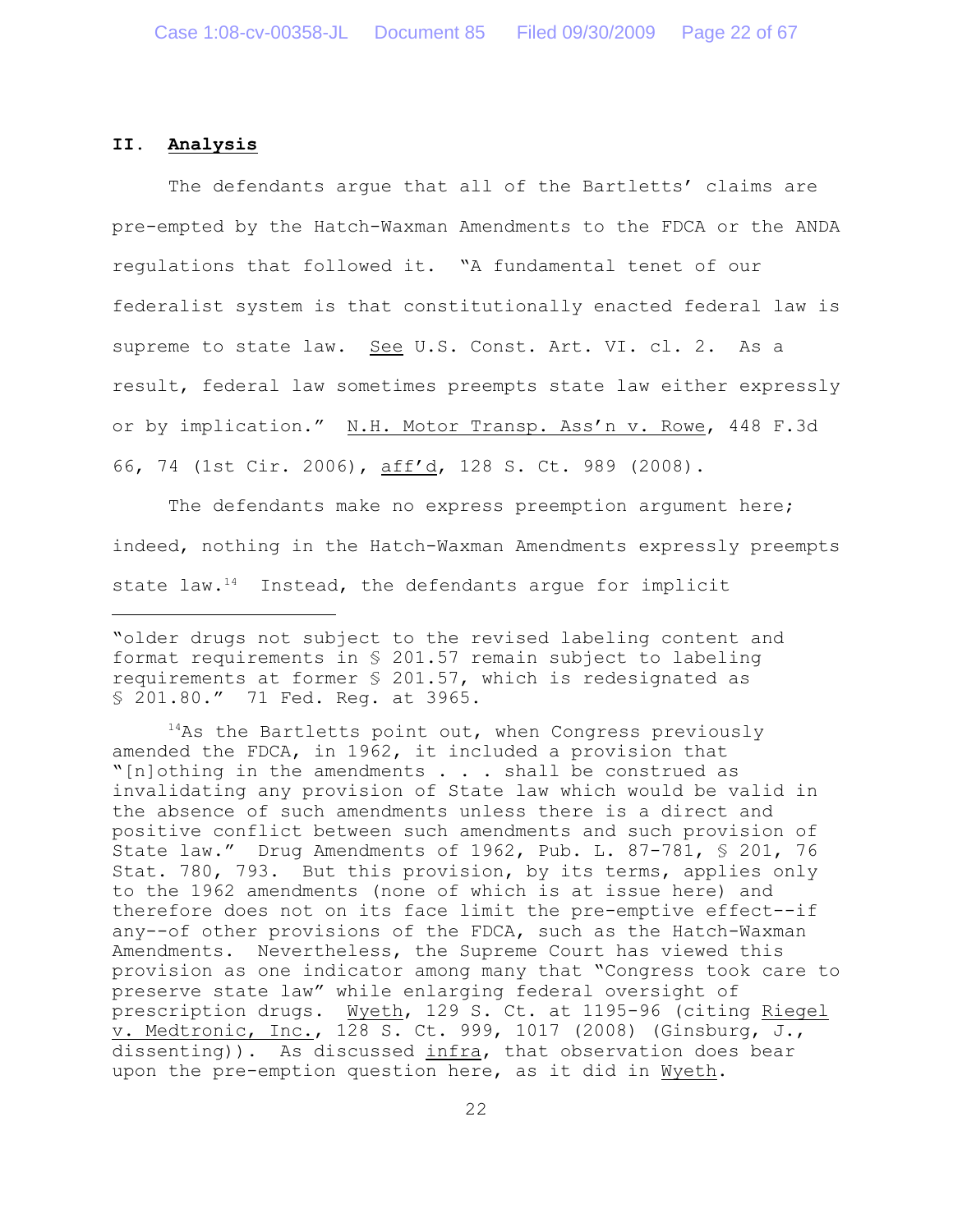preemption of the Bartletts' state-law claims. "[F]ederal law can preempt state law by implication in two ways," as the court of appeals has explained:

First, Congress may indicate an intent to occupy an entire field to the exclusion of state law. Second, even if Congress has not occupied the field, state law is nevertheless pre-empted to the extent it actually conflicts with federal law, that is, when compliance with both state and federal law is impossible, or when the state law stands as an obstacle to the accomplishment and execution of the full purposes and objectives of Congress.

Good v. Altria Group, Inc., 501 F.3d 29, 47 (1st Cir. 2007) (internal quotation marks and citations omitted), aff'd, 129 S. Ct. 538 (2008). The defendants also make no "field preemption argument," relying solely on "conflict preemption" instead.

The defendants invoke both kinds of conflict pre-emption, though: that complying with the state law underlying the Bartletts' claims (1) would be impossible in light of, and (2) would frustrate the goals of, the Hatch-Waxman Amendments and the subsequent ANDA regulations. Specifically, the defendants argue that, having obtained FDA approval for their generic version of Sulindac under the ANDA procedure envisioned by Hatch-Waxman, they could not change Sulindac's design, or the warnings included in the drug's labeling, without running afoul of federal law (impossibility pre-emption). They further argue that, even if the FDA could approve such a change, it could come only after "substantial expense to obtain the scientific substantiation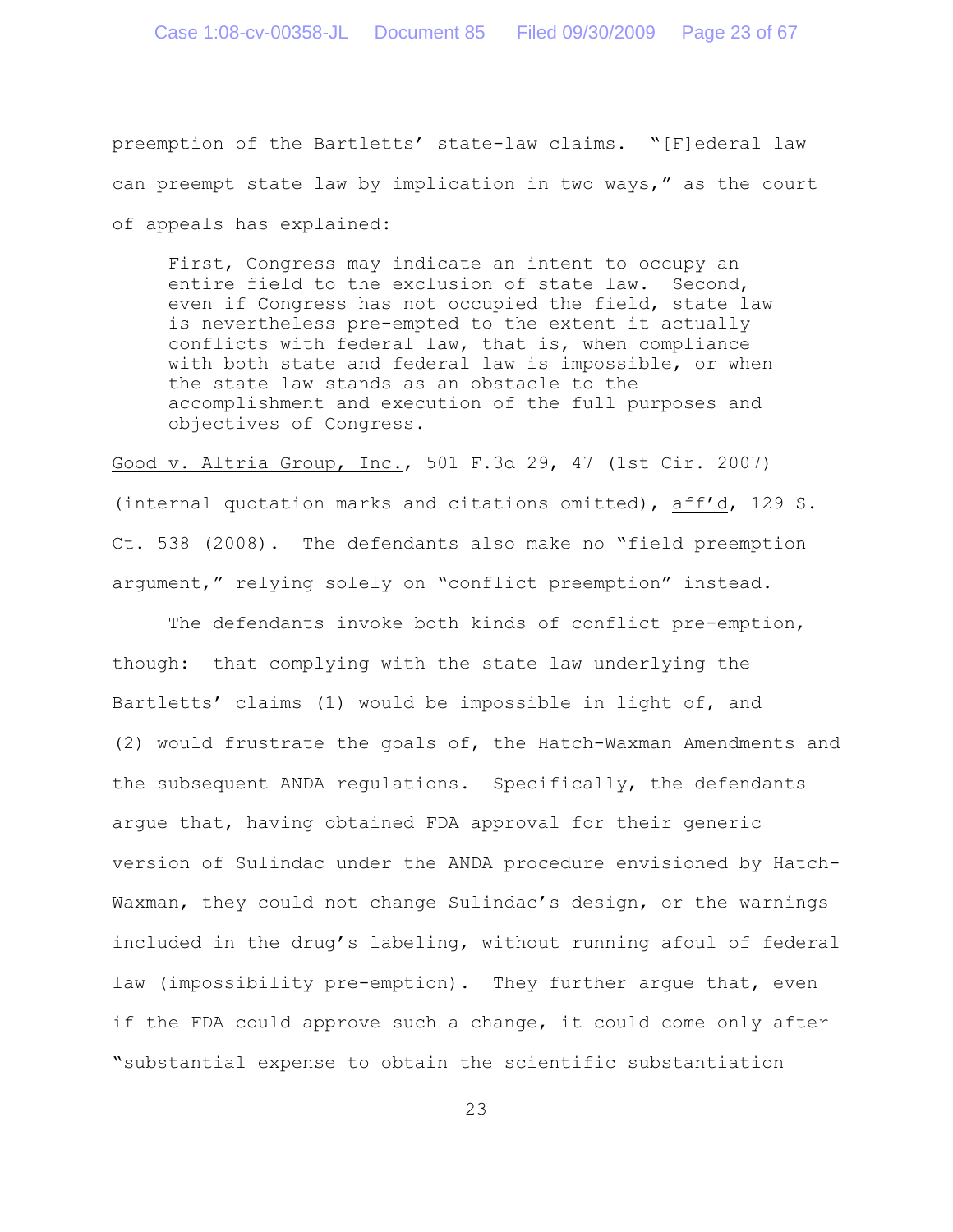necessary to support [it]," frustrating Hatch-Waxman's goal to "increase the availability of low-cost generic drugs" by opening the ANDA process to them (frustration-of-purpose pre-emption).

As the Supreme Court reaffirmed in Wyeth, "'the purpose of Congress is the ultimate touchstone in every pre-emption case.'" 129 S. Ct. at 1194 (quoting Medtronic, Inc. v. Lohr, 518 U.S. 470, 485 (1996) (further internal quotation marks omitted by the Court)). The Court also reaffirmed in Wyeth that "'[i]n all preemption cases, and particularly in those in which Congress has legislated . . . in a field which the States have traditionally occupied,' we start with the assumption that the historic police powers of the States were not to be superseded by the Federal Act unless that was the clear and manifest purpose of Congress.'" Id. at 1194-95 (quoting Lohr, 518 U.S. at 485) (further internal quotation marks omitted).

Prior to the Court's decision in Wyeth, the continued validity of this so-called "presumption against pre-emption" had been in some doubt, see, e.g., Rowe, 448 F.3d at 74 n.10; for that reason, perhaps, the parties here have not even mentioned the presumption in their briefing. Wyeth, however, clarified not only that the presumption applies against claims of implied preemption, but that it applies in this case, given "the historic presence of state law" in the field of drug labeling. 129 S. Ct. at 1194-95 & n.3; see also id. at 1229 n.14 (Alito, J.,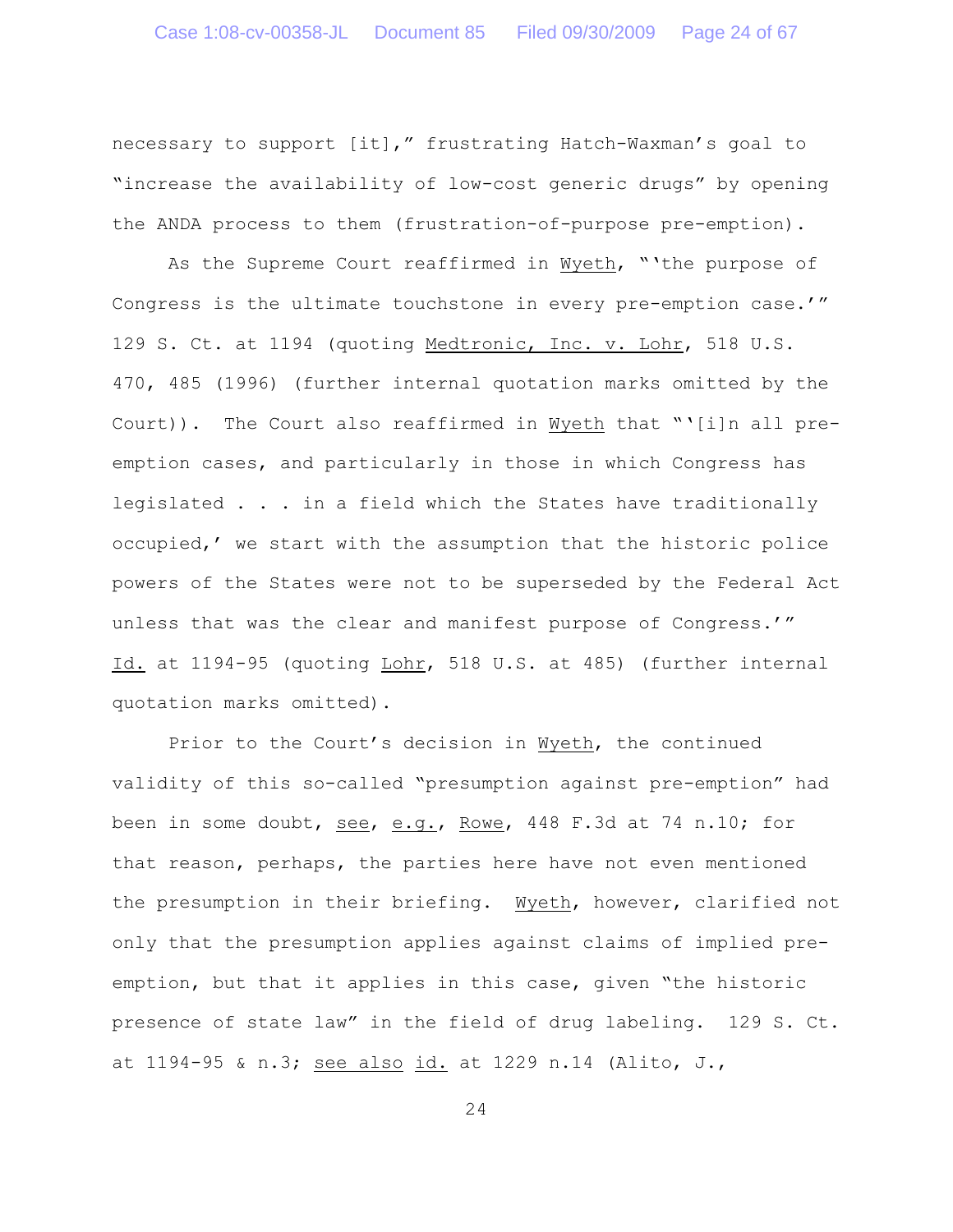dissenting) (observing that it "remained an open question--before [Wyeth]--whether [the] presumption applied in conflict preemption cases"). Thus, this court must evaluate the defendants' preemption arguments in light of the assumption "that 'Congress does not cavalierly pre-empt state-law causes of action.'" Id. at 1195 n. 3 (quoting Lohr, 518 U.S. at 485). The defendants' arguments do not withstand that level of scrutiny.

#### **A. The plaintiffs' non-failure-to-warn claims**

As an initial matter, the court notes that the defendants' arguments are directed almost entirely at the failure-to-warn aspects of the Bartletts' claims. In addition to those claims, however, the Bartletts also allege that the defendants defectively designed or manufactured Sulindac; that they breached their express and implied warranties that Sulindac was safe and fit for its intended use; and that they negligently failed to design or test Sulindac.<sup>15</sup> The defendants suggest, without fully

 $15$ As discussed supra, the complaint also makes claims for failure to warn, fraud, and breach of implied warranty. Based on the allegations underlying those claims, the court has treated them as dependent, at least in part, on the defendants' alleged failure to warn; similarly, the court has treated the Bartletts' express warranty claim as independent of any statements in Sulindac's labeling. Ultimately, however, the proper characterization of these various claims makes no difference to the outcome of the pending motion, because the court rules that federal law does not pre-empt even those claims that are based on allegedly inadequate warnings.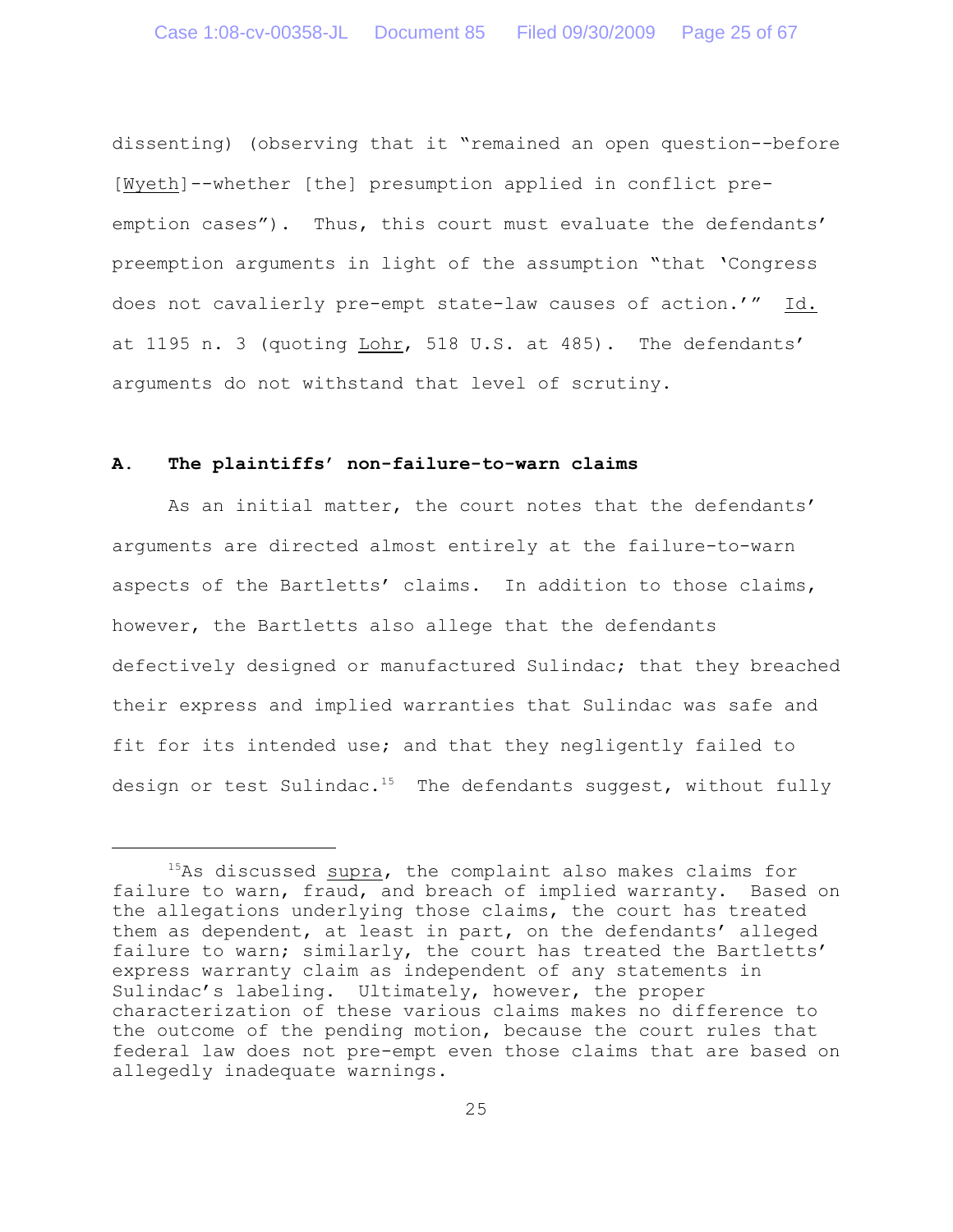explaining, that the Hatch-Waxman Amendments still pre-empt these claims because they depend on state law mandating "a generic drug's design to differ from that of the branded on which it is based," which is not permitted under the Hatch-Waxman Amendments.

Assuming, without deciding, that either the letter or spirit of the amendments would prevent the defendants from changing Sulindac's design, that would not conflict with the state law underlying the Bartletts' non-failure-to-warn claims. Those claims allege that the defendants violated state law by distributing a product that was defectively designed or manufactured, that was not fit for its intended use, and without using due care in designing or testing it. While one way to avoid violating state law in this way would be to redesign Sulindac to remove the alleged defect before distributing the drug (or otherwise to meet the standard of care), another way to do so would be to refrain from distributing it at all.<sup>16</sup>

The defendants have not offered an explanation of how state law requiring them to do so would conflict with Hatch-Waxman or

 $16$ And a third way to do it would be to distribute the drug only with the allegedly necessary warnings, so, if this were the only theory encompassed by the Bartletts' defective design or manufacture, warranty, and negligence claims, then the defendants' pre-emption arguments would at least be implicated. See Good, 501 F.3d at 36-37 (conducting pre-emption analysis by considering "how [a] particular theory--as opposed to a more generalized claim" set forth as cause of action--implicates federal law). The lack of adequate warnings, however, is not the only omission alleged in support of these claims.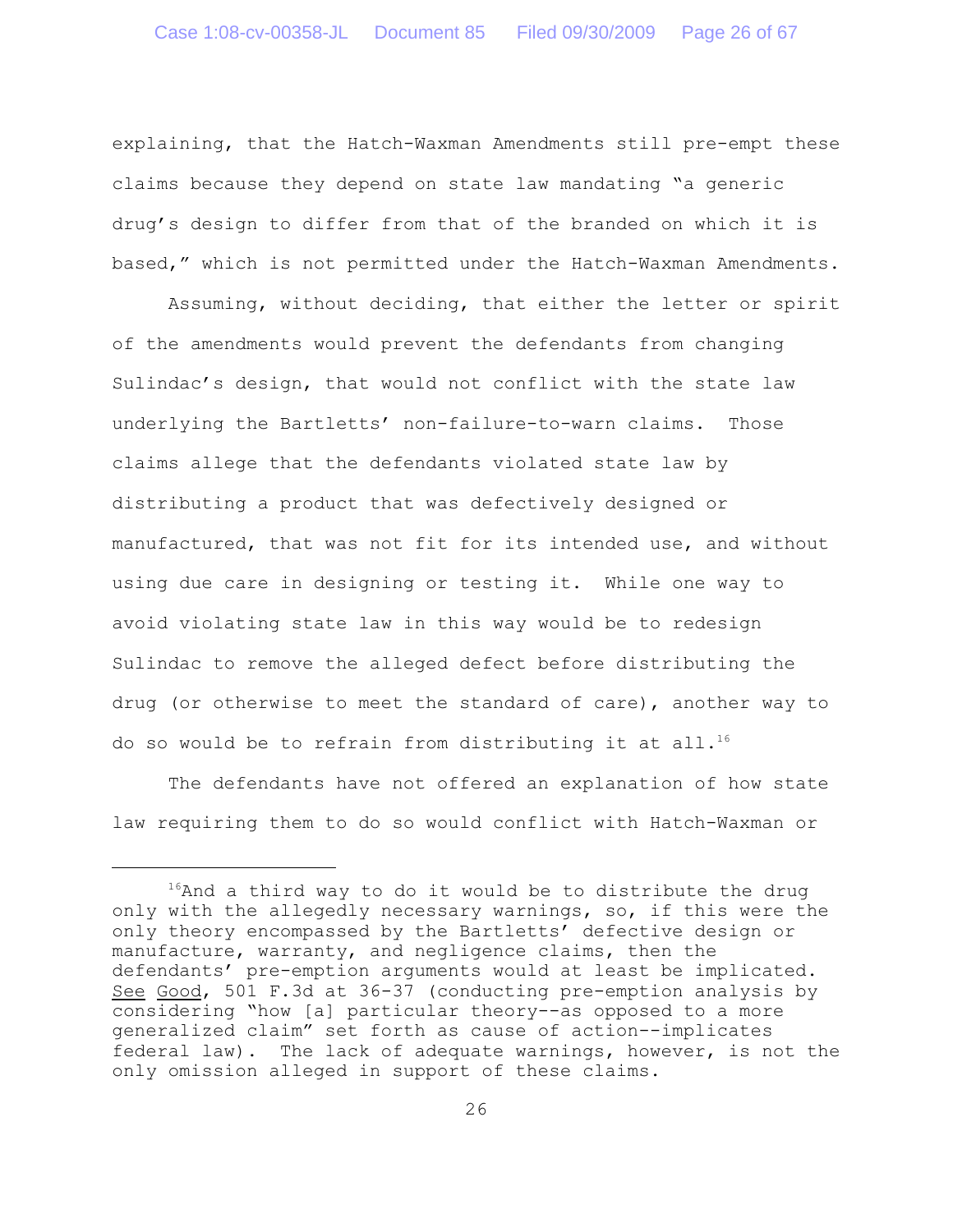any other federal law.<sup>17</sup> At the outset, then, the defendants' motion must be denied as to the Bartletts' claims for defective design or manufacture, breach of express or implied warranties, and negligence. See Kellogg v. Wyeth, 612 F. Supp. 2d 421, 427-28 (D. Vt. 2008) (ruling that negligence, strict products liability, and express and implied warranty claims were "not exclusively based on failure to add to or strengthen the warnings in FDA-approved labeling for" a generic drug and therefore not pre-empted); Masterson v. Apotex Corp., No. 07-61665, 2008 WL 3262690, at \*5 (S.D. Fla. Aug. 7, 2008) ("compliance with a state law duty to warn would conflict with the federal statutory scheme . . . [but] preemption does not extend to manufacturing defect claims that arise separate and apart from [that] claim.") $^{18}$ .

 $17$ As the Bartletts point out, the FDA regulations do require that "[a]n applicant who is the sole manufacturer of an approved drug product" give the agency at least six months' notice "prior to discontinuing manufacture," but only for drugs that are "life supporting, life sustaining, or intended for use in the prevention of a serious disease or condition" and "not originally derived from human tissue and replaced by a recombinant product." 21 C.F.R. § 314.81(b)(3)(iii)(*a*) (2008). There is no suggestion that Sulindac fits this narrow category.

 $^{18}$ Bolin ex rel. Bolin v. SmithKline Beecham Corp., No. 08-60523, 2008 WL 3286973 (S.D. Fla. Aug. 7, 2008) and Valerio ex rel. Valerio v. SmithKline Beecham Corp., No. 08-60522 (S.D. Fla. Aug. 7, 2008) reached the same conclusion; both were decided by the same judge, on the same day, as Masterson.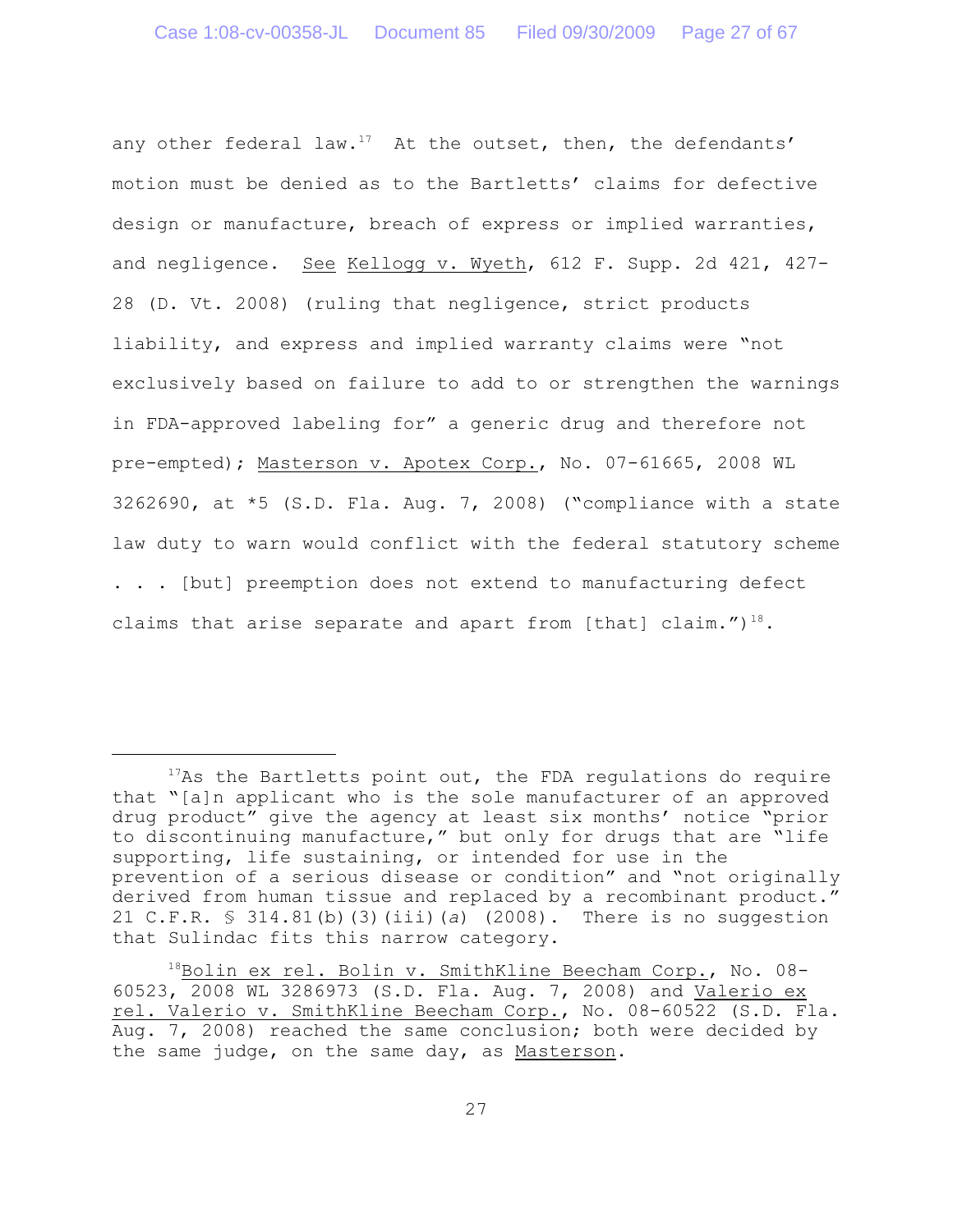### **B. The plaintiffs' failure-to-warn claims**

The defendants do argue, at length, that the Hatch-Waxman Amendments and their implementing regulations pre-empt the Bartletts' claims insofar as they arise out of the defendants' alleged failure to warn of Sulindac's potential to cause severe adverse reactions. This argument rests on the premise that, because the FDA approved Sulindac under a process that required the drug's labeling to be "the same as" that of its listed predecessor, they could not have changed the labeling--to add or strengthen a warning about such a reaction, or otherwise--without breaking, or at least standing in the way of, the federal law creating that process, the Hatch-Waxman Amendments.

### **1. Impossibility pre-emption**

To succeed with their impossibility pre-emption argument, the defendants must show "that it would have been impossible for [them] to comply with the state-law duty to modify [Sulindac's] labeling without violating federal law," Wyeth, 129 S. Ct. at 1193, i.e., that "'compliance with both federal and state [law] is a physical impossibility.'" Fid. Fed. Sav. & Loan Ass'n v. de la Cuesta, 458 U.S. 141, 153 (1982) (quoting Fla. Lime & Avocado Growers, Inc. v. Paul, 373 U.S. 132, 142-43 (1963)). As this standard suggests, "[i]mpossibility pre-emption is a demanding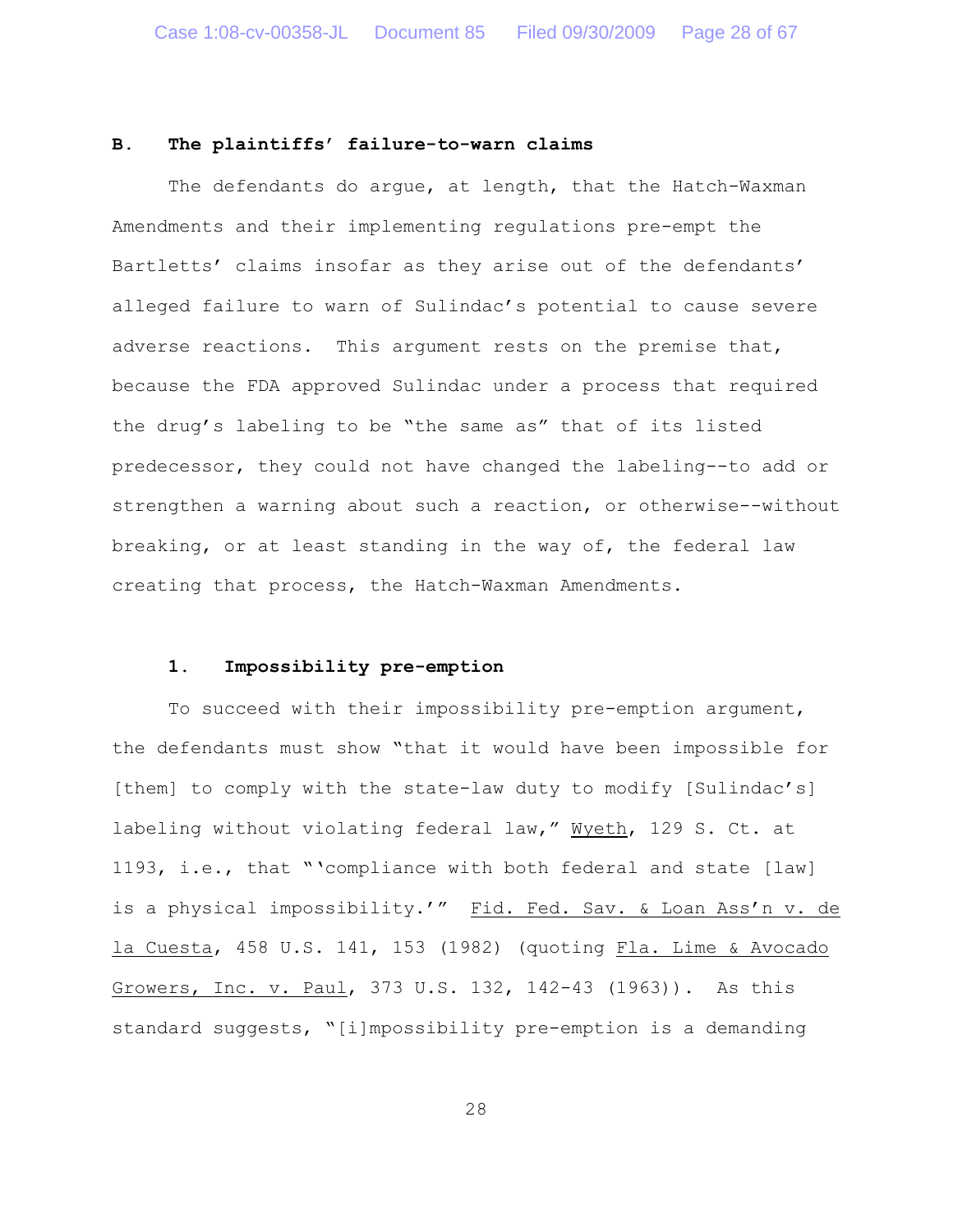defense," Wyeth, 129 S. Ct. at 1193. The defendants have not satisfied those demands here.

#### **a. The Hatch-Waxman Amendments**

Again, the Hatch-Waxman Amendments require that an ANDA contain "information to show that the labeling proposed for the new drug is the same as the labeling approved for the listed drug," 21 U.S.C.  $\frac{1}{5}$  355(j)(2)(A)(v), and direct the Secretary to approve an ANDA absent a finding that "information submitted in the application is insufficient" to make such a showing, id.  $\S$  355(j)(4)(G), both with exceptions not relevant here. There is no dispute here that, absent these exceptions, Hatch-Waxman thus prevents the approval of an ANDA for a generic drug with labeling that is not "the same as" that of the listed drug; the Bartletts acknowledge as much. But the Bartletts do not seek to hold the defendants liable under state law because they failed to submit an ANDA for their generic Sulindac with labeling that was "the same as" the labeling for the pioneer version.

Rather, as noted in Part II.A, supra, the Bartletts allege that, after securing approval of the ANDA for generic Sulindac with the same labeling as its listed predecessor's, the defendants failed to change the label to warn adequately of the risks of Stevens Johnson-Syndrome and toxic epidermal necrolysis, despite actual or constructive knowledge of these risks. Nothing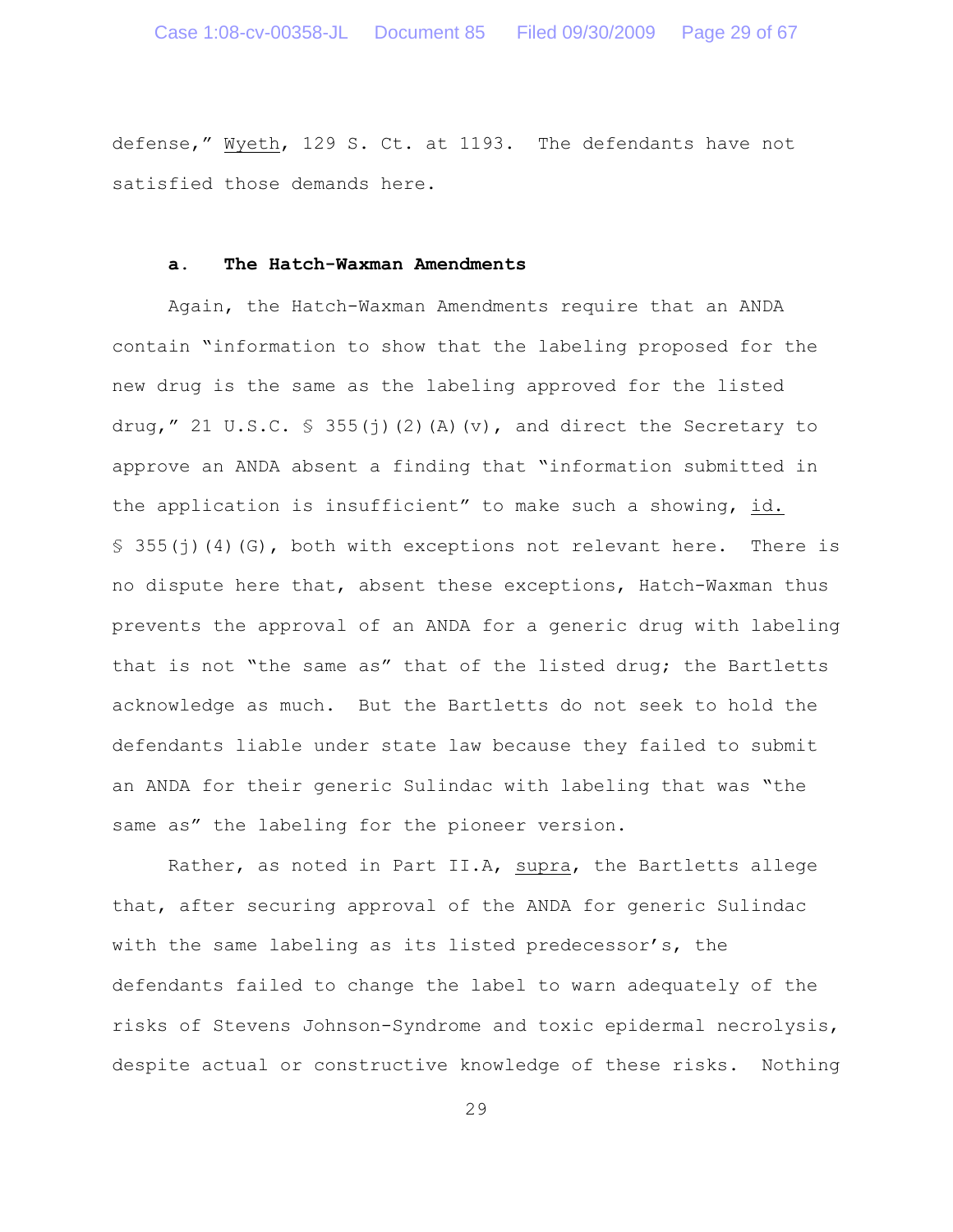in the text of 21 U.S.C.  $\frac{1}{5}$  355(j)(2)(A)(v) or (4)(G), as just quoted, prohibited the defendants from doing  $so.^{19}$  The defendants point out that, likewise, "there is no provision in the FDCA permitting either a branded or generic manufacturer, following product approval, to change the product's labeling" (emphasis added). But that point is both irrelevant (at least as to the impossibility pre-emption analysis) and incorrect.

Impossibility pre-emption arises where federal and state law "impose directly conflicting duties," e.g., "if the federal law said, 'you must sell insurance,' while the state law said, 'you may not.'" Barnett Bank of Marion County, N.A. v. Nelson, 517 U.S. 25, 31 (1996). To fit their claimed predicament into this framework, the defendants would need to show a federal law saying "You may not change your label" to conflict with the state law underlying the Bartletts' failure-to-warn claims, i.e., "You must change your label." So the defendants' assertion that the FDCA does not say one way or the other whether they can change their label is insufficient.

 $19$ For this reason, the defendants are not helped by the FDA's statement in a guidance document that "[a]ll labeling changes for ANDA drug products must be consistent with section 505(j) of the Act." FDA, Guidance for Industry: Changes to an Approved NDA or ANDA 1 (2004), available at http://www.fda.gov/ downloads/Drugs/GuidanceComplianceRegulatoryInformation/Guidances 24. Section 505(j) as the Act, as just discussed, requires sameness of labeling as a condition of ANDA approval; it does not restrict what happens to the label afterwards.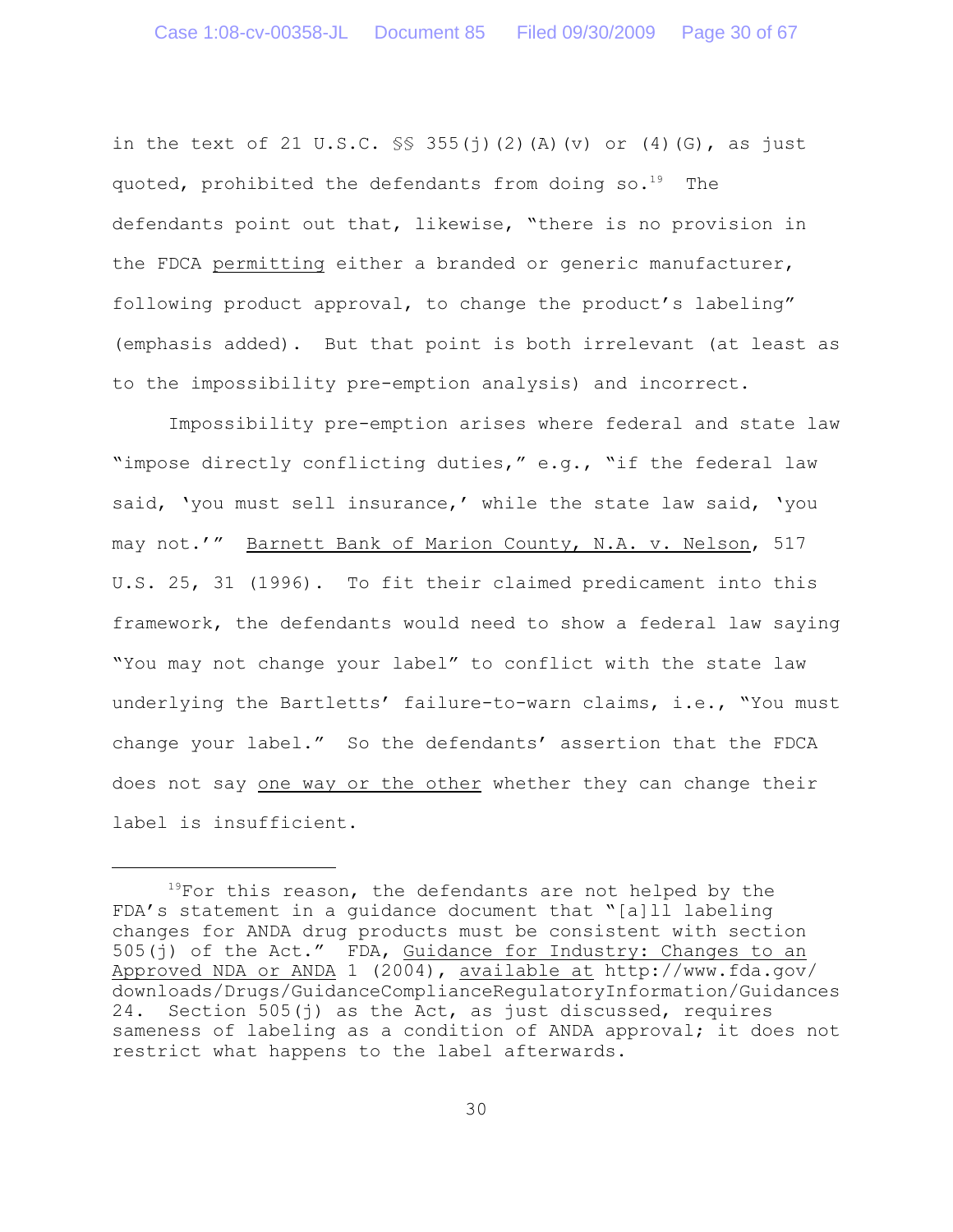It is also incorrect, because, as discussed in part II.B.4, supra, the FDAMA allows, "[w]ith respect to a drug for which there is in effect an approved application under section 355 . . . , a change from the manufacturing process approved pursuant to such application." 21 U.S.C. § 356a(a)(1). Both NDAs and ANDAs, of course, are approved under section 355. The FDAMA did restrict such changes: insofar as they qualify as "major manufacturing changes," they must await the Secretary's approval of a supplemental application. Id. § 356a(c)(1). But Congress did not classify labeling changes as "major manufacturing changes" per se, see id.  $\frac{1}{5}$  356a(c)(2), and, as the CBE regulation demonstrates, neither has the FDA in exercising its authority to further define that term. See 21 C.F.R.  $\frac{1}{5}$  314.70(c)(6)(iii).

Because 21 U.S.C. § 356a expressly authorizes a manufacturer's changes to an application approved under § 355 of the Act--whether under subsection (b), as in the case of an NDA, or under subsection  $(j)$ , as in the case of an ANDA--the defendants are incorrect that nothing in the Act permits a manufacturer to change its label post-approval. As another court has noted, while "Congress intended for ANDA applicants to submit identical labeling to the FDA when seeking ANDA approval, the statute is silent as to the manufacturer's obligation after the ANDA is granted." Stacel v. Teva Pharms., USA, 620 F. Supp. 2d 899, 907 (N.D. Ill. 2009) (citation omitted); but see Mensing v.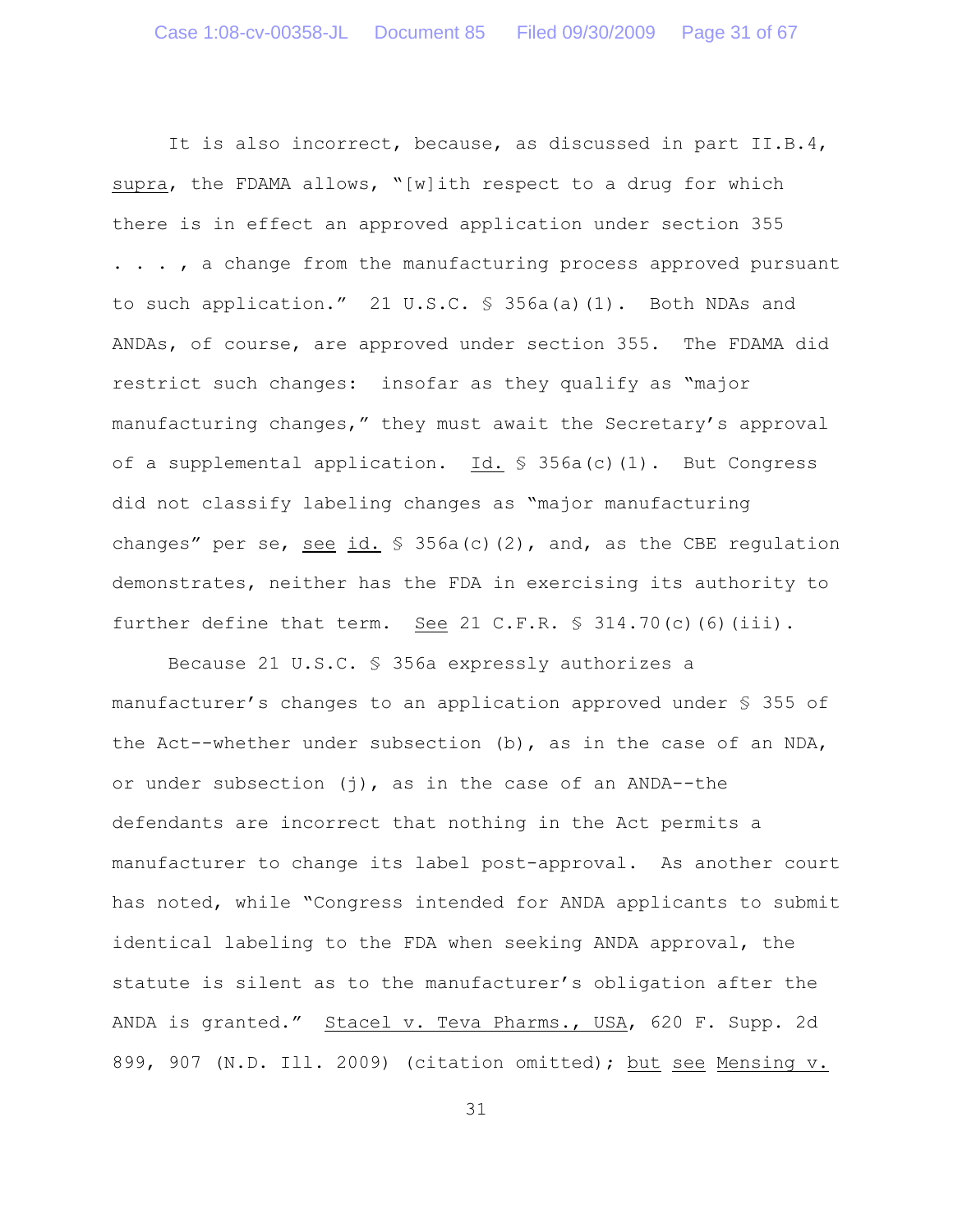Wyeth, Inc., 562 F. Supp. 2d 1056, 1064 (D. Minn. 2008) (not discussing FDAMA amendments, and holding that "under the federal statutory scheme, the labeling for generic drugs must always remain the 'same as' that of the name brand drug."), appeal docketed, No. 08-3850 (8th Cir. Dec. 10, 2008); Masterson, 2008 WL 3262690, at  $*4-*5$  (same); Colacicco v. Apotex, Inc., 432 F. Supp. 2d 514, 537-38 (E.D. Pa. 2006) (similar), aff'd on other grounds, 521 F.3d 253 (3d Cir. 2008), vacated, 129 S. Ct. 1578 (2009).<sup>20</sup> Nothing in the "statutory scheme," then, makes it impossible for a manufacturer to change the labeling of an ANDAapproved drug--or to comply with a state-law requirement that it do so.

#### **b. FDA labeling regulations**

The analysis of the defendants' impossibility argument does not end there, because "state laws can be pre-empted by federal regulations as well as by federal statutes." Hillsborough County, Fla. v. Automated Med. Labs., Inc., 471 U.S. 707, 713 (1985). At the outset, the court notes that some of the regulations on which the defendants rely, like the provisions of

 $^{20}$ In Colacicco, the Court of Appeals for the Third Circuit expressly did not decide "whether actions against generic drug manufacturers are preempted on the basis of their obligations under the Hatch-Waxman Amendments." 521 F.3d at 271 (footnote omitted).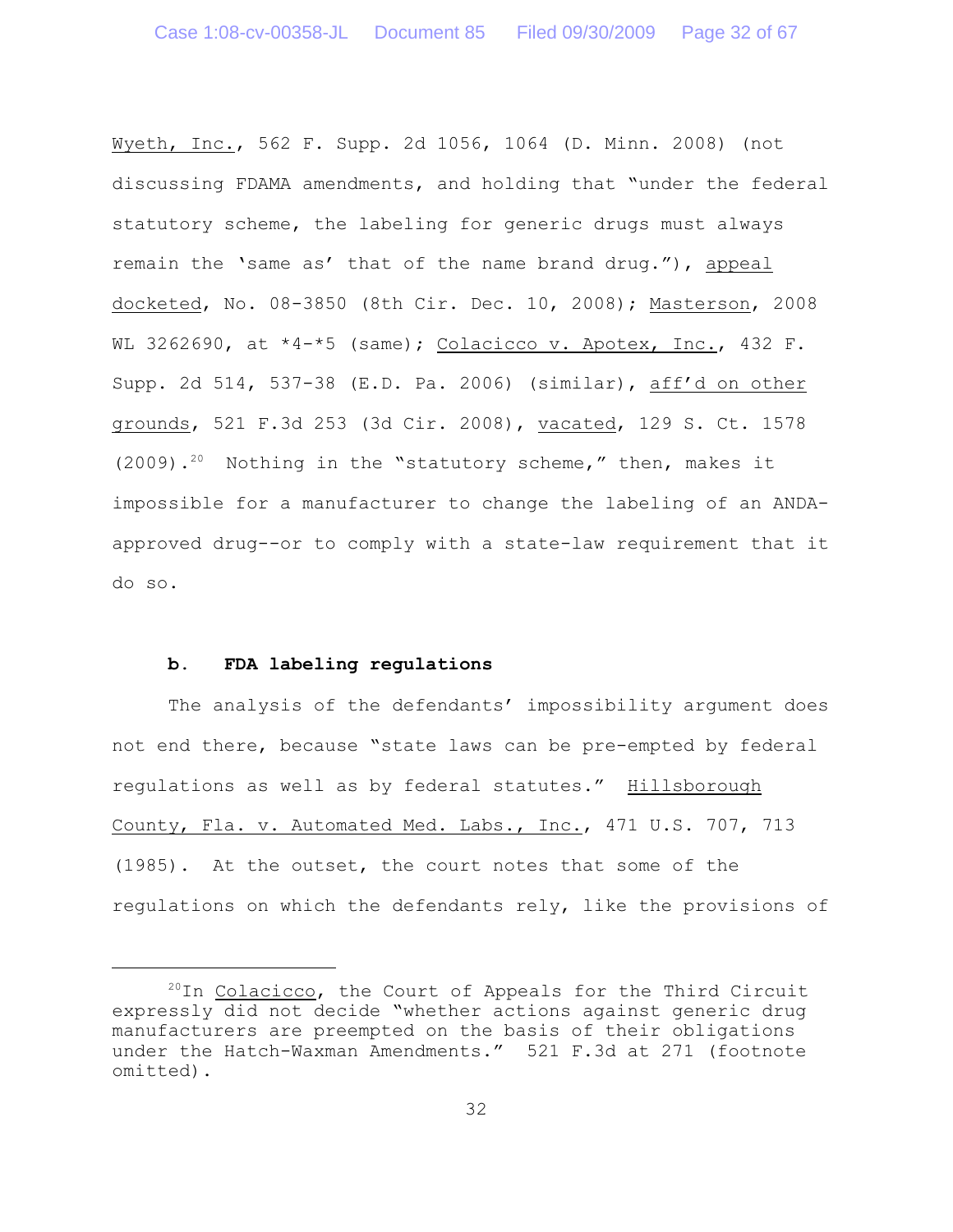the Hatch-Waxman Amendments which those regulations implement, do not purport to restrict changes to the label of a generic drug following its approval. See 21 C.F.R.  $\$  314.94(a)(8), 314.127(a)(7) (quoted in Part II.B.3, supra). Instead, those rules expressly require the generic drug's proposed label to be the same as that of the listed drug, and provide that an ANDA will be denied for failing to demonstrate that. See id.

These regulations, then, do not prevent post-approval changes to the label of an ANDA-approved drug any more than the Hatch-Waxman Act does, as a number of courts have recognized.<sup>21</sup> See Demahy v. Wyeth, Inc., 586 F. Supp. 2d 642, 649-52 (E.D. La. 2008), appeal docketed, No. 08-31204 (5th Cir. Dec. 16, 2008); Laisure-Radke v. Par Pharm., Inc., 2006 WL 901657, at \*3-\*5 (W.D. Wash. Mar. 29, 2006); Bell v. Lollar, 791 N.E.2d 849, 854 (Ind. Ct. App. 2003); see also Barnhill v. Teva Pharms. USA, Inc., No. 06-282, 2007 U.S. Dist. LEXIS 44718, at \*13 (S.D. Ala. Apr. 24, 2007) (reasoning that the comments to the regulations "address labeling requirements necessary for initial approval, not changes to labels for approved ANDA's") (footnote omitted); but see

 $21$ The same is true of the FDA's remarks in proposing and promulgating these regulations. See Demahy, 586 F. Supp. 2d at 649-52; Barnhill, 2007 U.S. Dist. LEXIS 44718, at \*13. As the quotation of one of those remarks in Part II.B.3, supra, illustrates, they refer to the requirement that the applicant propose the same labeling as that of the listed drug; they do not speak to what happens post-approval. See also 57 Fed. Req. at 17953; 54 Fed. Reg. at 28884.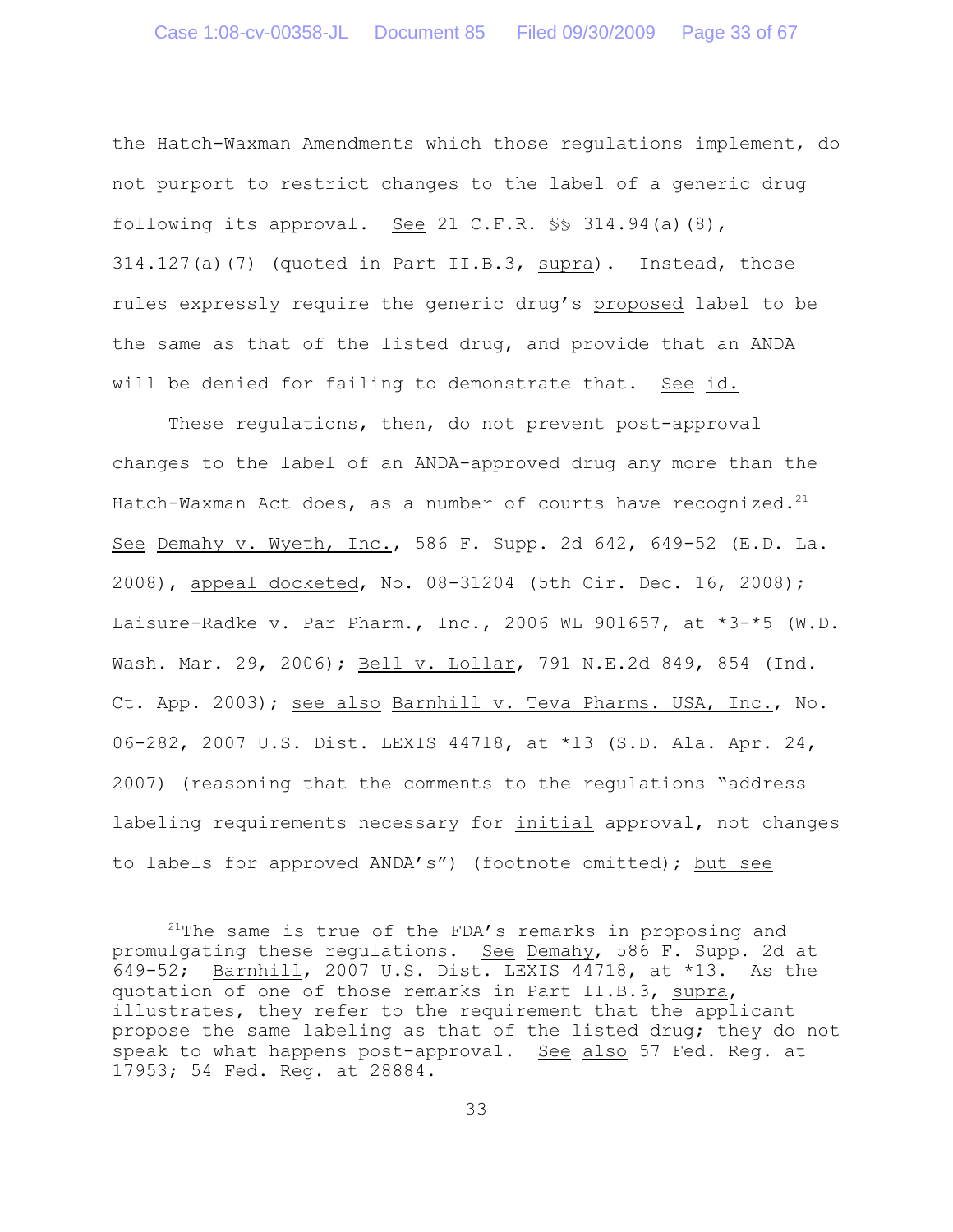Morris v. Wyeth, Inc., 582 F. Supp. 2d 861, 868 (W.D. Ky. 2008), appeal docketed, No. 09-5509 (6th Cir. Apr. 27, 2009).<sup>22</sup>

This is not to say that generic drug manufacturers--or any drug manufacturers, for that matter--have carte blanche to make whatever alterations they want to their labels. FDA regulations classify most "labeling changes" as "major changes," see 21 C.F.R.  $\text{\$}$  314.70(b)(2)(v), meaning that  $\text{\$}$  356a prohibits a manufacturer from making them without the FDA's prior approval, see 21 U.S.C. § 356a(c)(1). As the Supreme Court observed in Wyeth, "[g]enerally speaking, a manufacturer may only change a drug label after the FDA approves a supplemental application." 129 S. Ct. at 1196. But, as Wyeth also noted, the FDA does have a "regulation that permits a manufacturer to make certain changes to its label before receiving the agency's approval"--namely, 21  $C.F.R. \$ 314.70(c)(iii)$ , establishing the "CBE" supplement process. Id. Under this process, as discussed in Part II.B.4, supra, "if a manufacturer is changing a label to 'add or strengthen a contraindication, warning, precaution, or adverse reaction,' . . . it may make the labeling change upon filing its

 $^{22}$ Wilson v. PLIVA, Inc., No. 07-378, 2008 WL 2677049 (W.D. Ky. June 30, 2008), appeal docketed, No. 09-5466 (6th Cir. Apr. 20, 2009), and Smith v. Wyeth, Inc., No. 07-18, 2008 WL 4697002 (W.D. Ky. Oct. 24, 2008), appeal docketed, No. 09-5460 (6th Cir. Apr. 16, 2009), reached the same conclusion as Morris, and were decided by the same court on the same day as that case.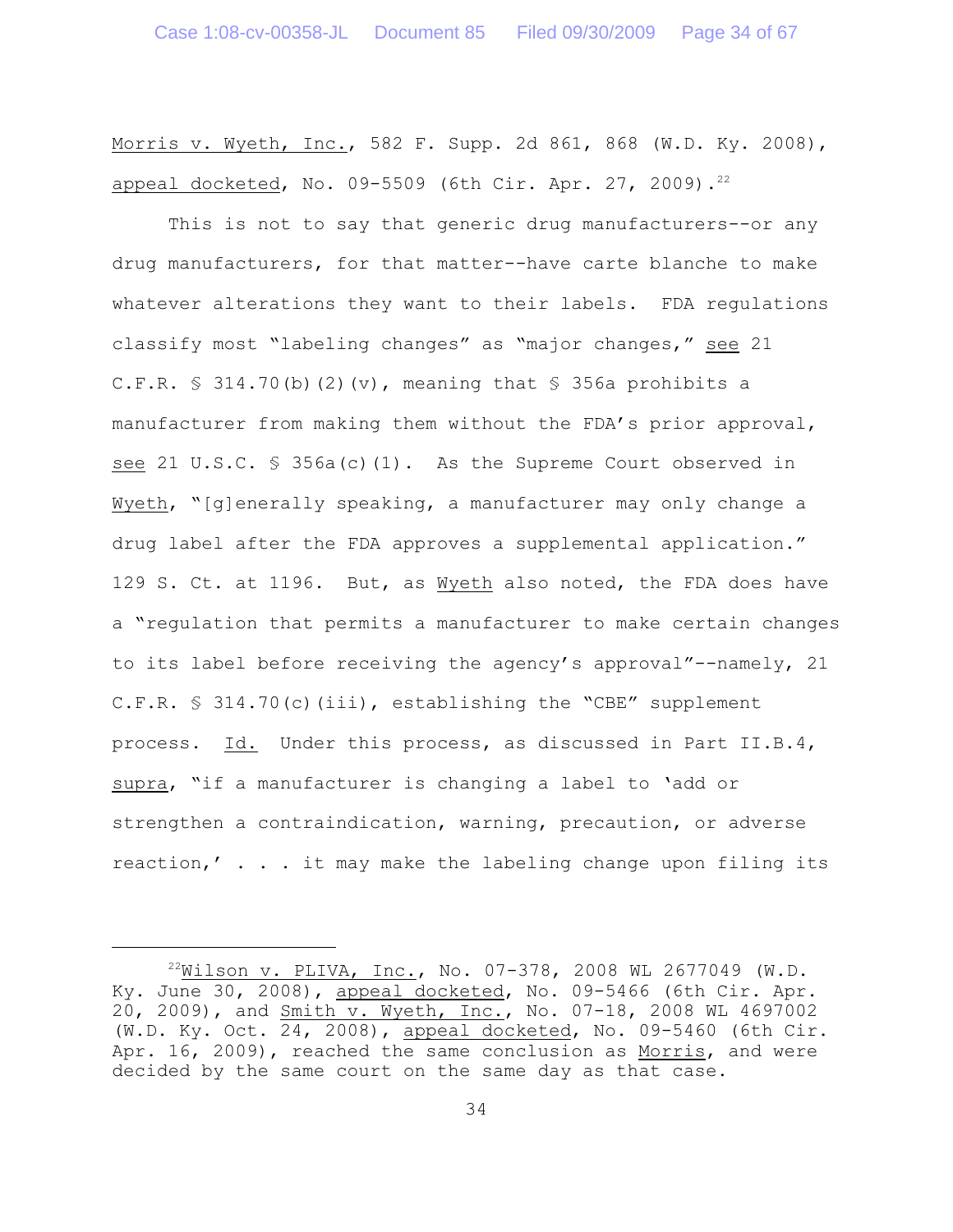supplemental application with the FDA; it need not wait for FDA approval." Id. (quoting 21 C.F.R. § 314.70(c)(6)(iii)(A)).

The Court in Wyeth relied on this regulation in rejecting a manufacturer's argument that state-law failure-to-warn claims were "pre-empted because it is impossible for it to comply with both the state-law duties underlying those claims and its federal labeling duties." Id. at 1196. The Court ruled that, once the risk of the adverse reaction experienced by the plaintiff had become "apparent," triggering a state-law duty to warn of it, "the CBE regulation permitted [the manufacturer] to provide such a warning before receiving the FDA's approval." Id. at 1198. While the Court acknowledged that "the FDA retains authority to reject labeling changes made pursuant to the CBE regulation in its review of the manufacturer's supplemental application," the Court declined to "conclude that it was impossible for [the manufacturer to comply with both federal and state requirements" without "clear evidence that the FDA would not have approved a change" to effect the warning at issue. Id. The defendants here have not presented any such evidence, i.e., that the FDA would not have approved a change to their labeling to Sulindac to strengthen the warning as allegedly required by state law.

In a supplemental memorandum (Wyeth, again, was decided after the parties here had already fully briefed the motion for judgment on the pleadings), the defendants nevertheless maintain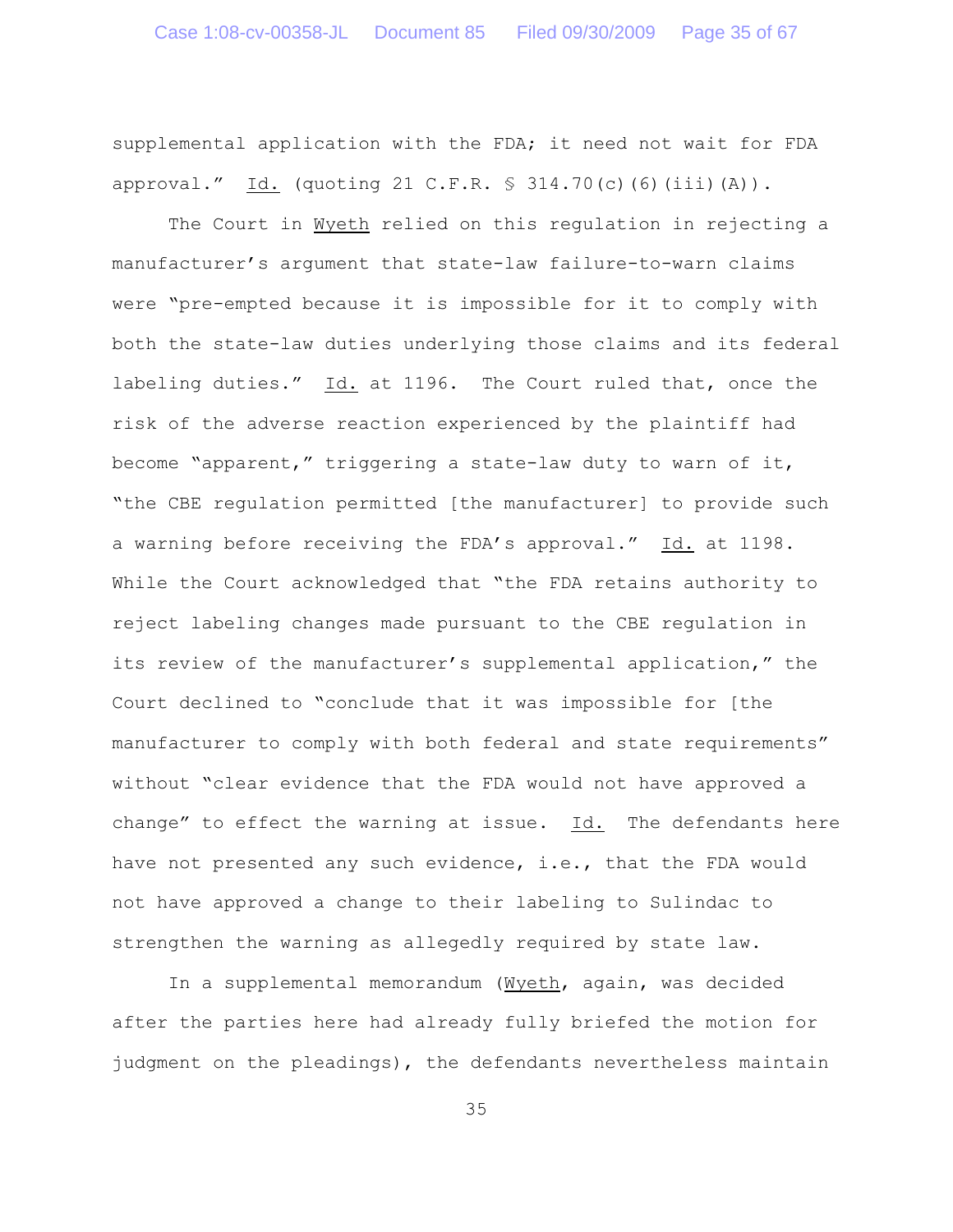that the Court's decision does not foreclose their pre-emption defense. They principally argue that, because Sulindac is a generic drug approved through an ANDA, its labeling cannot be changed through the CBE process, which applies only to NDAapproved drugs; therefore, the defendants conclude, it would be impossible for them to comply with both the federal labeling scheme and the state law underlying the Bartletts' failure-towarn claims. $23$  This court rejects with both the premise and the conclusion of that argument.

# **i. FDA regulations do not forbid adding or strengthening warnings to the labeling of an ANDA-approved drug through the CBE process**

#### *a***. The regulations and their commentary**

Just as nothing in the text of the Hatch-Waxman Amendments forbids a generic manufacturer from changing its drug's label from the listed version's post-approval, nothing in the text of

<sup>&</sup>lt;sup>23</sup>This argument assumes, of course, that the defendants could not have satisfied their state-law duty to warn by proposing to change Sulindac's label to correct the allegedly inadequate warning, obtaining the FDA's approval of that change, then making it. Cf. Perry v. Novartis Pharm. Corp.. 456 F. Supp. 2d 678, 685 (E.D. Pa. 2006) (ruling that, in the case of a branded drug, "state law may require a manufacturer to at least seek FDA approval for the addition of a new warning" without being pre-empted). The defendants do not expressly argue that, as ANDA holders, they are foreclosed from making a labeling change with the FDA's prior approval, but neither do the Bartletts allege that the defendants would have obtained such approval had they sought it. So the court need not consider this point here.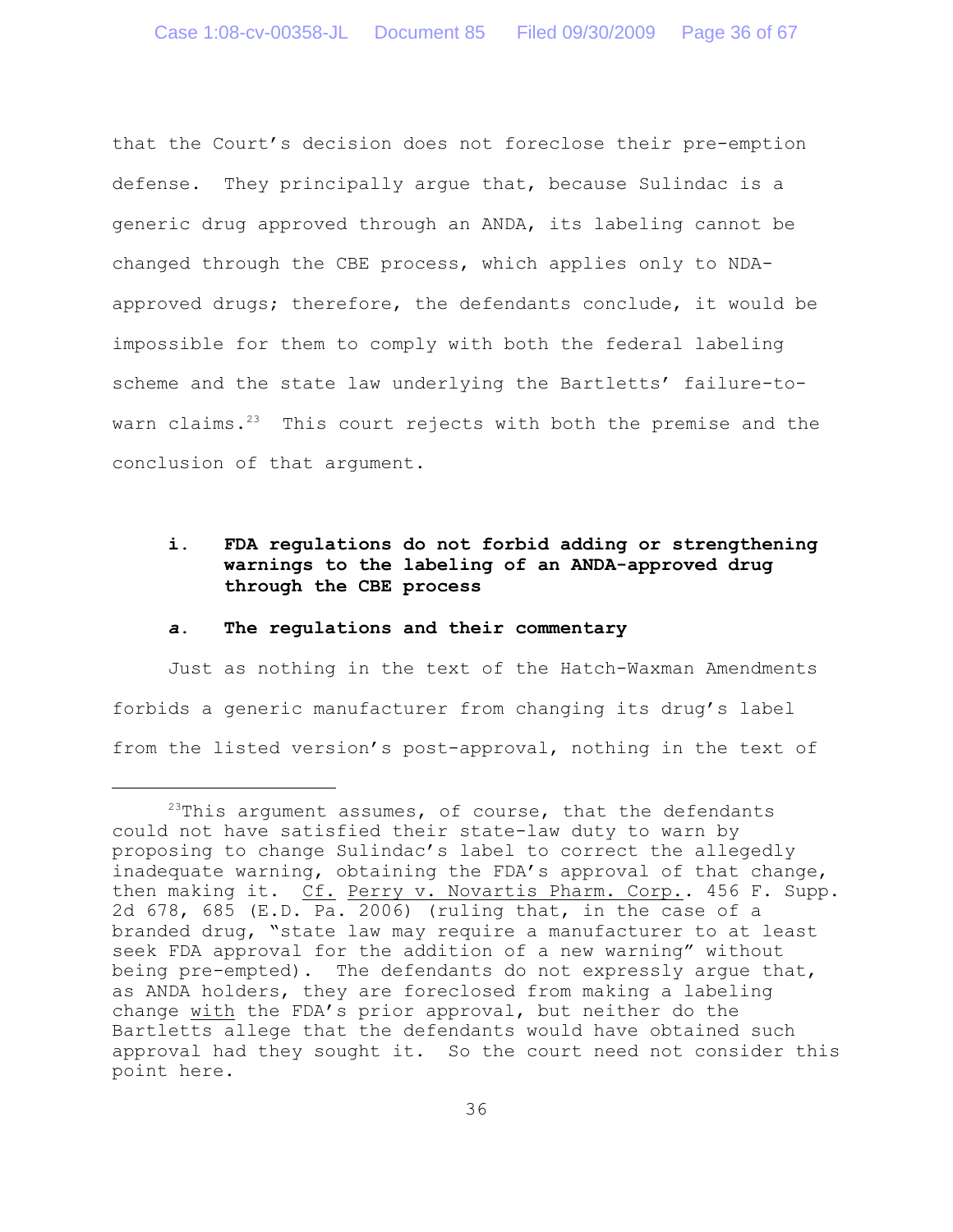the CBE regulation forbids a generic manufacturer from using the CBE process to do so. As discussed in Part II.B.4, supra, the CBE regulation represents the FDA's use of its authority, under the FDAMA, to designate labeling changes that add or strengthen warnings and such as "manufacturing changes that are not major manufacturing changes," 21 U.S.C. § 356a(d)(1), and that therefore can be made without prior FDA approval, see id.  $\S$ § 356a(d)(1)(B), (3)(B)(ii); the FDAMA, again, does not restrict this process to NDA-approved drugs. The regulation itself also imposes no such restriction: "the holder of an approved application"--not just an approved new drug application under subsection (b)--"may commence distribution of the drug product involved upon receipt by the agency of a supplement for the change." 21 C.F.R. § 314.70(c)(6).

"Determining a regulation's meaning requires application of the same principles that imbue exercises in statutory construction." Morales v. Sociedad Española de Auxilio Mutuo y Beneficencia, 524 F.3d 54, 57 (1st Cir. 2008), cert. denied, 129 S. Ct. 898 (2009). These principles include, first and foremost, "the plain meaning rule, stating that if the language of a . . . regulation has a plain and ordinary meaning, courts need look no further and should apply the regulation as it is written." Textron, Inc. v. Comm'r, 336 F.3d 26, 31 (1st Cir. 2003) (citing, inter alia, Comm'r v. Soliman, 506 U.S. 158, 174 (1993)).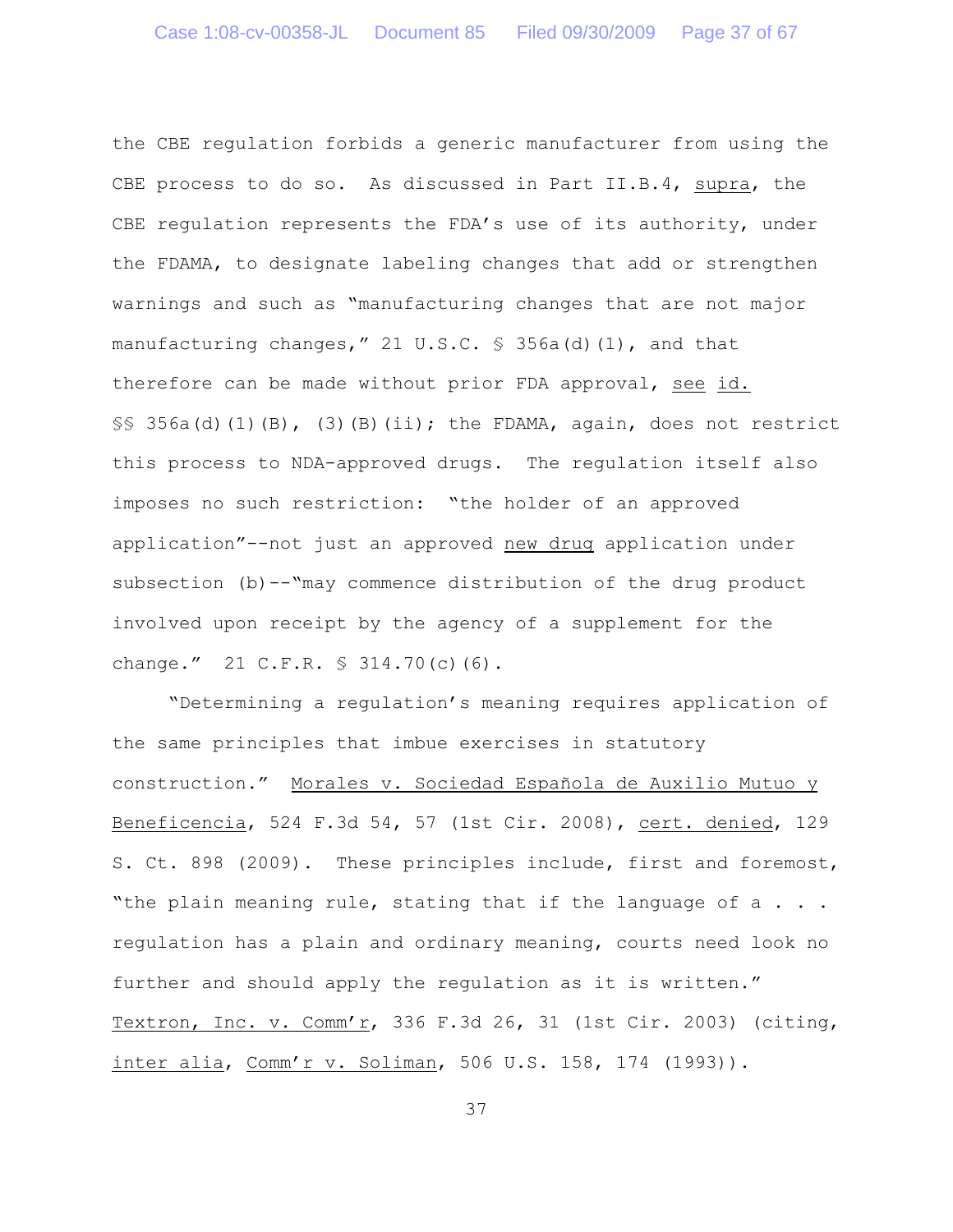Because, as just discussed, nothing in the text of the CBE regulation declares its process for labeling changes off-limits to ANDA-approved drugs, it would seem "the interpretive odyssey is at an end," Morales, 524 F.3d at 57; like other ANDA holders, the defendants could have availed themselves of the CBE process to add or strengthen the warnings on Sulindac's labeling.<sup>24</sup>

To support their view that the CBE process is nevertheless unavailable to ANDA-approved drugs, the defendants rely on the FDA's remark explaining its revision to § 314.70 following the Hatch-Waxman Amendments. That remark states, in its entirety,

FDA received no comments on this provision, but has amended the provision to adopt references to statutory, rather than regulatory, provisions to explain what information should be provided. However, the agency wishes to remind ANDA applicants that, as noted in paragraph 4 above, the labeling for an ANDA product

 $14$ In their opening brief, the defendants claimed that the FDA has permitted CBE supplements seeking to add or strengthen warnings "only where the NDA holder becomes aware of newly discovered safety information" and "there is sufficient evidence of a causal association with the drug." While the publication the defendants purport to quote for this language says nothing of the sort, see Supplemental New-Drug Applications, 30 Fed. Reg. 993 (Jan. 30, 1965), the FDA did amend § 314.70(c)(6)(iii) in 2008--after Karen Bartlett was prescribed and took Sulindac--to limit it to "[c]hanges in the labeling to reflect newly acquired information." 73 Fed. Reg. at 49609. The Court in Wyeth did not "decide whether the 2008 CBE regulation is consistent with the FDCA and the previous version of the regulation," ruling that the manufacturer there "could have revised [the allegedly deficient] label even in accordance with the amended regulation." 129 S. Ct. at 1196. This court can take much the same tack here. The defendants do not argue that they could not have used the CBE supplement process to revise Sulindac's label because they lacked "newly acquired information," but only because the drug was approved on an ANDA instead of a NDA.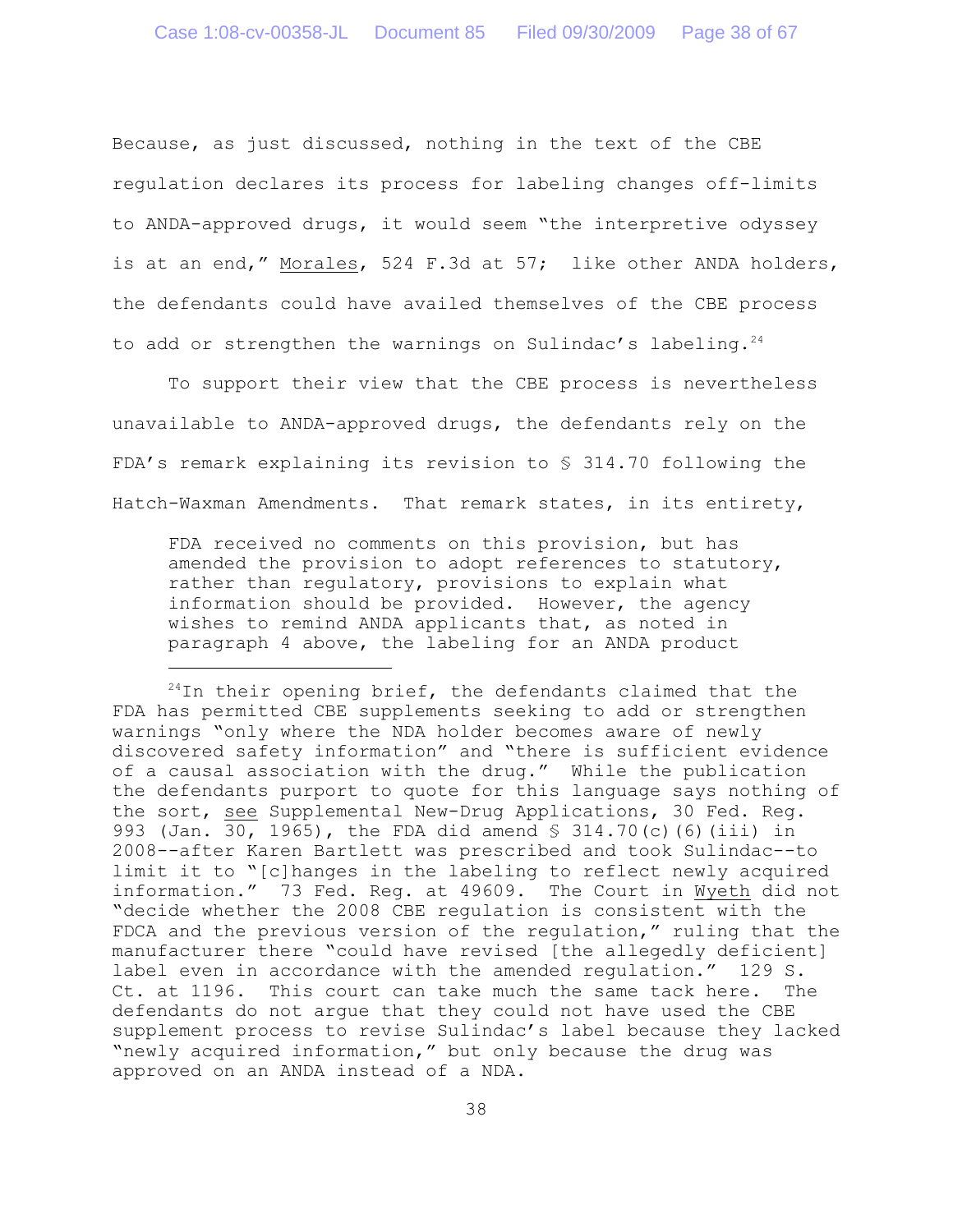must, with few exceptions, correspond to that for the reference listed drug.

57 Fed. Reg. at 17955. But for the reference to "paragraph 4," this remark might provide some arguable (if atextual) support for the defendants' view: the remark, unlike others they cite, speaks of "the labeling for an ANDA product," rather than the "labeling proposed" for it, and thus might be read to require the labeling to remain the same beyond the approval process.

"Paragraph 4," though, rejects a comment that the FDA "accept ANDA's with warnings or precautions in addition to those on the reference listed drug's label," pointing out that "section 505(j)(2)(A)(v) and (j)(3)(G) of the act requires [*sic*] that the applicant's proposed labeling be the same as that of the listed reference drug" with exceptions not relevant here. Id. at 17953. Those provisions, again, dictate the content of the drug's labeling at the times the ANDA is submitted and approved, not afterwards. In light of the reference to "paragraph 4"--and, in turn, that paragraph's references to 21 U.S.C.  $\frac{1}{5}$  305(j)--the FDA's comment to § 314.70 cannot be fairly read to extend the mandate that "the labeling proposed for the drug [be] the same as the labeling approved for the listed drug," 21 U.S.C. §  $355(j)(4)(G)$ , into the post-proposal, or post-approval, period.

Moreover, the only change the FDA made to the existing version of § 314.70 through the post Hatch-Waxman ANDA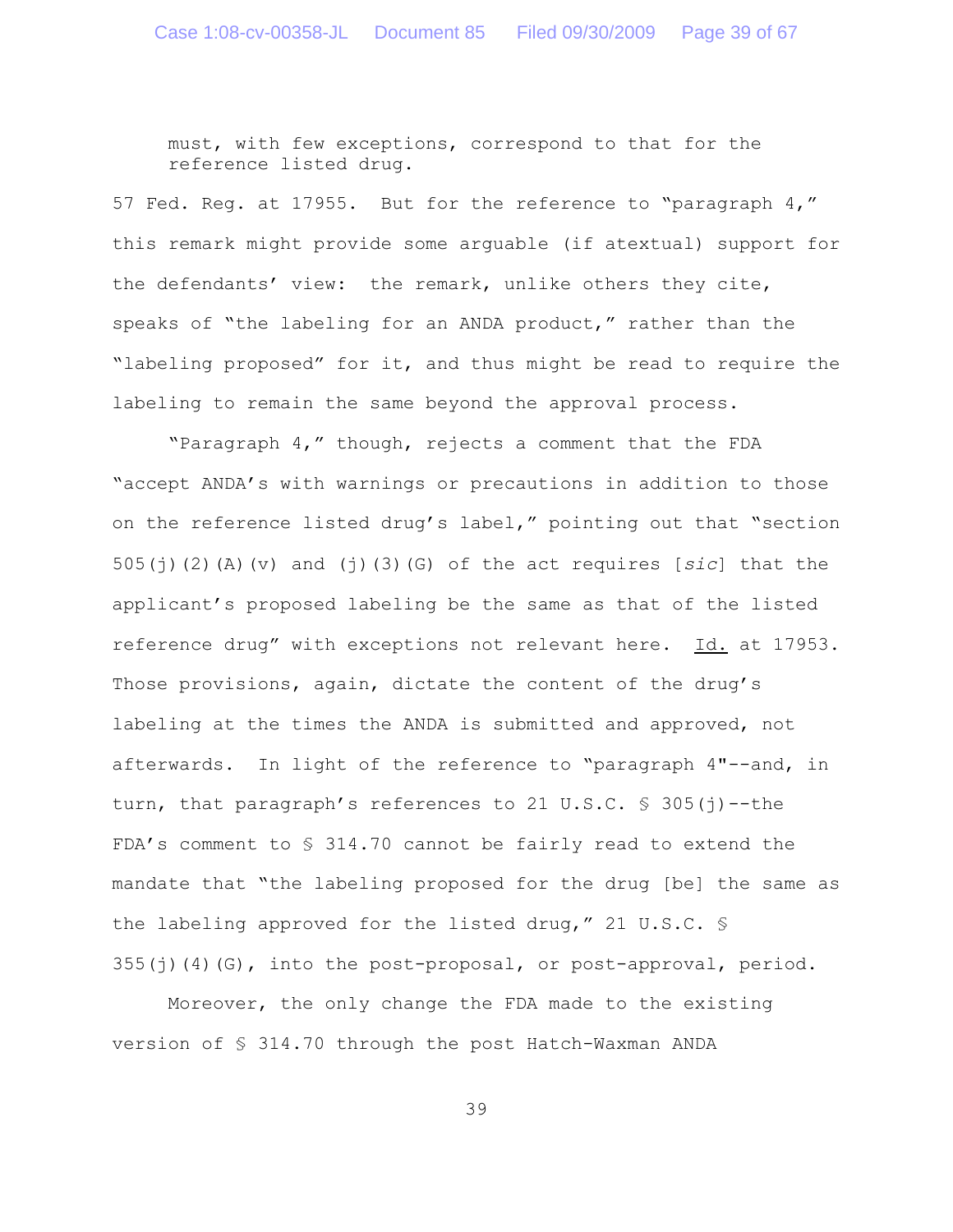regulations was to add a paragraph requiring the applicant to "comply with the patent information requirements under [21 U.S.C. § 355(c)(2)]." Id. at 17983 (later codified at 21 C.F.R. § 314.70(e) (1993)). It is hard to believe that, in remarking upon this minor revision to the rule, the FDA was in fact expressing the view that the CBE procedures of  $\S$  314.70(c)(6)(iii)--which were not being changed, and were not mentioned anywhere in the remark--are off-limits to ANDA-approved drugs.

Indeed, as discussed in Part II.B.4, supra, the FDA had been letting manufacturers make labeling changes to approved drugs that added or strengthened warnings and the like, without prior agency approval, for nearly 20 years prior to Hatch-Waxman, and for more than 27 years prior to the FDA's post-Hatch-Waxman ANDA rules. See 30 Fed. Reg. at 993-94. And, as discussed in Part II.B.2, supra, the FDA had been accepting ANDAs for much of that period. If, in spite of this history, the FDA had intended to place the CBE process for labeling changes off-limits to ANDAapproved drugs in the wake of Hatch-Waxman, the agency might have been expected to do so explicitly by amending  $\S$  314.70(c)(6)(iii) to that effect--rather than by making a comment, which might or might not be read that way, while amending the rule in a different way entirely.<sup>25</sup>

 $^{25}$ By the same reasoning, as well as that set forth in note 21 and the accompanying text, supra, the FDA's remarks in revising its rules on the content and format of drug labeling say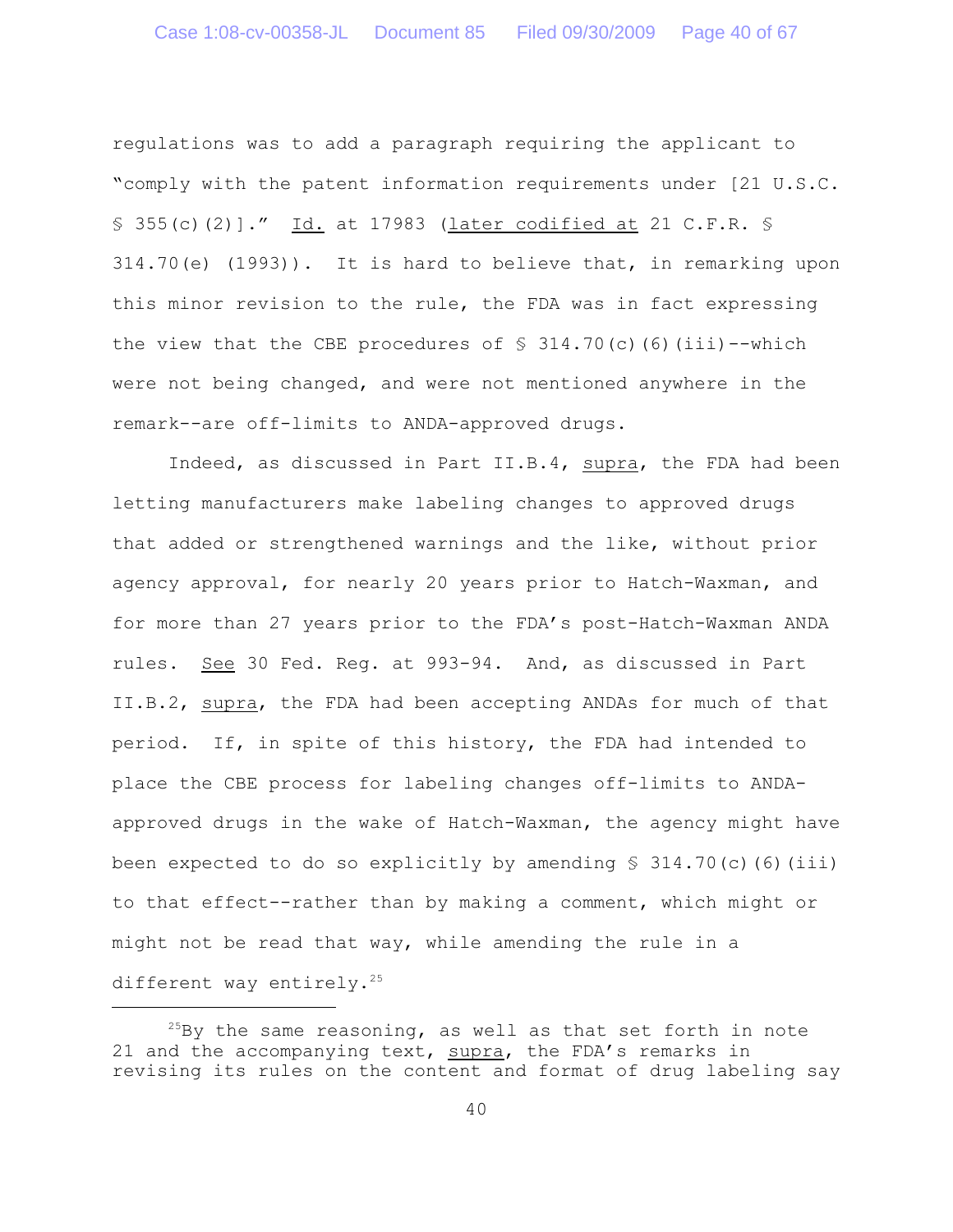What the FDA actually did was in fact markedly to the contrary: it promulgated 21 C.F.R. § 314.97, entitled "Supplements and other changes to an approved abbreviated application." 57 Fed. Reg. at 17987. The FDA enacted this provision as part of its overhaul of the ANDA rules following Hatch-Waxman, and received--and made--no comments on it. See id. at 17964. This rule, as mentioned in Part II.B.4, supra, provides: "The applicant shall comply with the requirements of §§ 314.70 and 314.71 regarding the submission of supplemental applications and other changes to an approved abbreviated application." The "requirements of § 314.70" referred to by § 314.97 include, of course, the CBE provision.

Had the FDA intended that, notwithstanding the clear language of § 314.97, the CBE provision was nevertheless inapplicable to drugs approved via ANDAs, one would have expected

little if anything about a manufacturer's power to change its labeling after the ANDA is approved. Requirements on Content and Format of Labeling for Human Prescription Drug and Biological Products, 71 Fed. Reg. 3922, 3929 (Jan. 24, 2006) ("the labeling of a drug product submitted for approval under an ANDA must be the same as the labeling of the listed drug referenced in an ANDA," referring to 21 C.F.R.  $\frac{1}{5}$  314.94(a)(8)(iv)) (emphasis added), 3963 (making the same statement in explaining that "the requirement to revise the labeling of a reference listed drug in the new format does not have any impact on the duration of exclusivity for the drug and, therefore, does not prevent a manufacturer of a generic product from using the revised labeling of the reference listed drug"). And the defendants point to nothing in the content and format rules themselves affecting a generic manufacturer's ability to add or strengthen a warning post-approval. See 21 C.F.R. §§ 201.56-57.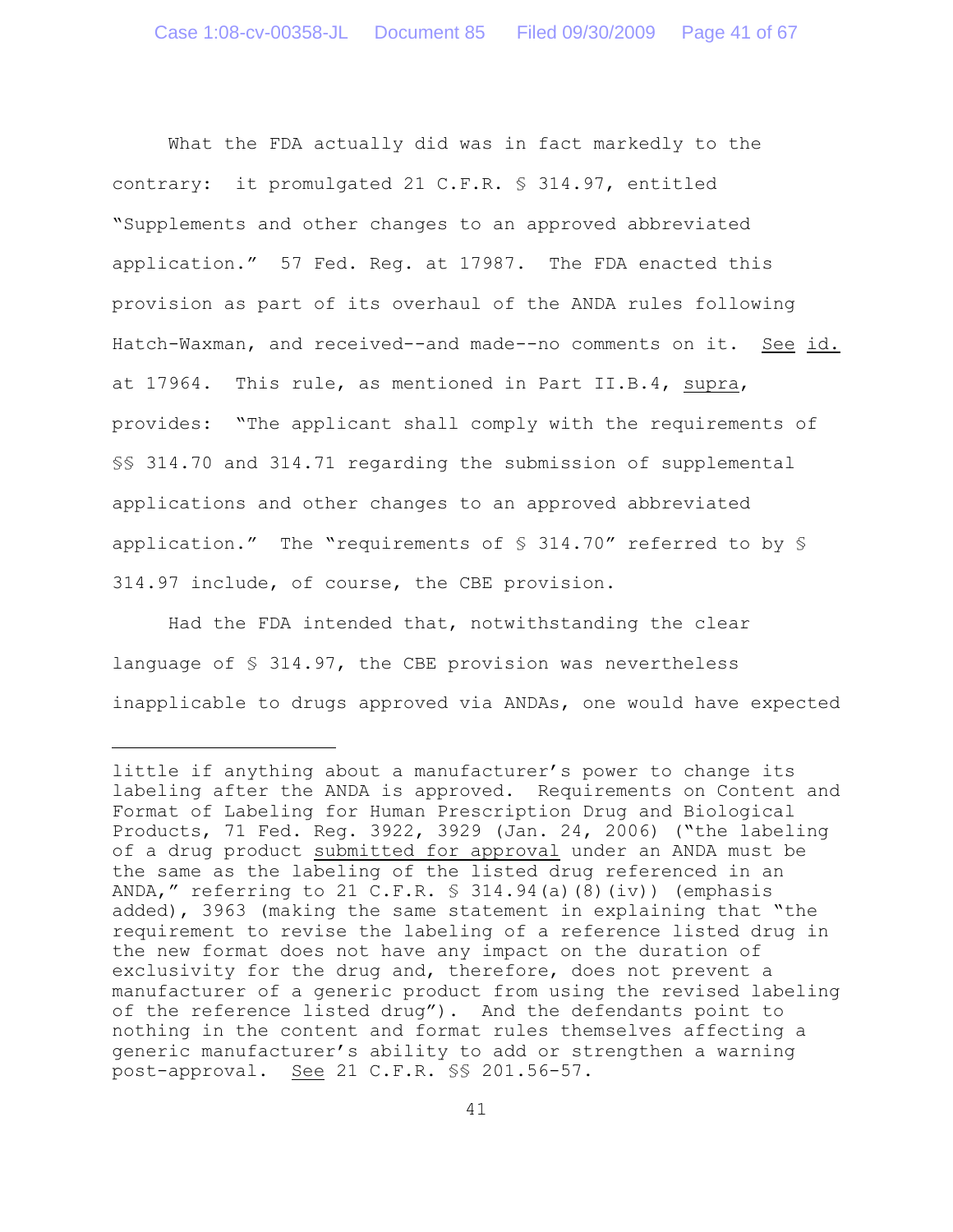§ 314.97--or the CBE provision itself--to contain language to that effect or, at least, for the FDA to have clearly explained, in enacting those provisions, that a generic manufacturer could not use the CBE process to change its labels. But the FDA did none of these things. So the defendants are essentially asking this court to rewrite § 314.97 by tacking the words "except for  $$314.70(c)(6)(iii)'$  onto the end.

This court, like almost all of those to have considered the availability of the CBE procedure to ANDA-approved drugs in light of § 314.97, declines to do so. See Stacel, 620 F. Supp. 2d at 907; Kellogg, 612 F. Supp. 2d at 435-36; Demahy, 586 F. Supp. 2d at  $649-52$ ; Laisure-Radke, 2006 WL 901657, at  $*3-*5$ ; accord Foster v. Am. Home Prods. Corp., 29 F.3d 165, 170 (4th Cir. 1994) (citing § 314.97 in recognizing that manufacturers of generic drugs are "permitted to add or strengthen warnings and delete misleading statements on labels, even without prior FDA approval"); but see Morris v. Wyeth, Inc., No. 07-176, 2009 WL 424590, at  $*6$  (W.D. Ky. Feb. 20, 2009);<sup>26</sup> Mensing, 562 F. Supp.

two possible interpretations of § 314.97. Either the Demahy court is correct that § 314.97 requires ANDA holders to utilize § 314.70, in which case whether or not an ANDA holder can unilaterally change its label is

 $26$ In Morris, the court denied the plaintiff's motion to reconsider its earlier ruling that his state-law failure to warn claims were pre-empted in light of, among other authorities, Demahy. The Morris court's earlier ruling had not taken § 314.97 into account. See 582 F. Supp. 2d 861. On reconsideration, the court discussed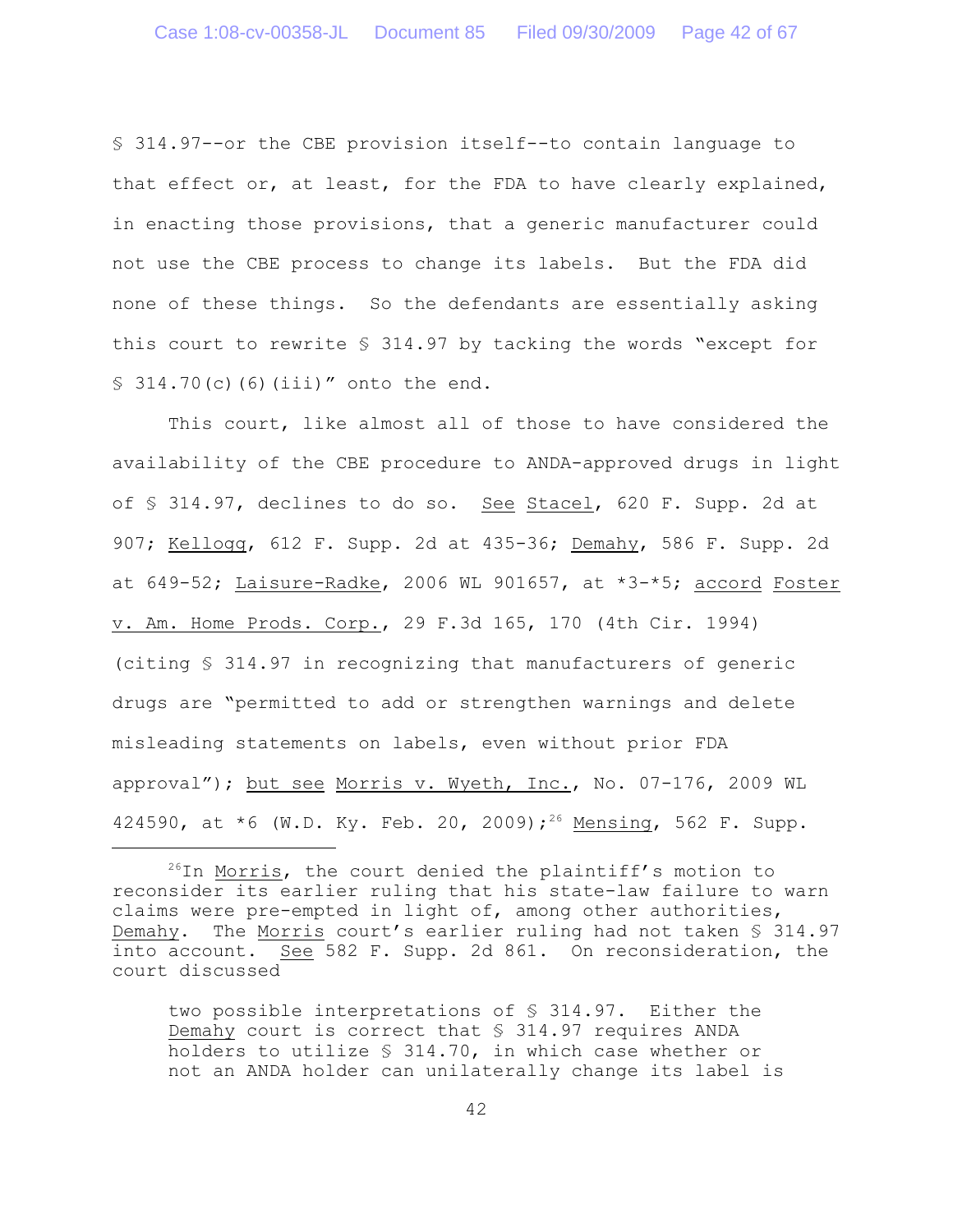2d at  $1064.^{27}$  Where the language of a regulation is clear, "the courts have no warrant to rewrite [it] in the guise of 'interpretation.'" United States v. Charles George Trucking Co., 823 F.2d 685, 689 (1st Cir. 1987).

an issue currently pending before the Supreme Court, or the Demahy court is incorrect and § 314.97 merely states that when a brand manufacturer utilizes § 314.70, then so too must the generic manufacturer make that same change to its corresponding drug's label.

2009 WL 424590, at \*6 (footnotes omitted).

But the court did not explain the second of these "possible interpretations" in light of either § 314.70 or § 314.97. As to the first interpretation, the court was referring to the Wyeth case, reasoning that "[s]hould the Court determine that brand manufacturers cannot unilaterally change their labels under  $\frac{1}{2}$  314.70 . . . then neither can generic manufacturers." See id. n.3. In Wyeth, again, the Court held that brand-name manufacturers could unilaterally change their labels under § 314.70(c)(iii)(A). 129 S. Ct. at 1198. Because the contingency essential to the first "possible interpretation" of § 314.97 did not come to pass, and because the second "possible interpretation" was left unexplained, this court declines to follow Morris. The same is true of two other decisions which were issued by the same court on the same day and come to the same conclusion. Wilson v. PLIVA, Inc., No. 07-378, 2009 WL 425027 (W.D. Ky. Feb. 20, 2009); Smith v. Wyeth, Inc., No. 07-18, 2009 WL 425032 (W.D. Ky. Feb. 20, 2009).

 $27$ In explaining away § 314.97, the court in Mensing relied solely on the FDA's amicus brief to the Third Circuit in Colaccio, which itself stated simply that § 314.97 "does not modify the requirement that the drug label for a generic drug must be the same as the label for the approved innovator drug." 562 F. Supp.2d 1064 (quotation formatting and emphasis omitted). Not only has that brief since been withdrawn, as noted infra Part III.B.1.b.i.*b*, but, in this circuit at least, courts "do not defer to [agency] views espoused only in the context of litigation," including in amicus briefs. Rosenberg v. Merrill Lynch, Pierce, Fenner & Smith, Inc., 170 F.3d 1, 12 (1st Cir. 1999). The court declines to follow Mensing.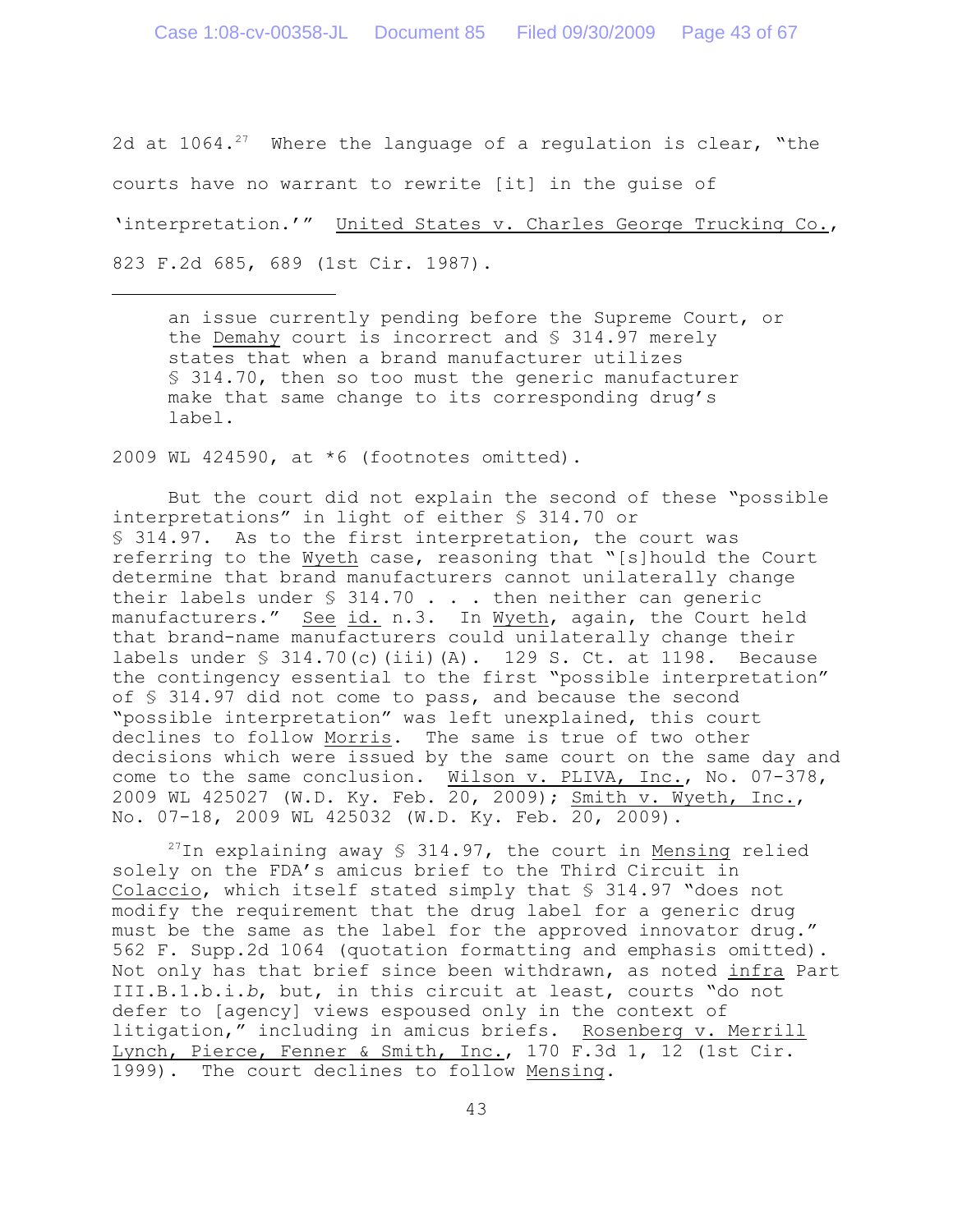That principle is particularly apt in light of what Congress had to say when it recently spoke on the labeling duties of generic drug manufacturers in the Food and Drug Amendments Act of 2007, as discussed in Part II.B.5, supra. Not only does that act require an ANDA holder (provided the drug is no longer marketed by its NDA holder) to submit a supplemental application proposing labeling changes to reflect new safety information identified by the Secretary, or to explain why no change was warranted, 21 U.S.C.  $\frac{1}{5}$  355(o)(4)(B), it also provides that  $\frac{1}{5}$  355(o)(4) "shall not be construed to affect the responsibility of . . . the holder of the approved application under  $[21 \text{ U.S.C. } $ 355(j)]$  to maintain its label in accordance with existing requirements, including subpart B of part 201 and section[]  $314.70$  ... of Title 21, Code of Federal Regulations (or any successor regulations)." Id.  $\frac{1}{5}$  355(o)(4)(I).

As also discussed in Part II.B.5, supra, Title 21, part 201, subpart B of the Code of Federal Regulations requires that "[t]he labeling shall be revised to include a warning as soon as there is reasonable evidence of a serious hazard with a drug," 21 C.F.R. § 201.80(e), at least for prescription drugs not approved on an NDA, BLA, or efficacy supplement after June 30, 2001. See id.  $\frac{6}{5}$  201.56(b).<sup>28</sup> The surest way to revise a label to include a

<sup>&</sup>lt;sup>28</sup>Despite the clear language of 21 C.F.R.  $\frac{6}{5}$  201.56(b)(2) that "[p]rescription drug products not described in paragraph (b)(1) of this section"--i.e., other than for which an NDA, BLA,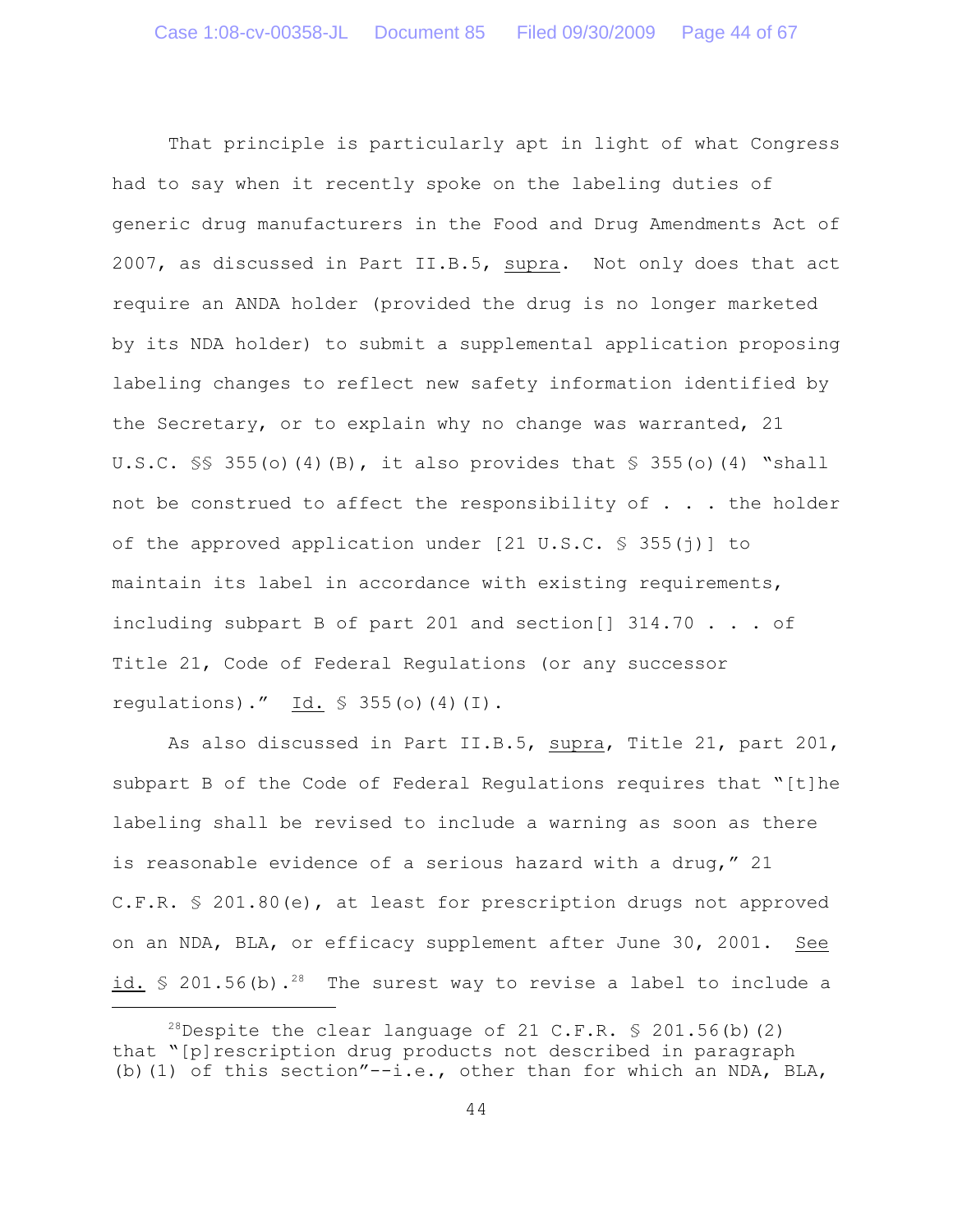warning "as soon as there is reasonable evidence," of course, is to make the revision through the CBE process.

If, as the defendants posit, the portion of § 314.70 which opens the CBE process to labeling changes adding or strengthening warnings does not apply to generic manufacturers--if, in fact,  $\S$ § 201.80(e) and 314.70(c)(6)(iii) impose no "responsibility" on ANDA holder "to maintain its label"--then the court is left to wonder, without an explanation, why Congress would have thought it necessary to clarify that 21 U.S.C. § 355(o)(4) does not affect that responsibility. The courts "assume that Congress is aware of existing law when it passes legislation." South Dakota v. Yankton Sioux Tribe, 522 U.S. 329, 351 (1998). Yet the defendants do not attempt to reconcile 21 U.S.C. § 355(o)(4) with their view that neither  $\frac{1}{2}$  201.80(e) nor  $\frac{1}{2}$  314.70(c)(6)(iii) applies to them.

In this void, it is reasonable to read the statute as authorizing the FDA to notify an ANDA holder of necessary labeling changes to reflect new safety information, while making clear that an ANDA holder's responsibility to make those changes

or efficacy supplement was approved after June 30, 2001--"are subject to the labeling requirements" set forth at 21 C.F.R. § 201.80, see note 13, supra, the defendants argue that the rule "does not mean ANDAs are subject to the requirements in § 201.80; it means that any NDA drug first-approved before June 2001 is subject to the regulation." The defendants do not explain, though, how an ANDA-approved drug is anything other than a "[p]rescription drug product[] not described in paragraph (b)(1)." So the court rejects their interpretation.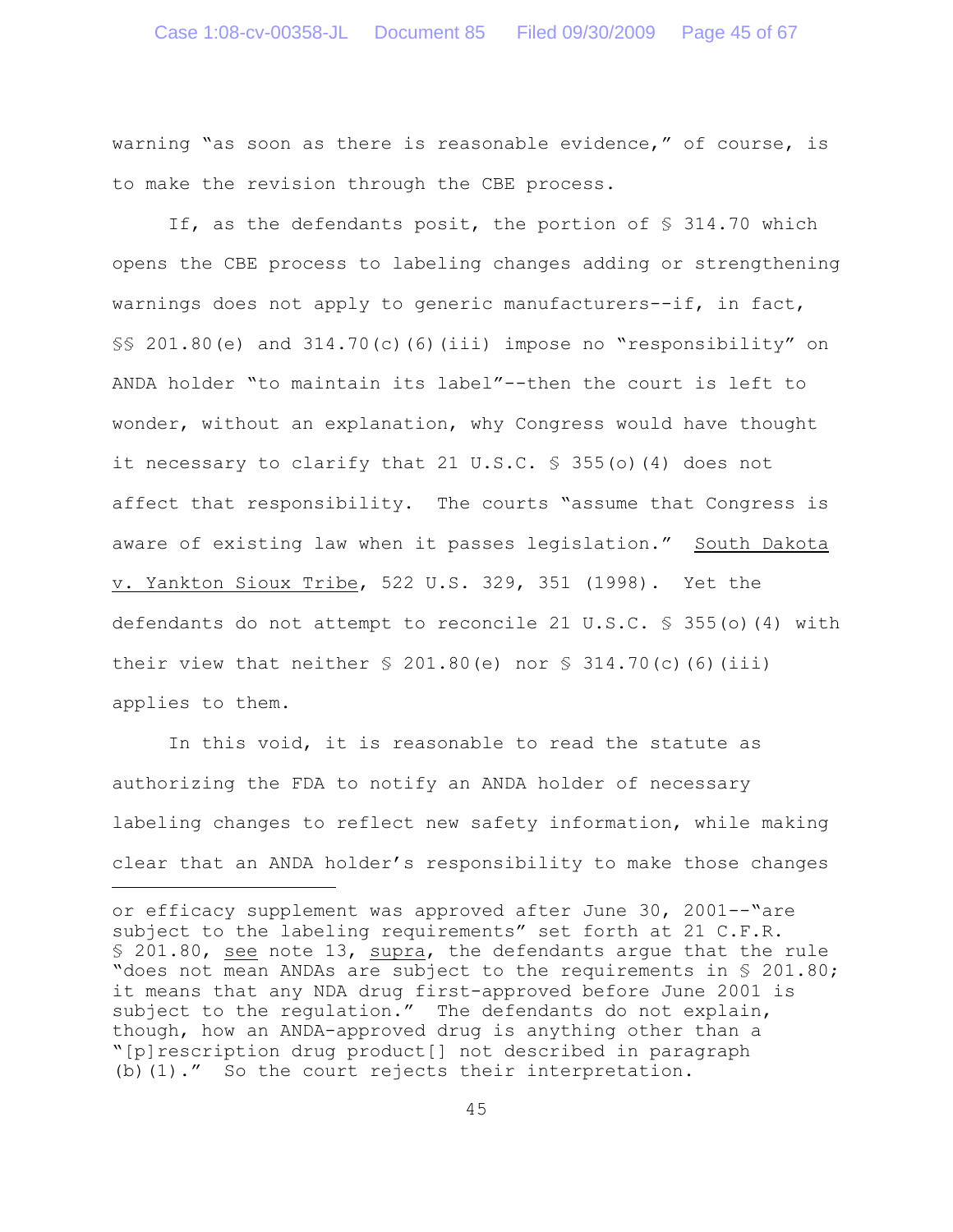on its own under 21 C.F.R. § 201.80(e), through the CBE process set forth in 21 C.F.R.  $\frac{1}{5}$  314.70(c)(6), remains. Indeed, as Wyeth observed of 21 U.S.C.  $\frac{1}{5}$  355(o)(4), "when Congress granted the FDA this authority, it reaffirmed the manufacturer's obligations and referred specifically to the CBE regulation, which both reflects the manufacturer's ultimate responsibility for its label and provides a mechanism for adding safety information to the label prior to FDA approval." 129 S. Ct. at 1198.

The defendants also advance an argument that  $\S$  314.70(c)(6) applies only to drugs approved through the NDA process which depends not on  $\$$  314.70(c)(6) itself, but on a different provision of the ANDA regulations,  $21$  C.F.R.  $\frac{1}{5}$  314.150(b)(10). That regulation, as noted in Part II.B.3, supra, states:

FDA may notify the applicant, and, if appropriate, all other persons who manufacturer or distribute identical, related, or similar drug products, and for a new drug afford an opportunity for a hearing on a proposal to withdraw approval of the application or the [ANDA] under [21 U.S.C. § 355(e)] and under the procedure set forth in  $[21 \text{ C.F.R. } $314.200]$ , if the agency finds:

. . .

(10) That the labeling for the drug product that is the subject of the [ANDA] is no longer consistent with that for the listed drug referred to in the [ANDA], except for differences approved in the ANDA . . . .

21 C.F.R. § 314.150(b) (emphasis added). The defendants argue that this rule forbade them from using the CBE process to change Sulindac's label, because doing so would have resulted in an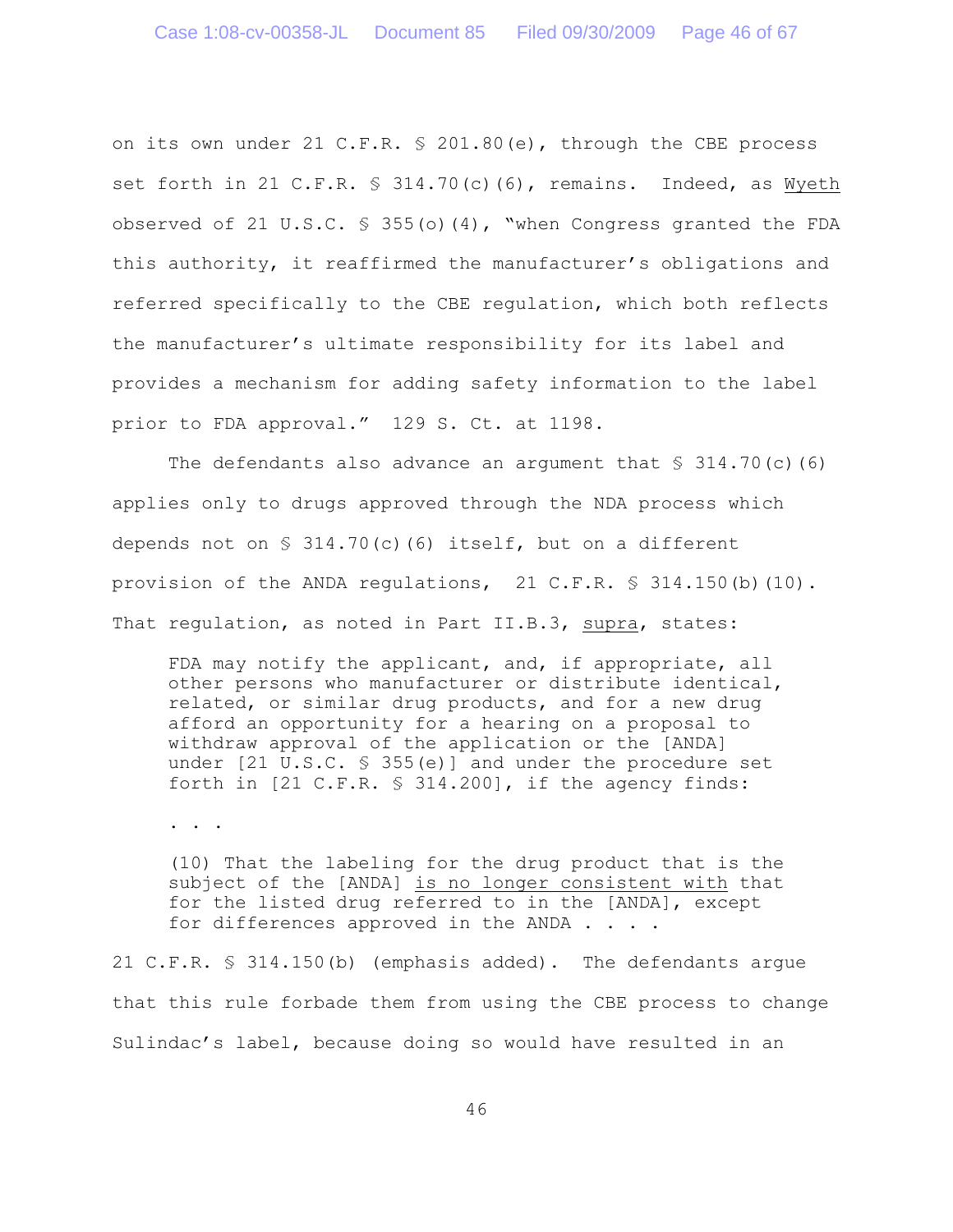ANDA-approved drug with labeling that was "no longer consistent with that for the listed drug," thus subjecting the ANDA to revocation. The court cannot read § 314.150 that way.

Initially, unlike the admonition repeated throughout the Hatch-Waxman Amendments, and elsewhere in the ANDA regulations, that an ANDA must show "that the labeling proposed for the new drug is the same as the labeling approved for the listed drug," see, e.g., 21 U.S.C.  $\frac{1}{5}$  355(j)(2)(A)(v) (emphasis added), section 314.150(b)(10) of the regulations requires that the ANDA's labeling be "consistent with that of the listed drug" (emphasis added). While "same" means "being one without addition, change, or continuance," Webster's Third New International Dictionary 2007 (2002), the term "consistent," in contrast, means "showing no significant change, unevenness, or contradiction." Id. at 484.

Where two provisions of the same rule "differ in that one provision uses a term, but the other provision, where it would be equally sensible to use that term if [the agency] desired it to apply," uses a different term instead, "it is generally assumed that [the agency] acts intentionally and purposely in the disparate" wording. United States v. Councilman, 418 F.3d 67, 73-74 (1st Cir. 2005). Here, as one court has noted, "the discrepancy between the manifold use of the phrase 'same as' in the FDA's initial rulemaking on the pre-approval ANDA process is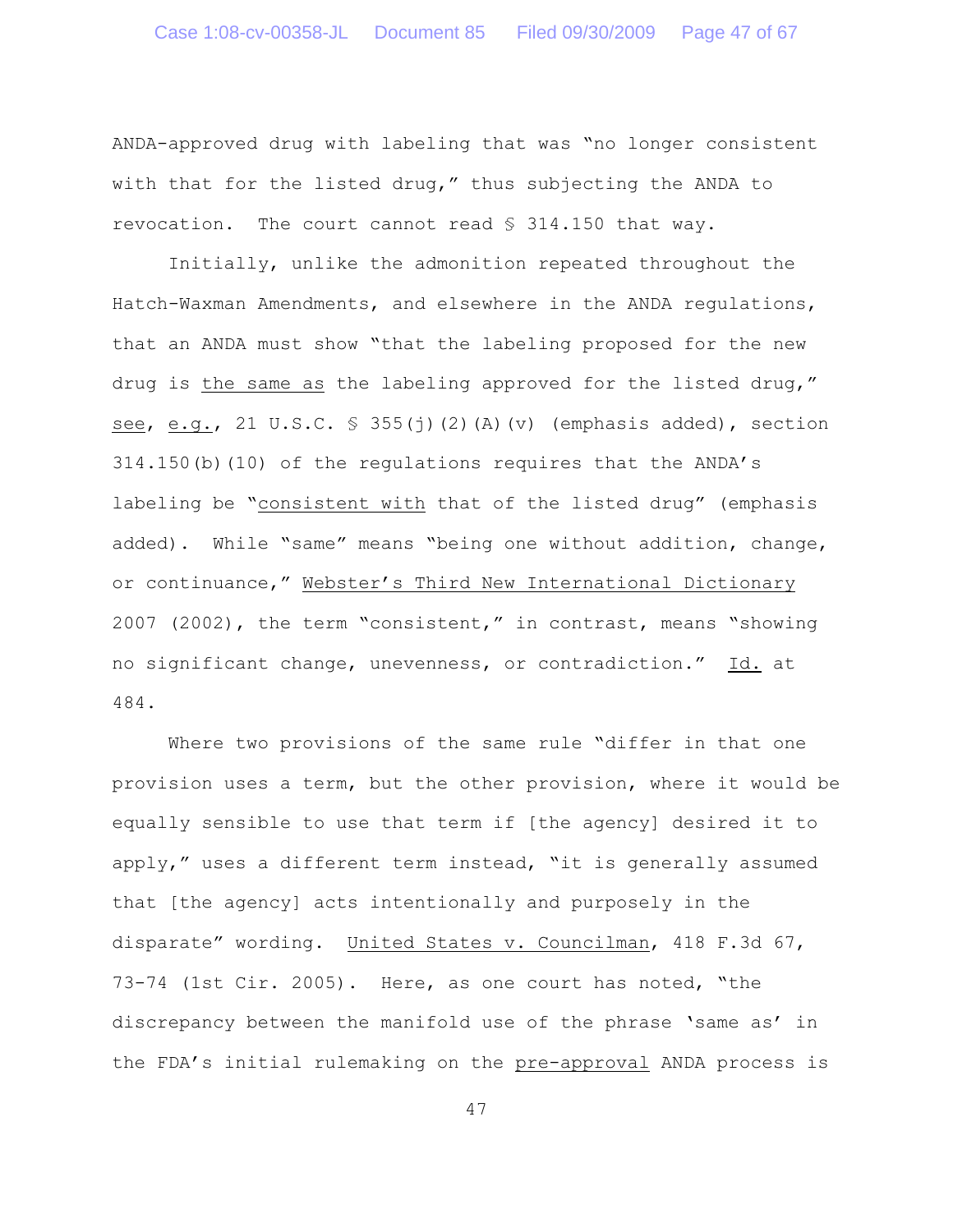curious in comparison to the use of the phrase 'consistent with' in the regulation governing post-approval processes," suggesting the terms are not equivalent. Demahy, 586 F. Supp. 2d at 649. Labeling on an ANDA-approved drug that differs from that on the listed version only in having stronger or additional warnings is "consistent with," if not "the same as," that labeling, in that the generic's warning, contraindication, side-effect, and precaution information completely overlaps the brand name's.<sup>29</sup>

Indeed, the FDA enacted § 314.150 in response to a comment that it "should create a new provision authorizing the agency to withdraw an [ANDA] if the [ANDA] holder failed to modify its labeling to match labeling changes in the reference listed drug." 57 Fed. Reg. at 17970. The rule therefore "revised the rule accordingly" to "state[] that the ANDA applicant's failure to maintain drug labeling that is consistent with that of the listed drug may be grounds for withdrawing approval of the [ANDA]." Id. And the FDA also invoked  $S$  314.150 in response to another comment that "FDA should create a mechanism to compel ANDA regulations to

 $29$ In proposing the regulations, the FDA noted that it would "not accept ANDA's for products with significant changes in labeling," on the theory that those might be necessitated by other kinds of differences from the listed drug that would "jeopardize the safe or effective use of the product." 54 Fed. Reg. at 28885 (emphasis added).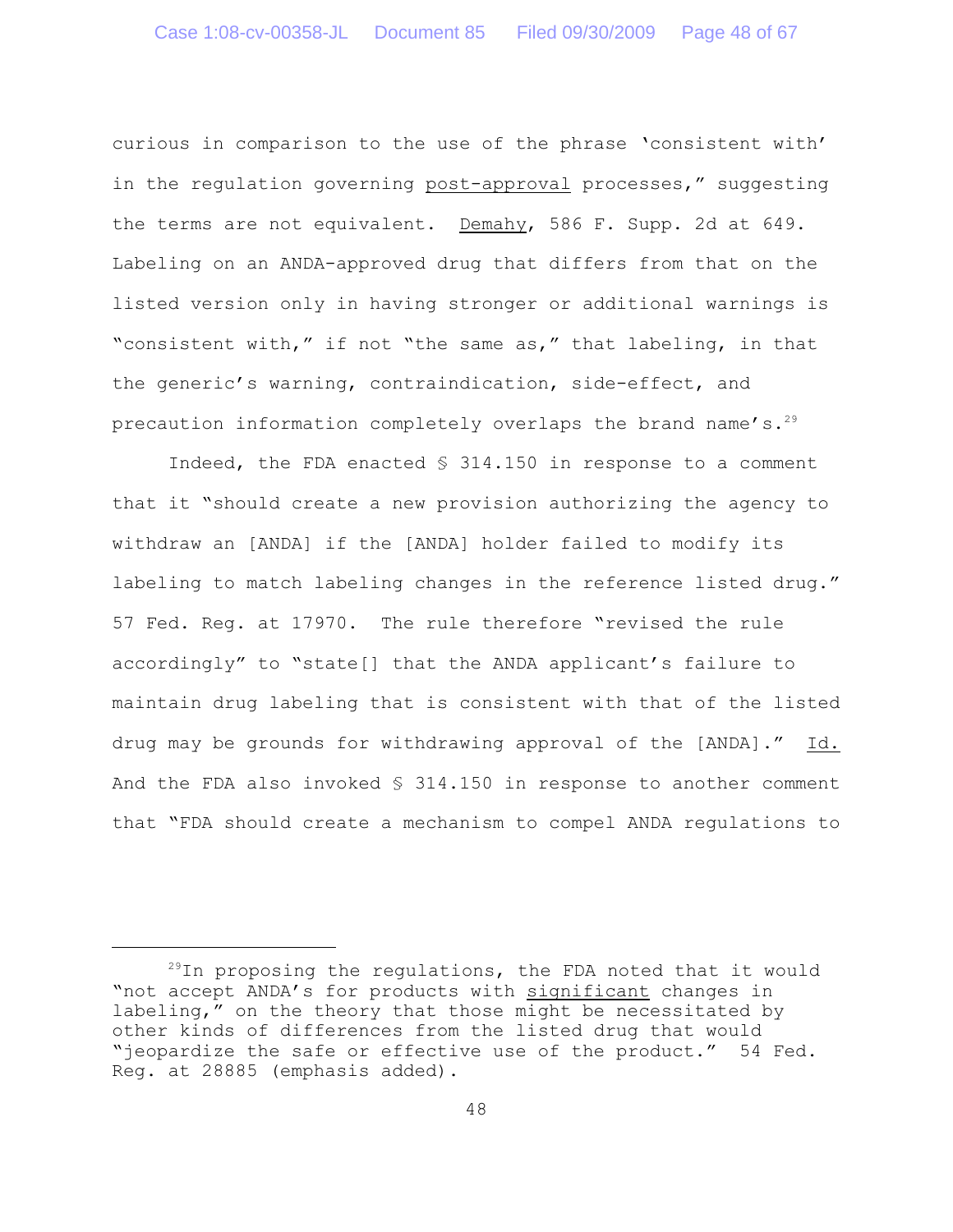revise their labeling to conform to the listed drug product once the ANDA is approved." Id. at 17968.<sup>30</sup>

As these remarks suggest, then, "the purpose of [the] regulation was not to prevent a generic manufacturer from improving or strengthening its warnings. It was, instead, to ensure that the FDA could require a generic manufacturer to modify its labeling to match labeling changes in the reference listed drug." Barnhill, 2007 U.S. Dist. LEXIS 44718, at \*13. So, according to the FDA's own explanation for  $\frac{1}{5}$  310.150(b)(10), it was not intended to address the opposite situation--where the ANDA holder wants to make labeling changes that have yet to be made on the listed drug. $31$ 

If anything, the FDA's remarks in promulgating its new ANDA rules after Hatch-Waxman suggest that the agency expected ANDA holders to do just that. In rejecting a comment that it allow "ANDA applicants to deviate from the labeling for the reference listed drug," the FDA noted that, "[a]fter approval of an ANDA,

 $30$ To like effect is the FDA's remark, in response to a comment on 21 C.F.R.  $\frac{1}{5}$  314.127(a)(7), that it had "revised § 314.150 to require ANDA holders to maintain current labeling." 57 Fed. Reg. at 17968.

<sup>&</sup>lt;sup>31</sup>The remarks do note that  $\frac{1}{2}$  314.150 "permit [s] the agency to withdraw approval of the ANDA if the applicant fails to maintain labeling in compliance with the requirements of the Act," 57 Fed. Reg. at 17968 (emphasis added), but, as already discussed at length, there is nothing in "the Act" to prevent a generic drug maker from making changes to its labeling postapproval, provided that is done per the applicable procedures. See 21 U.S.C. § 356a.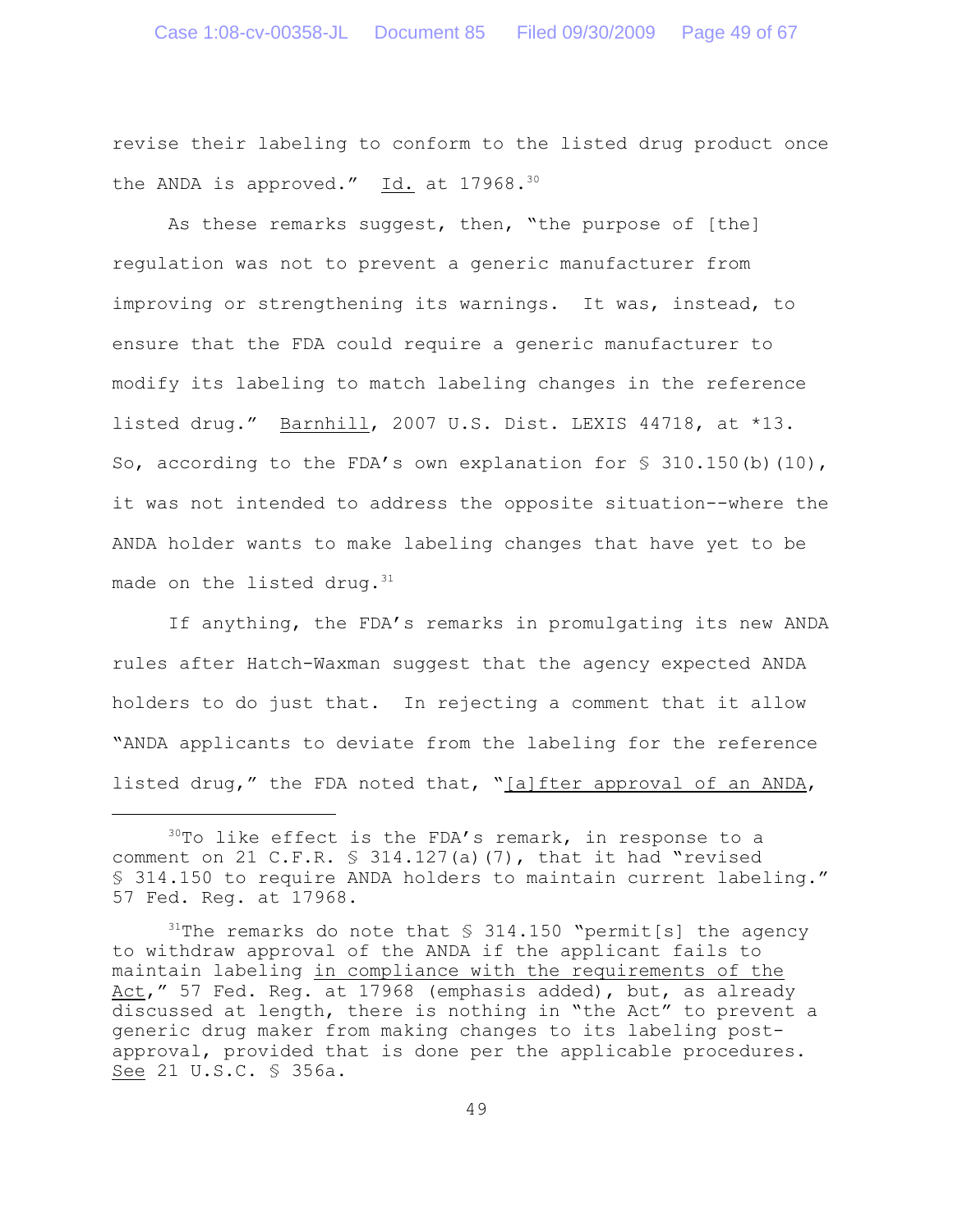if an ANDA holder believes that new safety information should be added, it should provide adequate supporting information to FDA, and FDA will determine whether the labeling for the generic and listed drugs should be revised." 57 Fed. Reg. at 17961 (emphasis added). While at least one court has taken this statement to "underscore the notion that the ANDA drug's label must remain the same as that of the listed drug," Mensing, 562 F. Supp. 2d at 1062, this court sees it differently.

As the emphasized language suggests, the statement draws the familiar distinction between the near-absolute ban on labeling differences when a manufacturer proposes an ANDA and their availability "after an ANDA is approved." During that latter period, "[t]he applicant shall comply with the requirements of §§ 314.70 and 314.71 regarding the submission of supplemental applications and other changes to an [ANDA]," 21 C.F.R. § 314.97, or, as this remark puts it, "if an ANDA holder believes that new safety information should be added, it should provide adequate supporting information to FDA, and FDA will determine whether the labeling for the generic and listed drugs should be revised." 57 Fed. Reg. at 17961. That is precisely the process set forth by 21 C.F.R.  $\frac{1}{2}$  314.70(c)(6)(iii).<sup>32</sup>

 $32$ Again, as discussed in Part II.B.4, supra, the FDA must approve all labeling changes, even those subject to the CBE process; it is just that such changes, as opposed to their "major" counterparts, are not approved until after the manufacturer has already implemented them.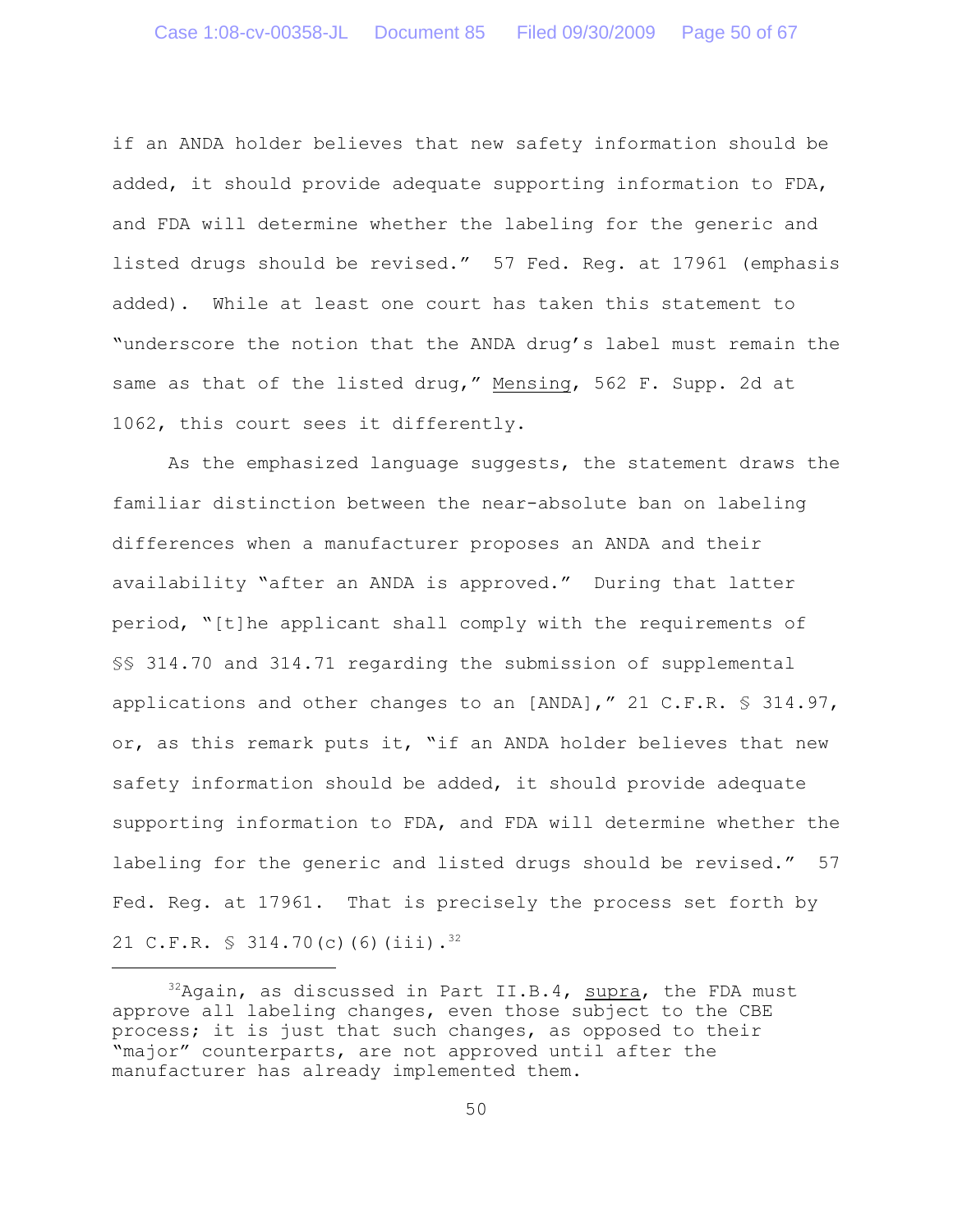Accordingly, reading § 314.150 to allow revocation of an ANDA if its holder fails to keep up with warnings added to the listed drug's labeling--rather than if the holder uses the CBE process to add those warnings on its own--harmonizes that regulation with the rest of the FDA's ANDA rules, including §§ 314.70 and 314.97. "Otherwise, the FDA permits a generic manufacturer to strengthen or modify its labeling . . . , only to suspend its approval because the new label does not conform to the label for the listed drug." Barnhill, 2007 U.S. Dist. LEXIS 44718, at \*13. This court cannot read the ANDA regulations in such a self-contradictory manner. See, e.g., Ricci v. DeStefano, 129 S. Ct. 2658, 2699 (2009) ("Our task in interpreting separate provisions of a single [enactment] is to give [it] the most harmonious, comprehensive meaning possible.").

# *b***. The FDA's contrary amicus briefs and footnote**

As the defendants emphasize, the FDA has made statements since it promulgated the current ANDA regulations to the effect that a generic manufacturer cannot utilize the CBE process to effect a labeling change. Some of these statements were in amicus briefs the FDA filed in Colacicco, supra, first in the district court and later in the Court of Appeals for the Third Circuit. The brief to the Third Circuit, however, was recently withdrawn, with the explanation that "the United States does not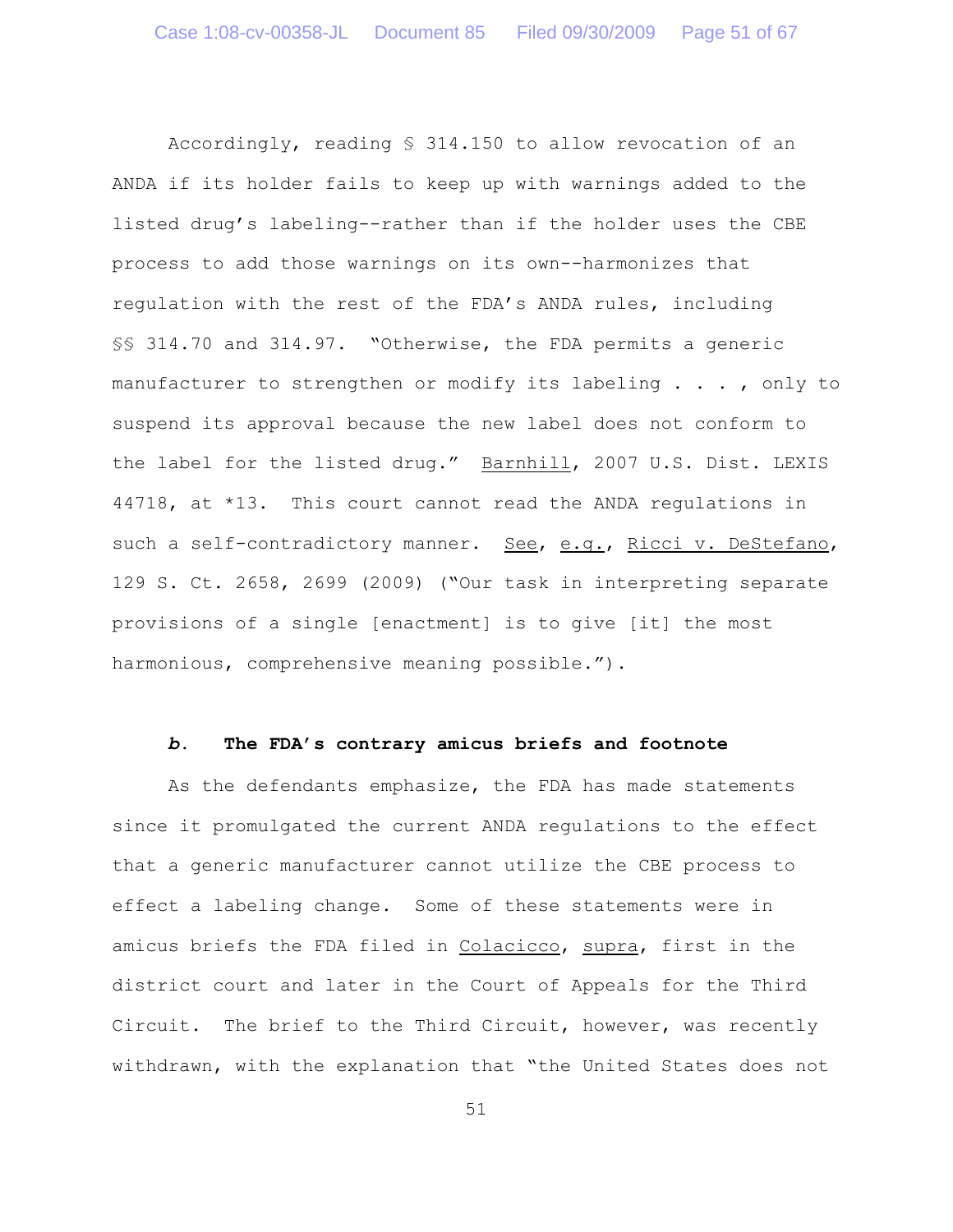take a position on whether plaintiffs-appellants' claims in this case are preempted. The [FDA] has not yet conducted an examination of various preemption issues following the Supreme Court's decision in Wyeth that would be necessary to inform a position of the United States in this case." Letter from Sharon Swingle, Appellate Staff, DOJ, to Marcia M. Waldron, Clerk, Court of Appeals for the Third Circuit (Apr. 28, 2009) (on file with the Court of Appeals for the Third Circuit).  $33$ 

The defendants also rely on the footnote in the FDA's proposed 2008 revision to  $\frac{1}{2}$  314.70(c) asserting that "CBE changes are not available for generic drugs approved under an [ANDA] under 21 U.S.C.  $\frac{1}{5}$  355(j). To the contrary, a generic drug manufacturer is required to conform to the approved labeling for the listed drug." 73 Fed. Reg. at 2849 n.1. But as discussed in Part II.B.4, supra, the footnote does not accompany a proposal to amend § 314.70 in any way that would call for a comment on the availability of its procedures to generic drug manufacturers. $34$ Nor was the language of the footnote, in any form, included in the final version of the revision. So "[t]he FDA essentially

 $33$ And as discussed in note 27, supra, an agency's statements in amicus briefs receive no particular deference from the courts of this circuit anyway. See Rosenberg, 170 F.3d at 12.

 $34$ As discussed in Part II.B.4, supra, the proposed (and ultimately the final) rule was "to reaffirm that a CBE supplement is appropriate to amend the labeling for an approved product only to reflect newly acquired information." 73 Fed. Reg. at 2849.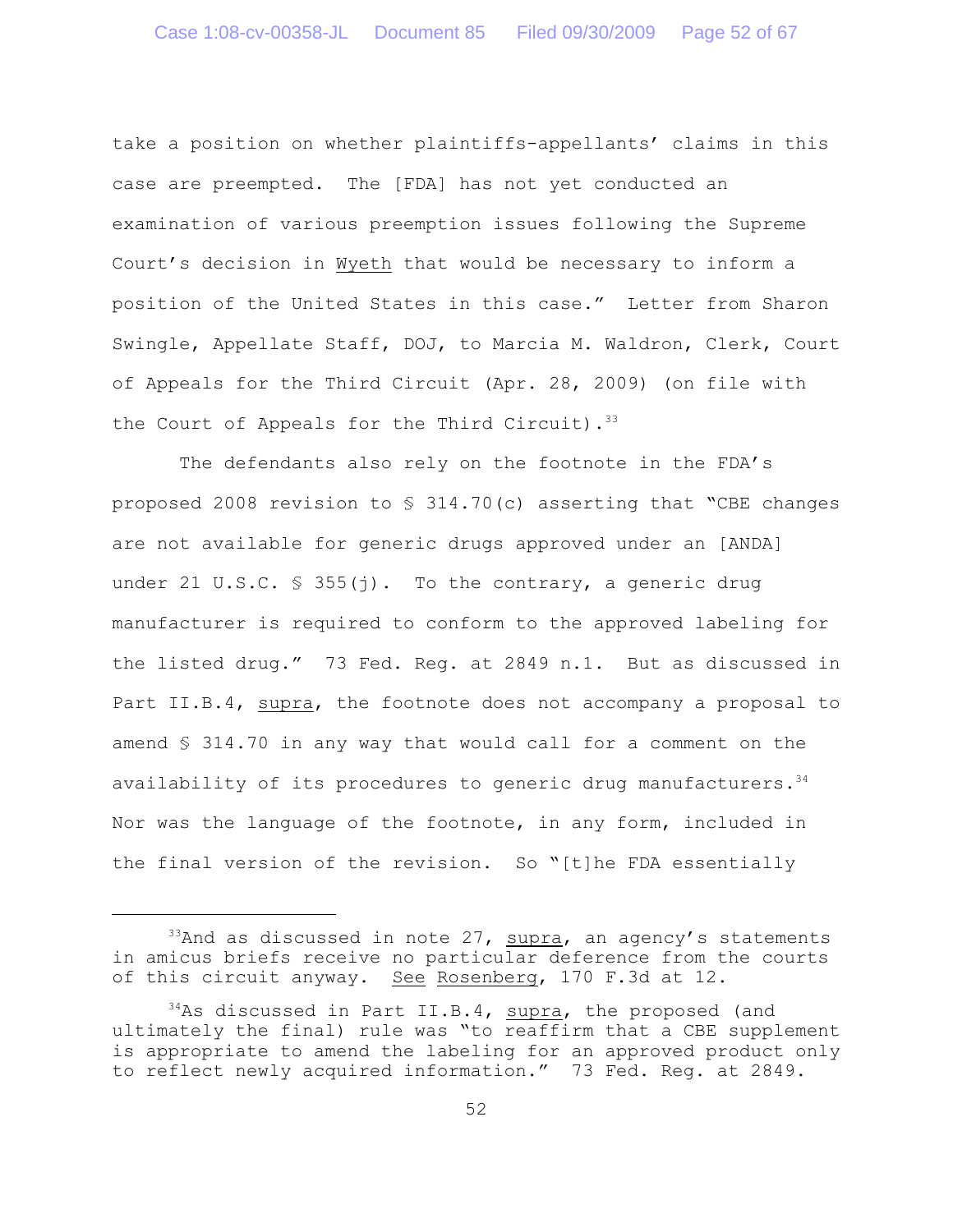took the opportunity to make a significant statement on the preemption of generic drug labeling claims in the relative obscurity of a footnote in the introductory statement of a document that has nothing at all to do with rules pertaining to generic drugs or to the ANDA process." Denahy, 586 F. Supp. 2d at 654 (emphases deleted).

Based on these concerns, the court in Denahy refused to accord the footnote "any significant level of deference" in deciding whether generic manufacturers can avail themselves of the CBE process for labeling changes. Id. This is consistent with precedent from the court of appeals. An agency's statements that "are neither adjudicatory nor the product of notice-and comment rulemaking . . . are . . . entitled to deference only to the extent they have the power to persuade," an approach known as "Skidmore deference" after Skidmore v. Swift & Co., 323 U.S. 134 (1944). Noviello v City of Boston, 398 F.3d 76, 90 n.3 (1st Cir. 2005) (citing Christensen v. Harris County, 529 U.S. 576, 587 (2000)). The FDA's footnote in its 2008 proposed regulation, which, again, was not incorporated into the final version of the rule and therefore was not subjected to the notice-and-comment procedure, fits this category. See Stacel, 620 F. Supp. 2d at 906; Kellogg, 612 F. Supp. 2d at 435.<sup>35</sup> Thus, "the agency must

 $35$ Kellogg also observed that "[t]here is no ambiguity in the regulations," since § 314.97 "plainly instructs ANDA holders to comply with § 314.70," and that no deference is therefore due the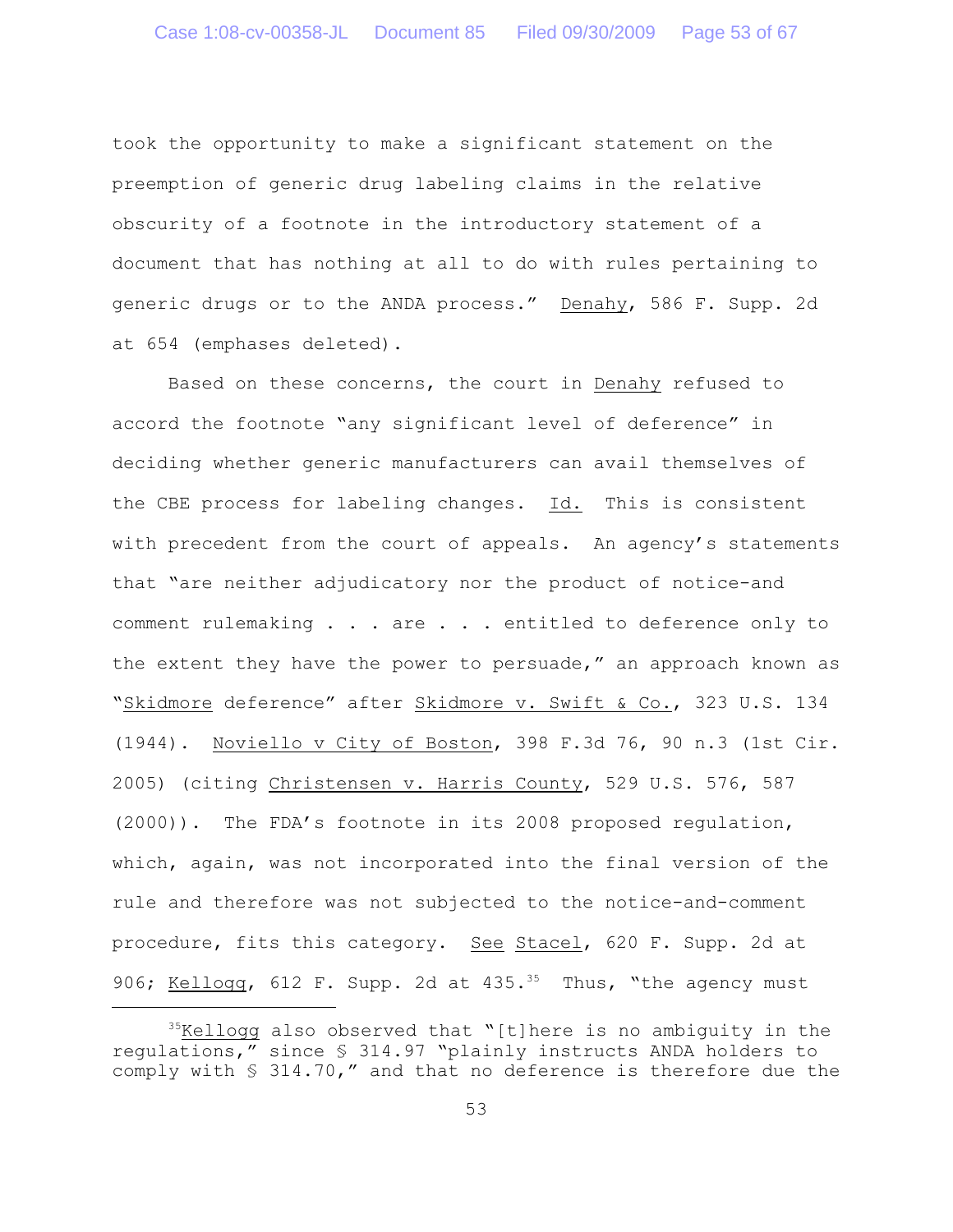ultimately depend on the persuasive power of its argument. The simple fact that the agency has a position, in and of itself, is of only marginal significance." Mayburg v. Sec'y of HHS, 740 F.2d 100, 106 (1st Cir. 1984) (Breyer, J.).

The FDA's footnote-bound position that "CBE changes are not available for generic drugs approved under an [ANDA] under 21 U.S.C.  $\frac{1}{5}$  355(j)" is not persuasive, for the reasons just explained at length in Part III.B.1.b.i.*a*, supra. First, the footnote did not so much as acknowledge 21 C.F.R. § 314.97. Second, while the footnote did cite  $\frac{1}{5}$  314.150(b)(10), that rule, as already discussed at length, provides only that the FDA may attempt to withdraw its approval of an ANDA if "the labeling for the drug product that is the subject of the [ANDA] is no longer consistent with that for the listed drug"; it says nothing at all about CBE changes, and cannot be read to prevent them in light of the other provisions of the ANDA rules. Third, while the footnote also cited certain of the agency's comments in promulgating the ANDA regulations, those comments, as also already discussed at length, do not support excluding generic manufacturers from the CBE process. Based on these deficiencies, this court joins with those others that have refused to adopt the

footnote under Auer v. Robbins, 519 U.S. 452 (1997). This court agrees but, in any event, the defendants do not arque that the rule is ambiguous or that Auer deference applies.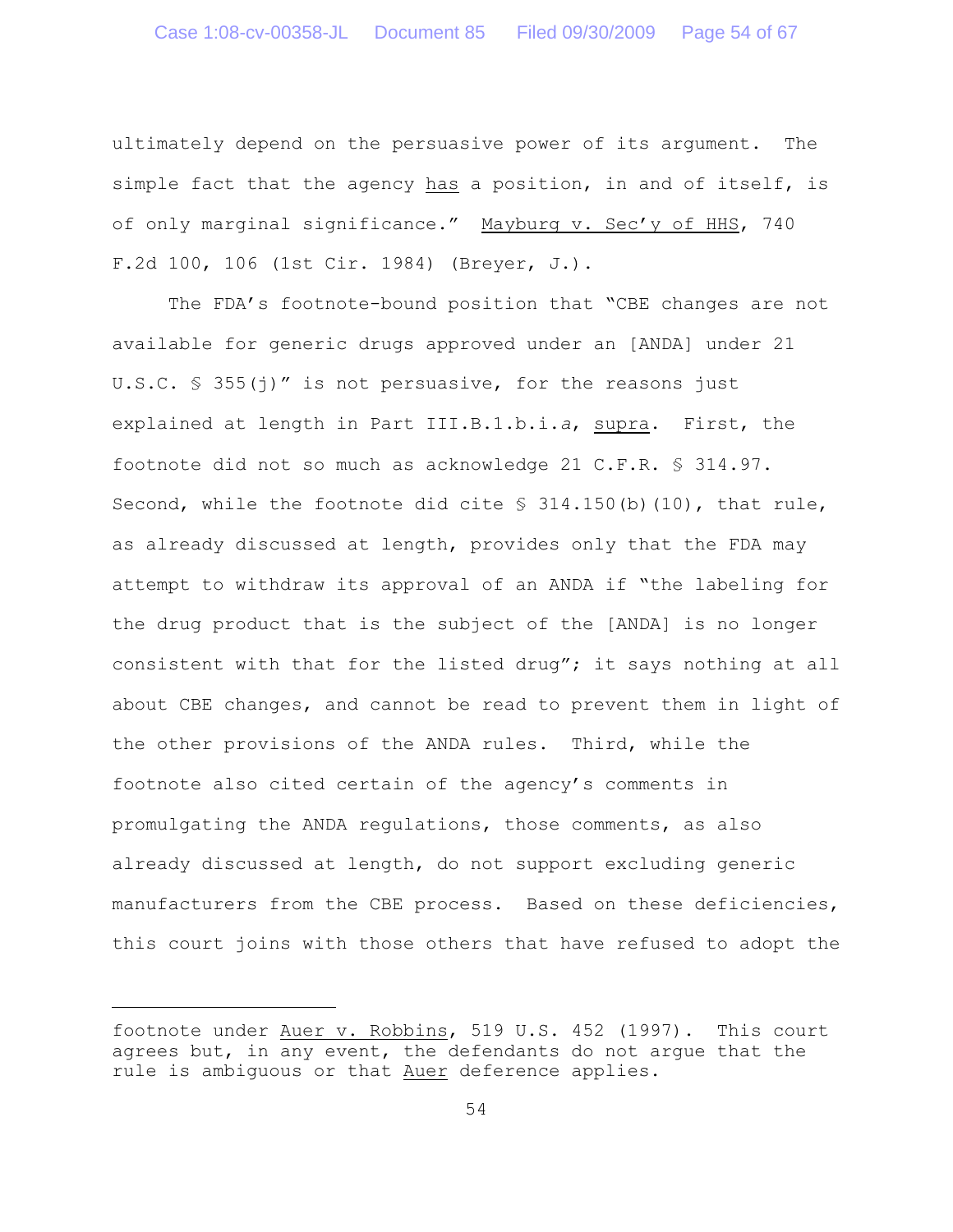view set forth in the FDA's footnote. See Stacel, 620 F. Supp. 2d at 907; Kellogg, 612 F. Supp. 2d at 435; Denahy, 586 F. Supp. 2d at 655; but see Morris, 2009 WL 424590, at \*6 (deferring to the footnote without discussing the appropriate level of deference as a matter of administrative law); Mensing, 562 F. Supp. 2d at  $1064$  (same).<sup>36</sup>

The defendants nevertheless arque that because,  $"[i]n$ codifying FDA's procedures, Congress clearly required generic drug labeling to be the 'same as' the pioneer drug," the FDA's footnote interpreting its regulations to that effect "is not only entitled to deference, but is 'virtually conclusive.'" (quoting Red Lion Broad. Co. v. FCC, 395 U.S. 367, 380-81 (1969)). This court again differs with the defendants' view.

First, while Congress did indeed "generally extend[] the procedures used to approve generic copies of pre-62 drugs to post-62 drugs" through the Hatch-Waxman Amendments, H.R. Rep. No.  $98-857$ , pt. 1, at 1, 1984 U.S.C.C.A.N. at 2647, those Amendments, as is clear by now, did not in fact require the generic drug's labeling to remain the same as the pioneer's drug's postapproval; they required the labeling proposed in the ANDA to be the same as the pioneer drug's. See Part III.B.1.a, supra.

 $36$ The district court's opinion in Colacicco, supra, also deferred to the footnote, 432 F. Supp. 2d at 537, but, as noted above, that decision, following its affirmance by the Third Circuit, was vacated by the Supreme Court for reconsideration in light of Wyeth. 129 S. Ct. 1578.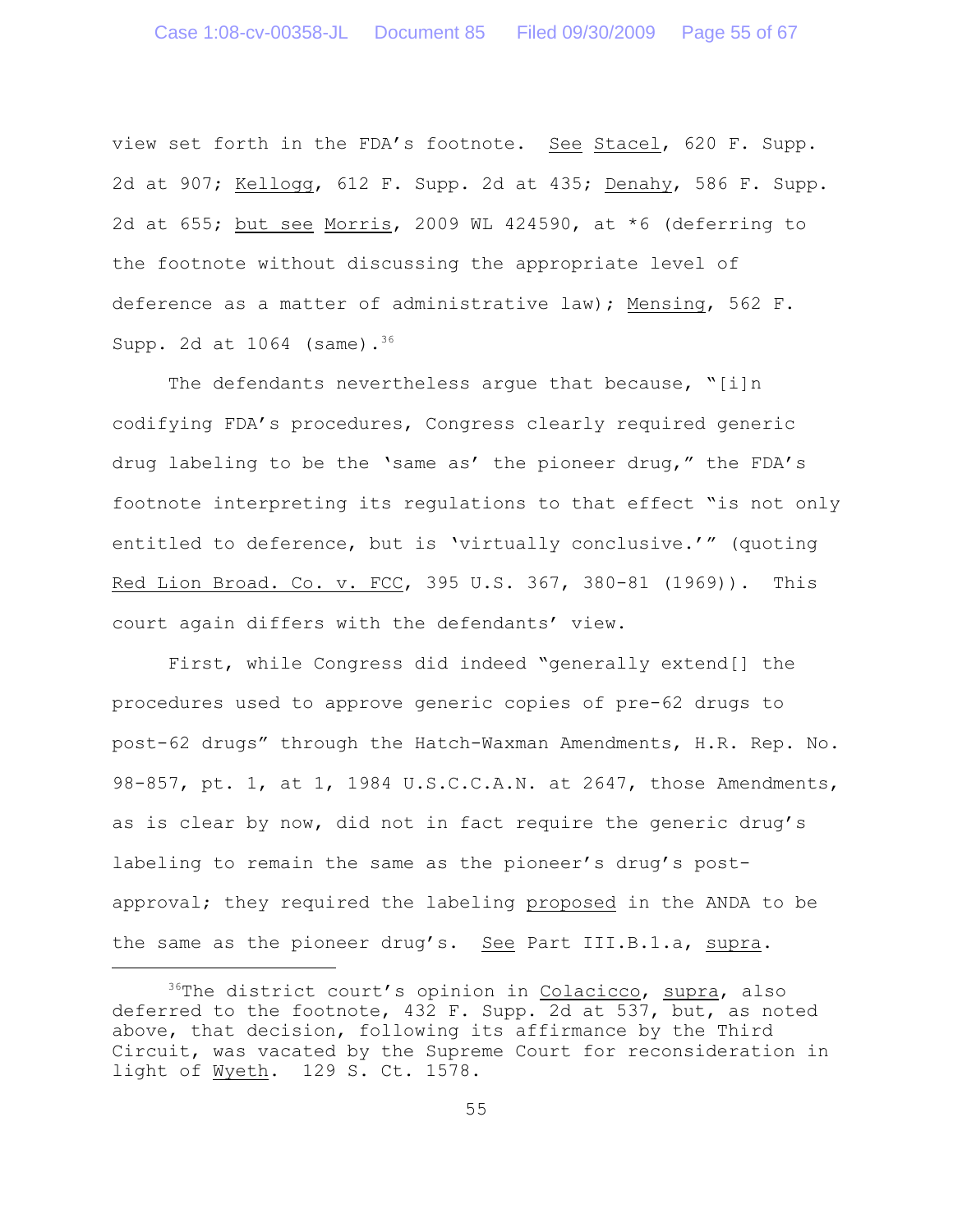Second, the defendants have pointed to nothing in the rules the FDA had in place before Hatch-Waxman indicating that the agency disallowed post-approval changes to the labeling of an ANDA-approved drug. The relevant rules, both before and after their amendment in 1983, required only that an ANDA contain "[l]abeling that is in accord with the labeling conditions described in the finding that an [ANDA] is sufficient." 48 Fed. Reg. at 2756 (later codified at 21 C.F.R. § 314.2(f)(2) (1984)) (emphasis added); see also 35 Fed. Reg. at 6575 (later codified at 21 C.F.R. § 130.4(f)(2) (1971)).

As discussed in Part II.B.2, supra, that "finding" was the first step of the ANDA approval process prior to Hatch-Waxman, and hinged on whether the drug, based on its approval through the DESI process, could be approved in generic form without additional clinical and pre-clinical studies--not on whether the generic drug had the same labeling as its DESI-approved version. See 48 Fed. Reg. at 2751 (later codified at 21 C.F.R. § 314.2(a) (1984)); 35 Fed. Reg. at 6575 (later codified at 21 C.F.R.  $$130.4(f)(2)$  (1971)). It was not until after that finding had issued that the rules placed any restriction on labeling, and even that restriction operated only to keep the labeling proposed in the ANDA "in accord with the labeling conditions described in the finding," as opposed to with those of the pioneer drug.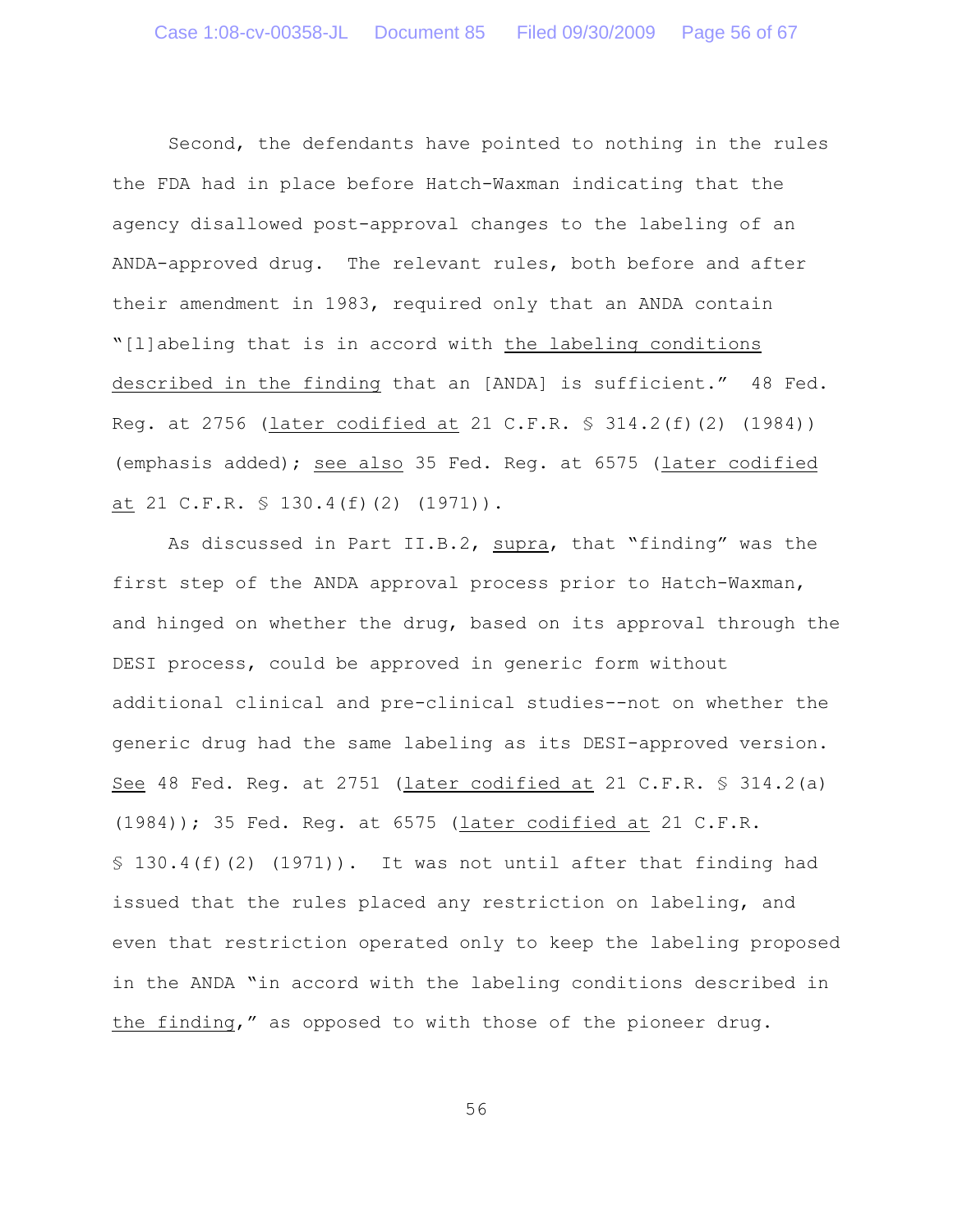Given that, as discussed in Part II.B.2, supra, the FDA retained this precise language when it amended its ANDA rules in 1983, that amendment also imposed no such restriction. To the contrary, the amendment simply limited a finding that an ANDA was suitable "to a product that was the same in active ingredient, dosage form and strength, and conditions of use as the drug product that was the subject of the finding." 48 Fed. Reg. at 2755 (later codified at 21 C.F.R. § 314.2(a) (1984)). This amendment did not prevent the FDA from finding, in the first step of the ANDA process, that an ANDA was suitable for a drug with labeling that differed from its DESI-approved version.

So the defendants are incorrect that, in the years prior to Hatch-Waxman, the FDA's rules disallowed ANDAs proposing labels for generic drugs that differed from those of their DESI-approved versions; the rules merely disallowed ANDAs proposing labels not "in accord with the labeling conditions described" in the agency's finding that an ANDA was suitable for that particular drug. Indeed, had FDA rules during that time in fact done what the defendants say, the agency would not have referred to its post Hatch-Waxman rule that an ANDA show "that the proposed labeling for its drug product is the same as that of the reference listed drug" as "a new requirement." 54 Fed. Reg. at 28884 (emphasis added). Even if the defendants were correct, moreover, the most their assertion demonstrates is that, under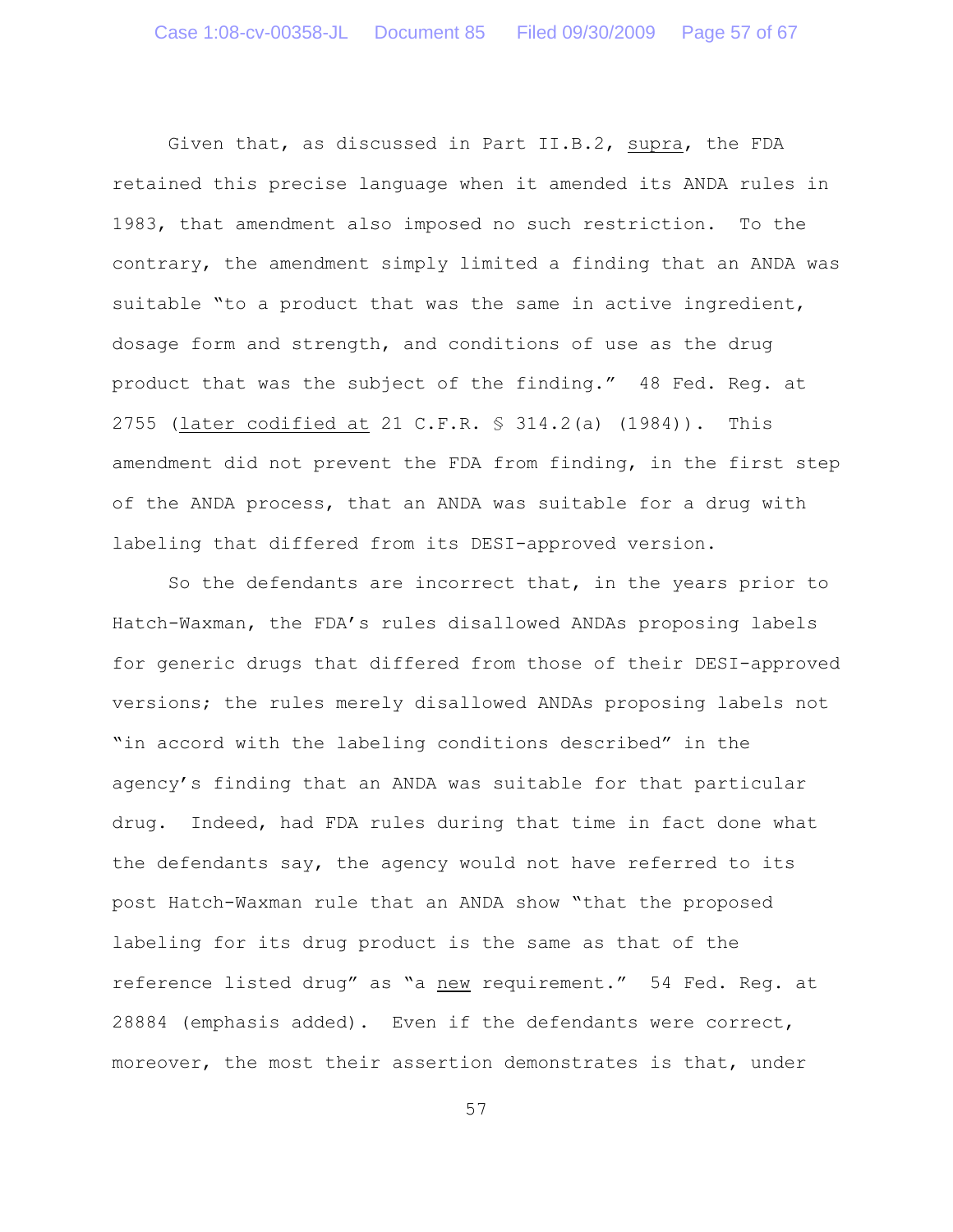the FDA's pre-Hatch-Waxman regime, an ANDA had to propose labeling that was the same as the pioneer drug's. As in the case of the Hatch-Waxman Amendments themselves and the FDA's implementing regulations, it simply does not follow that the labeling had to remain the same after the ANDA had been approved.

### *c*. **The presumption against pre-emption**

As just discussed in exhaustive detail, that point is clear from the text of the statute and the regulations. But even if the defendants, through the footnote and certain other portions of the FDA comments on its ANDA rules, were able to cast some doubt on whether generic manufacturers can use the CBE process to make labeling changes, that doubt could not be resolved in the defendants' favor. As Wyeth makes clear, a court must "start with the assumption that the historic police powers of the States were not to be superseded by the Federal Act unless that was the clear and manifest purpose of Congress." 129 S. Ct. at 1194-95. For the reasons just discussed at length--in particular, the absence of any ban on labeling changes to an ANDA-approved drug in either the Hatch-Waxman Amendments or their implementing rules--that presumption cannot be overcome here.

This is not to say that Congress could not have passed legislation to give the FDA, rather than state authorities or juries, the final say-so on the content of generic drug labeling,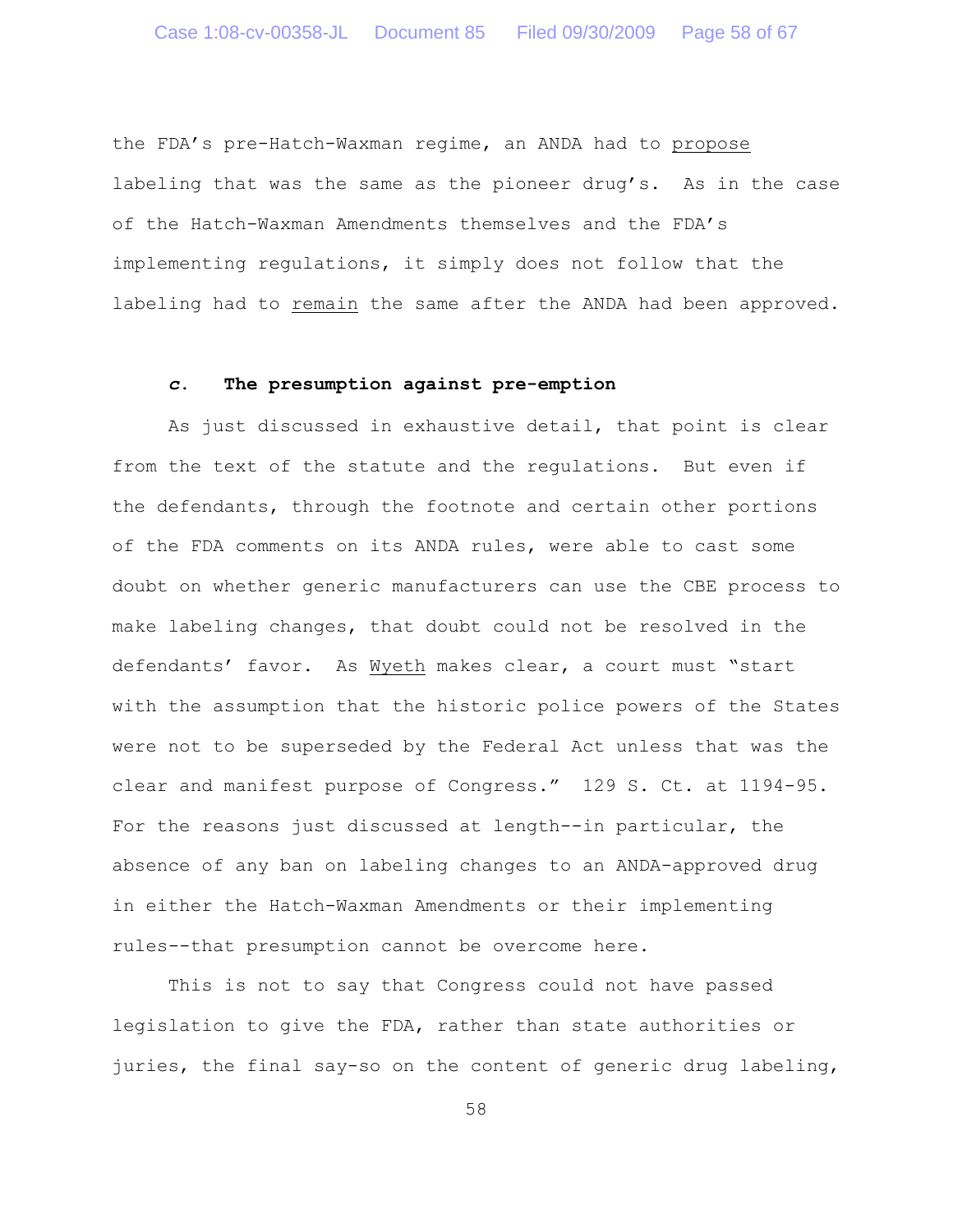much as Congress has done in the case of medical devices. See id. at 1200 (citing Riegel v. Medtronic, Inc., 128 S. Ct. 999 (2008)). It is just that, without evidence of such a "clear and manifest purpose" to pre-empt state law, this court must presume that federal law is not to be read to that effect. The defendants cannot overcome that presumption here, even if any and all arguable inconsistencies in the FDA's commentary are resolved in the defendants' favor. See Stacel, 620 F. Supp. 2d at 906-07; Kellogg, 612 F. Supp. 2d at 436; but see Mensing, 562 F. Supp. 2d at 1061 (declining to apply the presumption, pre-Wyeth).

# **ii. Even read as the defendants suggest, the regulations do not make compliance with state law impossible**

Finally, even if the defendants were correct that they could not use the CBE process to make unilateral changes adding or strengthening warnings to their generic drug, it does not follow that compliance with state law requiring such warnings is impossible. In Wyeth, the Court rejected the drug manufacturer's argument that "if it had unilaterally added . . . a warning, it would have violated federal law governing unauthorized distribution and misbranding . . . on the assumption that this labeling change would have rendered [its drug] a new drug lacking an effective application." 129 S. Ct. at 1197.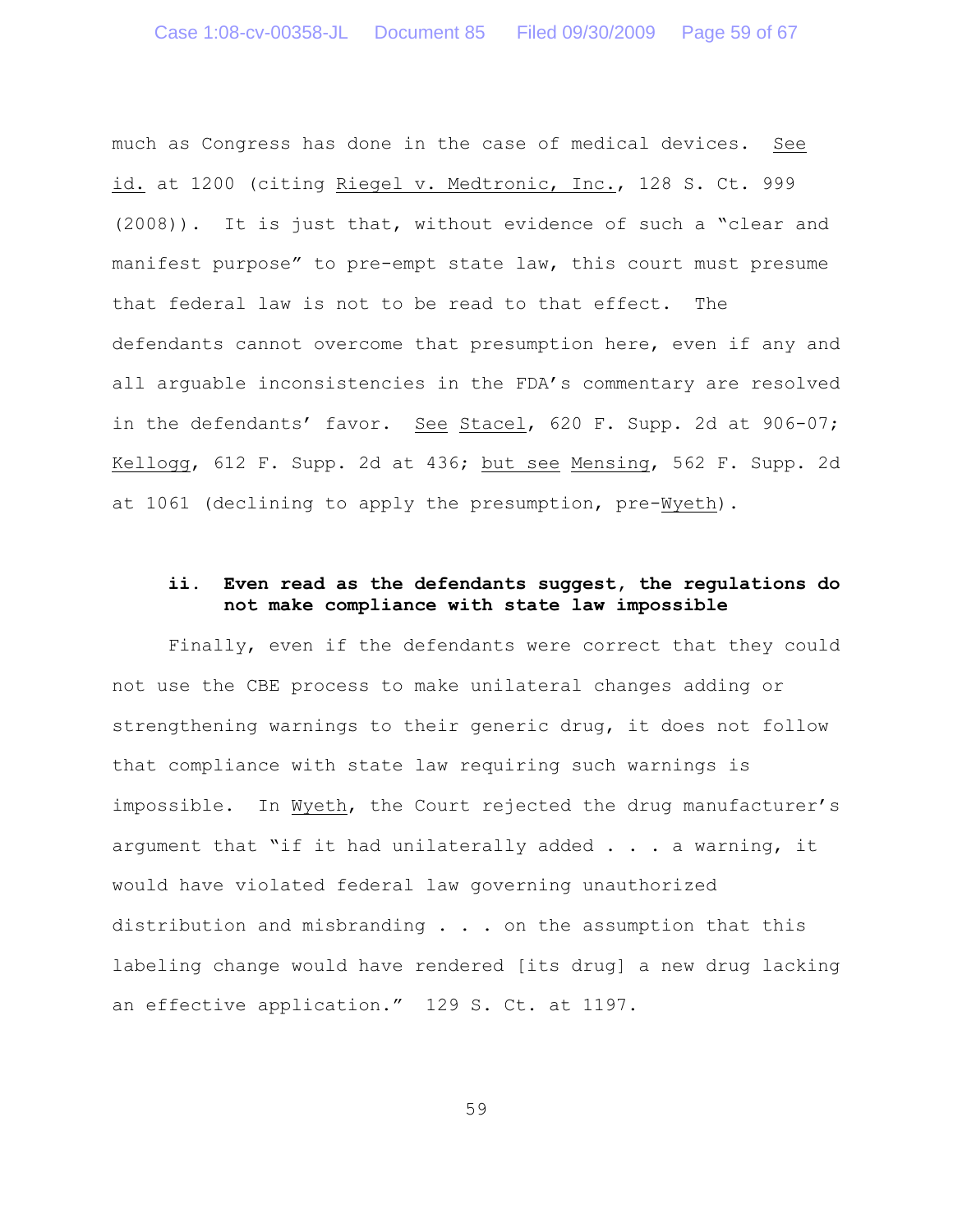The Court reasoned, first, "strengthening the warning would not have rendered [the manufacturer's drug] a new drug" (citing 21 U.S.C. § 321(p)(1) and 21 C.F.R. § 310.3(h)) and, second,

Nor would this warning have rendered [the drug] misbranded. The FDCA does not provide that a drug is misbranded simply because the manufacturer has altered an FDA-approved label; instead, the misbranding provision focuses on the substance of the label and, among other things, proscribes labels that fail to include 'adequate warnings.' 21 U.S.C. § 352(f). Moreover, because the statute contemplates that federal juries will resolve most misbranding claims, the FDA's belief that a drug is misbranded is not conclusive.

Id. (emphasis added).

The same reasoning applies with equal force here. Even if § 310.150(b)(10) forbids a generic manufacturer from using the CBE procedure to strengthen its label, the FDA would have to enforce that prohibition through proceedings to withdraw its approval of the ANDA under 21 U.S.C.  $\frac{6}{5}$  355(e). Like the misbranding trials discussed by the Court in Wyeth, the outcome of such a proceeding ultimately turns not on whether the label is in fact "consistent with" that of the listed version, but on whether "such drug is unsafe under the conditions of use upon the basis of which the application was approved" or "there is lack of substantial evidence that the drug will have the effect it purports or is represented to have under the conditions of use prescribed, recommended, or suggested in the labeling thereof." 21 U.S.C.  $\frac{1}{5}$  355(e)(1), (3). So, even if the defendants were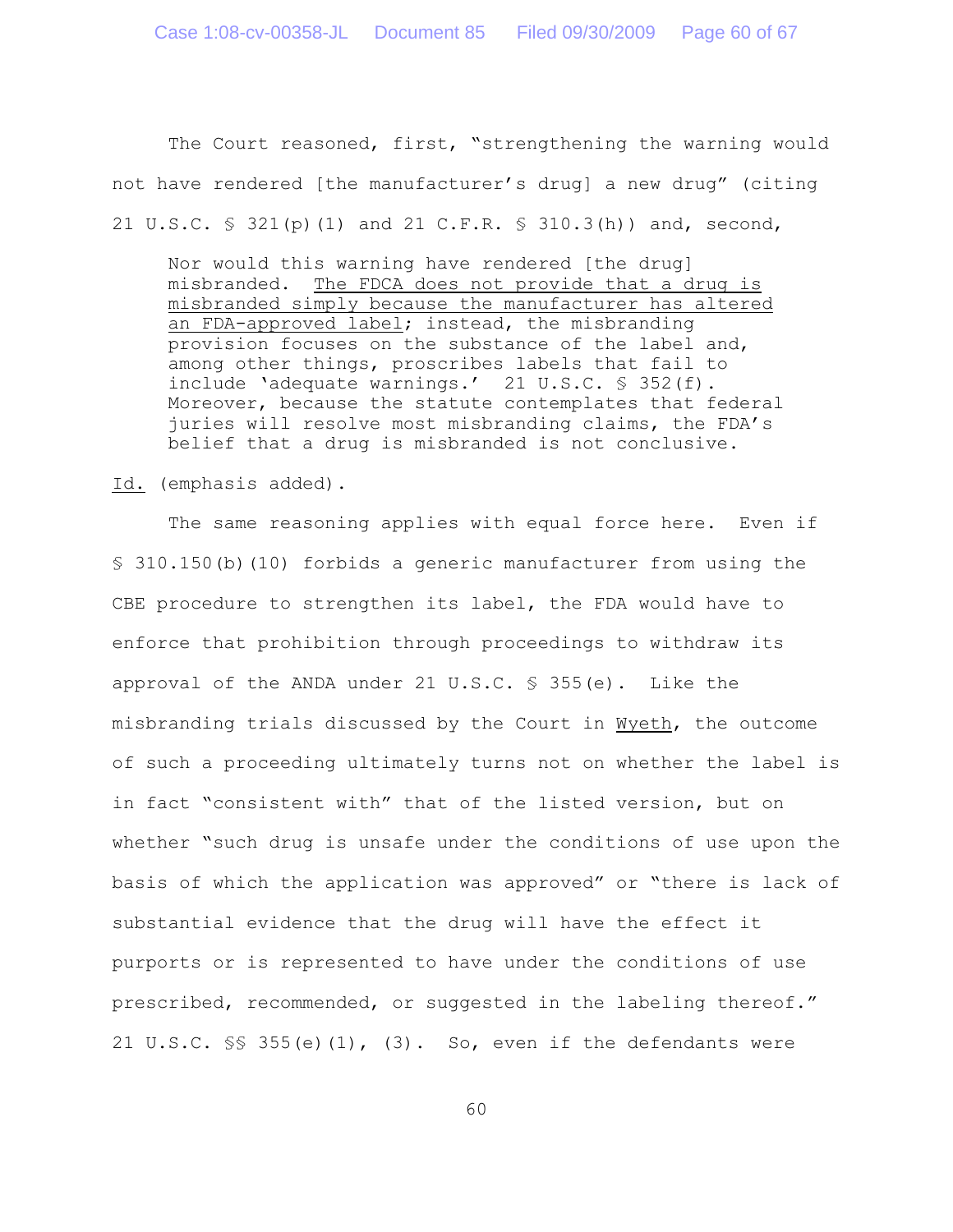correct that  $\frac{1}{5}$  314.150(b)(10) required them to keep the same label on their generic Sulindac as that on the listed version, it is hardly a foregone conclusion that breaking the rule by strengthening a particular warning without prior FDA approval would result in revocation of their ANDA for the drug.<sup>37</sup>

The upshot is that, at best, the defendants can show "a hypothetical or potential conflict  $\ldots$  . insufficient to warrant pre-emption." Rice v. Norman Williams Co., 458 U.S. 654, 659 (1982). The defendants have offered no reason to believe that the FDA would begin revocation proceedings against them for strengthening the warning, and no reason to believe that those proceedings would actually lead to revocation under  $\S$  355(e). They have not met the demands of impossibility pre-emption. See Wyeth, 129 S. Ct. at 1197-98; Kellogg, 612 F. Supp. 2d at 430.

 $37$ There is also the Wyeth Court's point that "the very idea that the FDA would bring an enforcement action for strengthening a warning pursuant to the CBE is difficult to accept--neither [the defendants] nor the United States has identified a case in which the FDA has done so." 129 S. Ct. at 1197. Thus, while non-enforcement of a prohibition does not necessarily have any legal consequence, the Court in Wyeth reasoned that the historical lack of a misbranding prosecution arising out of a strengthened warning at least tended to undermine the manufacturer's impossibility argument.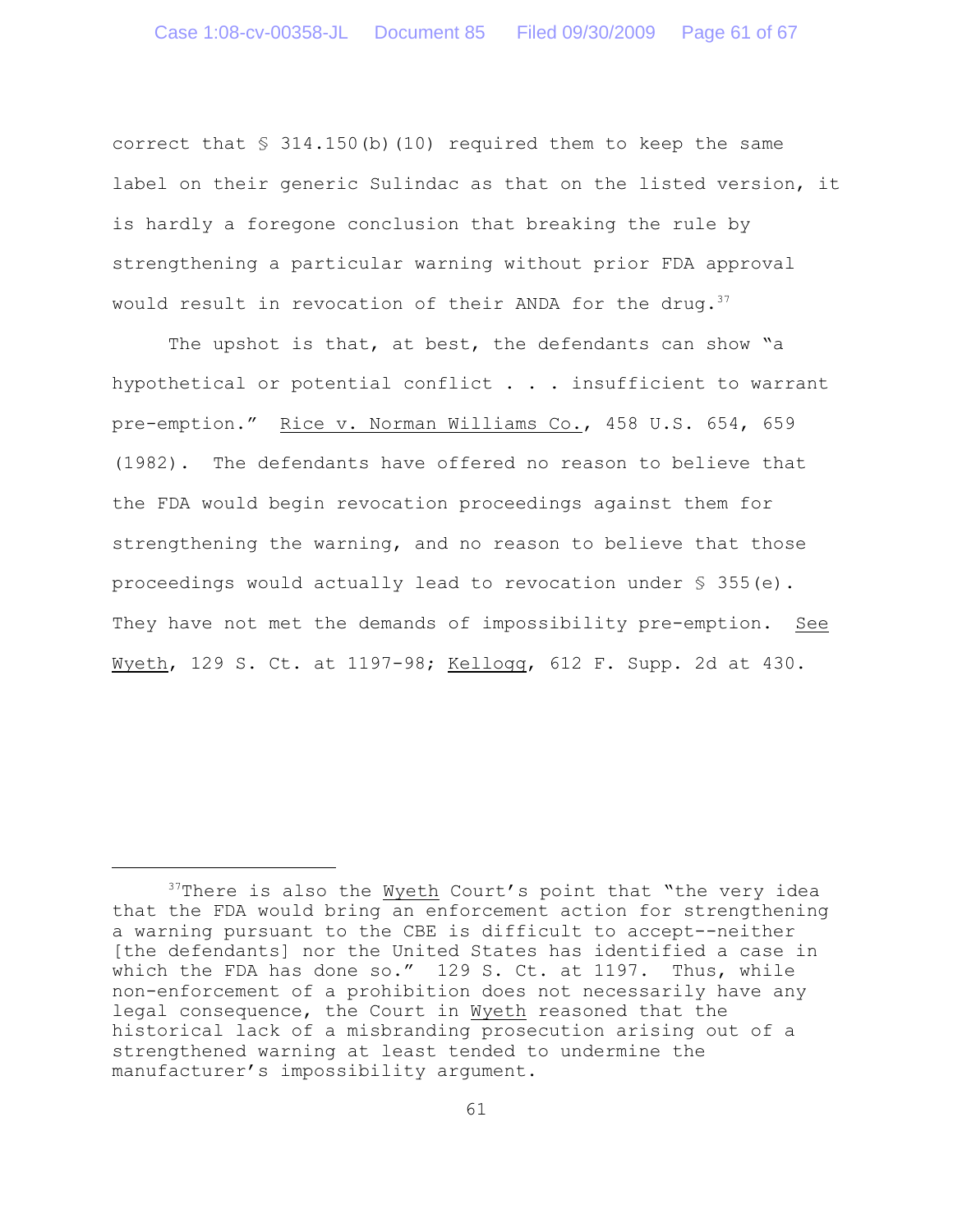# **2. Frustration-of-purpose pre-emption**

The defendants also claim that the state law underlying the plaintiffs' failure-to-warn claims "stands as an obstacle to the accomplishment and execution of the full purposes and objectives of Congress" in the Hatch-Waxman Amendments. Good, 501 F.3d at 47. Specifically, the defendants argue that state-law requirements that a manufacturer alter the warning on an ANDAapproved drug post-approval will necessarily entail duplicative clinical trials "necessary to generate the data that might put generic companies on notice that label changes are warranted." This testing, the argument goes, will drive up the price of generic drugs in contravention of one of Hatch-Waxman's goal "to make available more low cost generic drugs by establishing a generic drug approval procedure for drugs approved after 1962." H.R. Rep. No. 98-857, pt. 1, at 14, 1984 U.S.S.C.A.N. at 2647. There are a number of serious problems with this argument.

At the outset, the defendants do not identify anything in the statutory or regulatory provisions on manufacturing changes, 21 U.S.C. § 356a and 21 C.F.R. § 314.70, requiring that manufacturers justify heightened warnings with the results of their own clinical trials. Those provisions, in fact, contain no such requirement. See 21 U.S.C. §§ 356a(d)(3)(A), 21 C.F.R. § 314.70(c)(3). And another FDA rule, as discussed in Part II.B.5, supra, requires that "labeling shall be revised to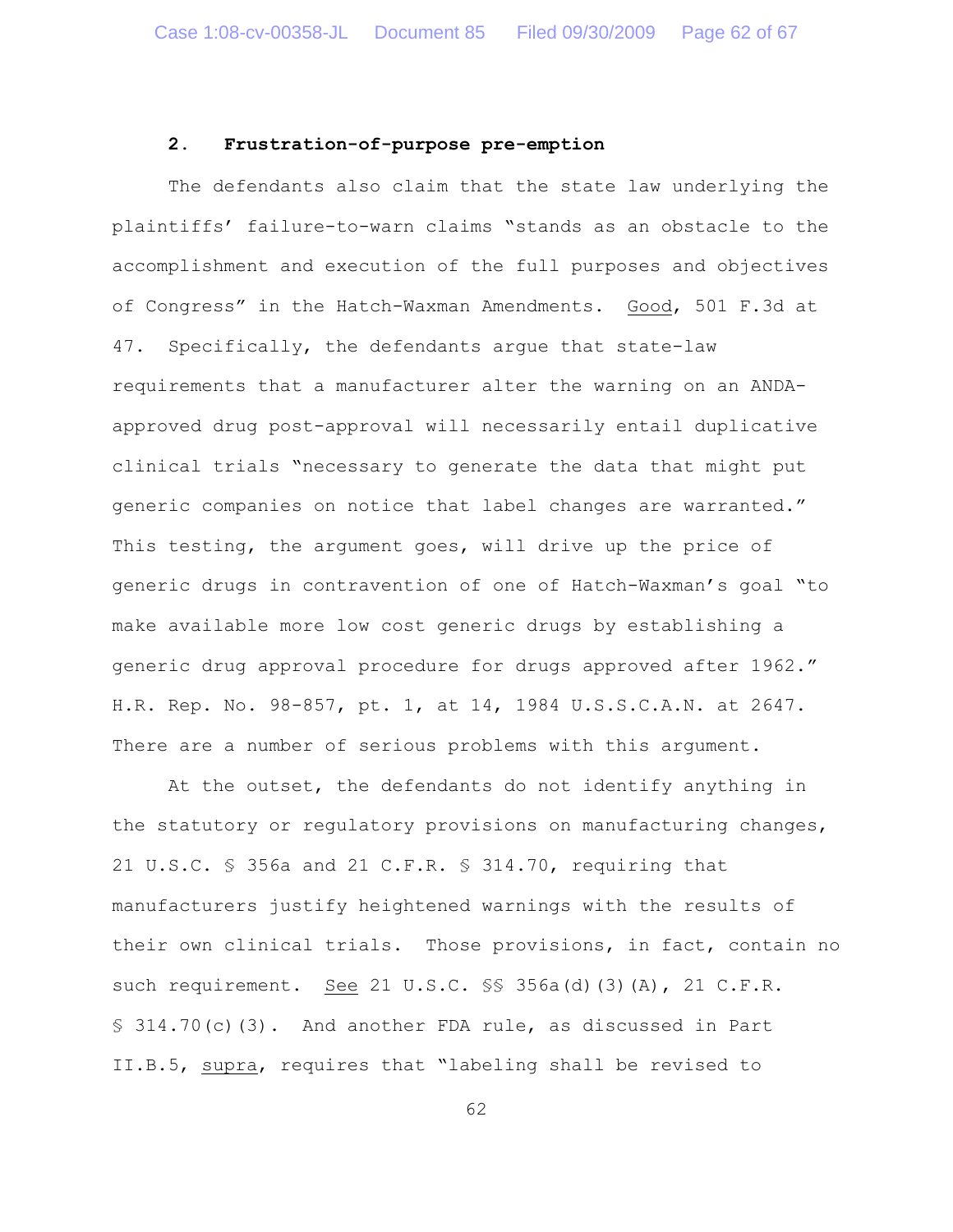include a warning as soon as there is reasonable evidence of a serious hazard with a drug; a causal relationship need not have been proved." 21 C.F.R. § 201.80(e). If anything, then, the regulatory scheme actually contemplates that manufacturers add warnings to their labels without conducting clinical trials; it in no way makes those trials a prerequisite to such additions. So the premise of the defendants' argument is defective.

Furthermore, as also discussed in Part II.B.5, supra, FDA rules enacted to carry out the Hatch-Waxman Amendments specifically require ANDA holders to adhere to the agency's rules on "the reporting and recordkeeping of adverse drug experiences," 21 C.F.R. § 314.98(a), which include, among other things, a mandate for "written procedures for the surveillance, receipt, evaluation, and reporting of postmarketing adverse drug experiences to FDA," id.  $\frac{1}{2}$  314.80(b). These requirements naturally impose costs on generic drug makers, driving up the costs of their products. Yet the FDA has chosen to subject generic manufacturers to its monitoring and reporting requirements anyway. This strongly suggests that the similar requirements of state products liability law do not stand as an obstacle to Hatch-Waxman's cost-cutting objectives.<sup>38</sup>

 $38A$  different kind of state-law claim could theoretically have this effect: for example, a claim that a manufacturer of an ANDA-approved drug was negligent in failing to conduct clinical trials prior to its approval. But that is not this case, where the Bartletts allege that "reports of serious adverse events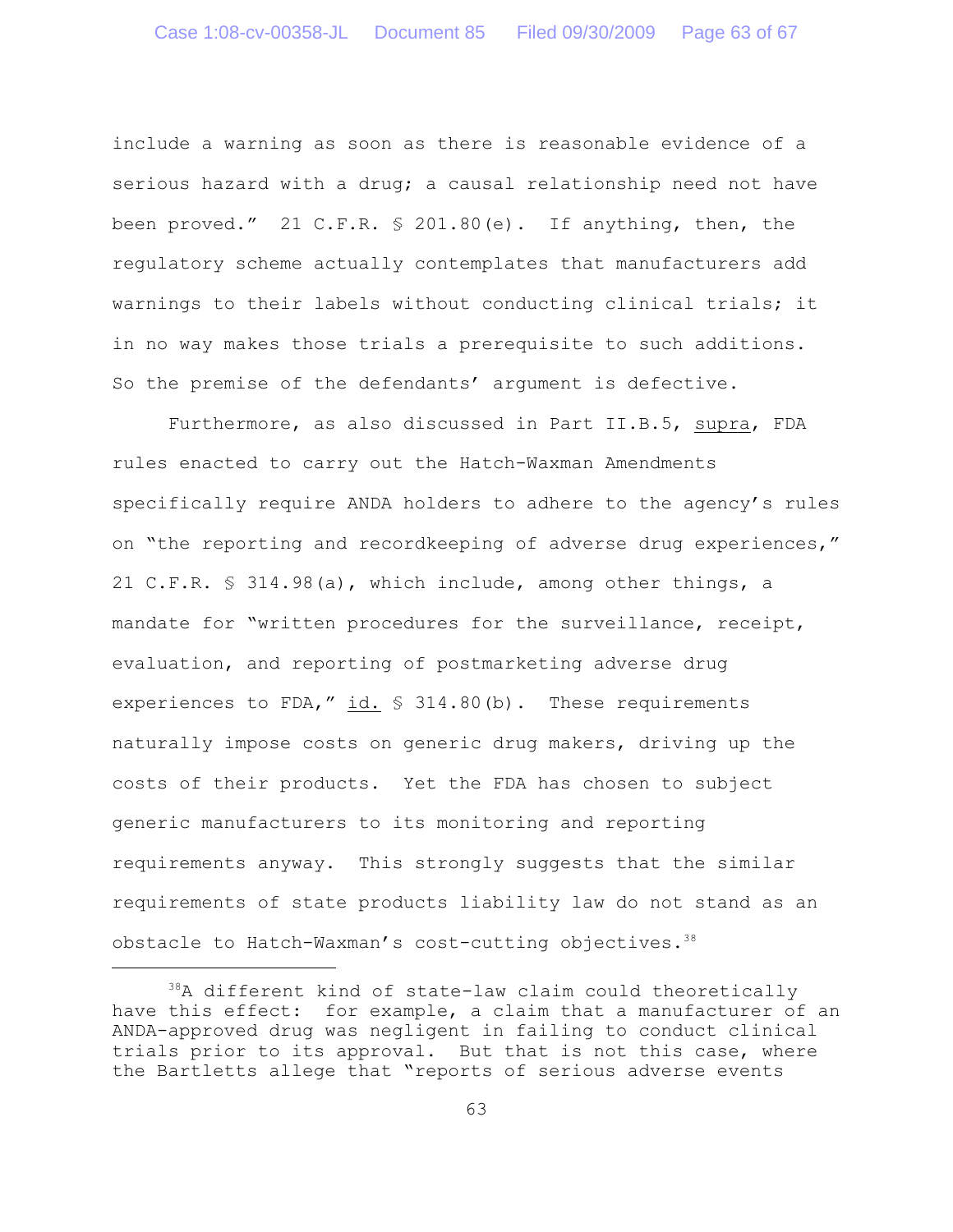As discussed in Parts II.B.1-2, supra, Congress pursued those objectives through the Hatch-Waxman Amendments by relieving generic drug manufacturers of the burdens of safety and effectiveness testing as a condition of approval. The defendants have pointed to nothing in the Amendments, their legislative history, the FDA's rules enforcing them, or the agency's comments in making those rules to indicate that Congress also sought to relieve generic drug manufacturers of any of the burdens of state products liability law. There is little doubt that doing so would likewise reduce the cost of generic drugs, but it does not follow that Congress intended that state laws having the opposite effect should perish on the strength of Hatch-Waxman.<sup>39</sup>

associated with Sulindac . . . in the medical literature"--rather than independent testing--sufficed to put the defendants on notice that a stronger warning was appropriate.

 $39$ The defendants' reliance on Justice Breyer's concurring opinion in Wyeth is therefore misplaced. He noted that "some have argued that state tort law can sometimes raise prices to the point where those who are sick are unable to obtain the drugs they need" and that, in such a case, the FDA may determine that state tort law serves as "a hindrance to achieving the safe drugrelated medical care that Congress sought." 129 S. Ct. at 1204. Thus, Justice Breyer observed, the FDA "may seek to embody those determinations in lawful specific regulations describing, for example, when labeling requirements serve as a ceiling as well as a floor. And it is possible that such determinations would have pre-emptive effect." Id. The defendants, however, point to nothing to suggest that either Congress or the FDA determined that state tort law--as opposed to federal drug-approval requirements--was acting as a hindrance to "safe drug-related medical care" by driving up generic drug prices. Thus, whatever the proper reading of FDA rules as they govern labeling changes to ANDA-approved drugs, those rules do not "embody" any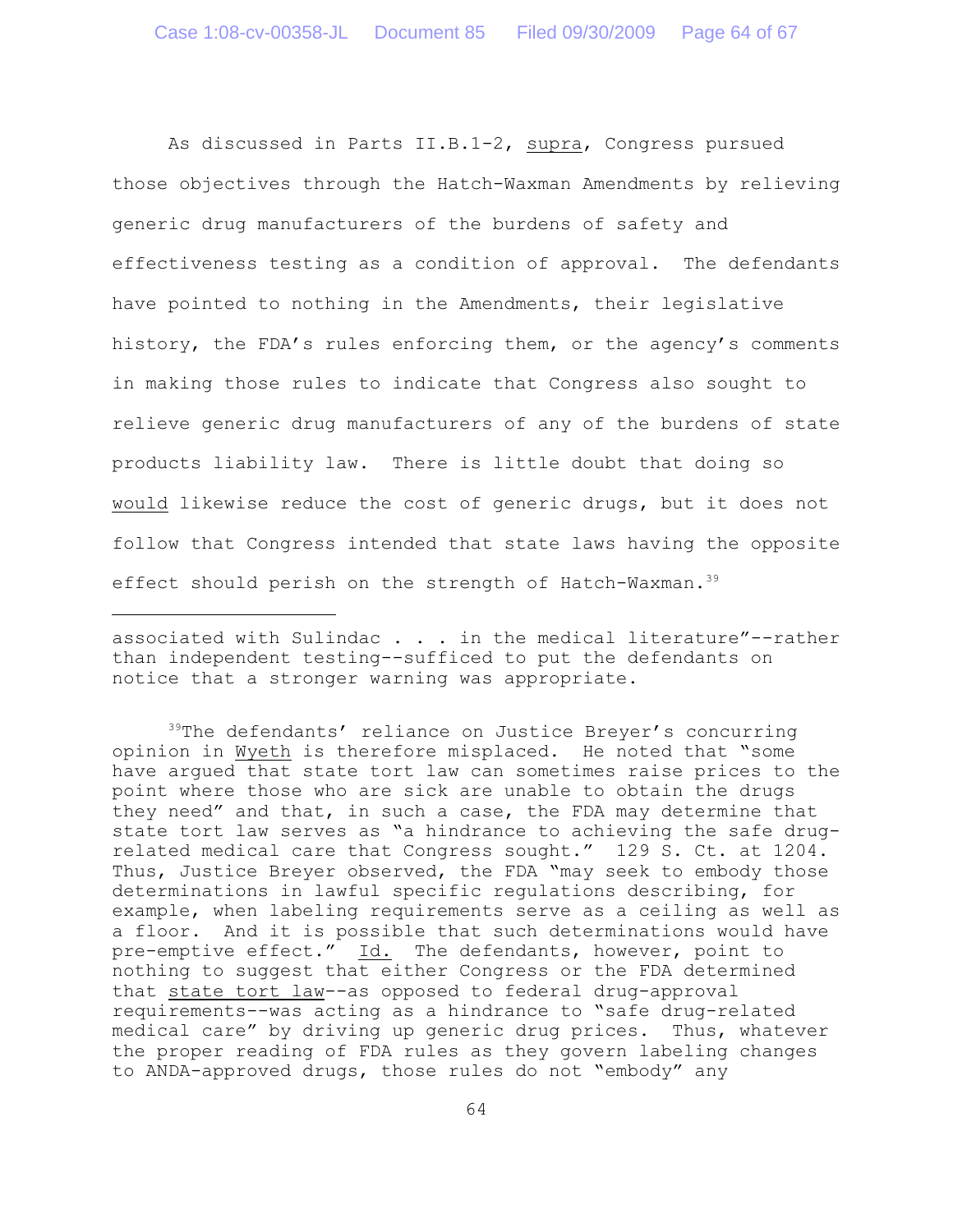As the court of appeals has instructed, "it is not the fact of [federal] action on a particular subject alone--but the reasons for the action--that control its preemptive effect." Good, 501 F.3d at 55. Lacking any evidence that Congress passed the Hatch-Waxman Amendments intending to displace state-law labeling requirements on generic drugs, the defendants have provided no basis for finding those requirements pre-empted by the Amendments. Nor have the defendants overcome the assumption, endorsed by the Wyeth Court, that "[i]f Congress thought that state-law suits posed an obstacle to its objectives, it surely would have enacted an express pre-emption provision" directed at those suits as part of Hatch-Waxman. 129 S. Ct. at 1199. Here, as there, the fact that Congress did no such thing strongly indicates that Congress meant to do no such thing. Again, "the purpose of Congress is the ultimate touchstone in every preemption case." Id. at 1194 (internal quotation marks omitted).

In that vein, the defendants' frustration-of-purpose argument (and their impossibility argument, for that matter) raises another serious difficulty: leaving those injured by drugs unaccompanied by warnings deemed adequate by state law without any remedy at all without any indication that Congress desired, or even contemplated the possibility, of such a

determination to displace state tort law. So Justice Breyer's observations are inapposite here.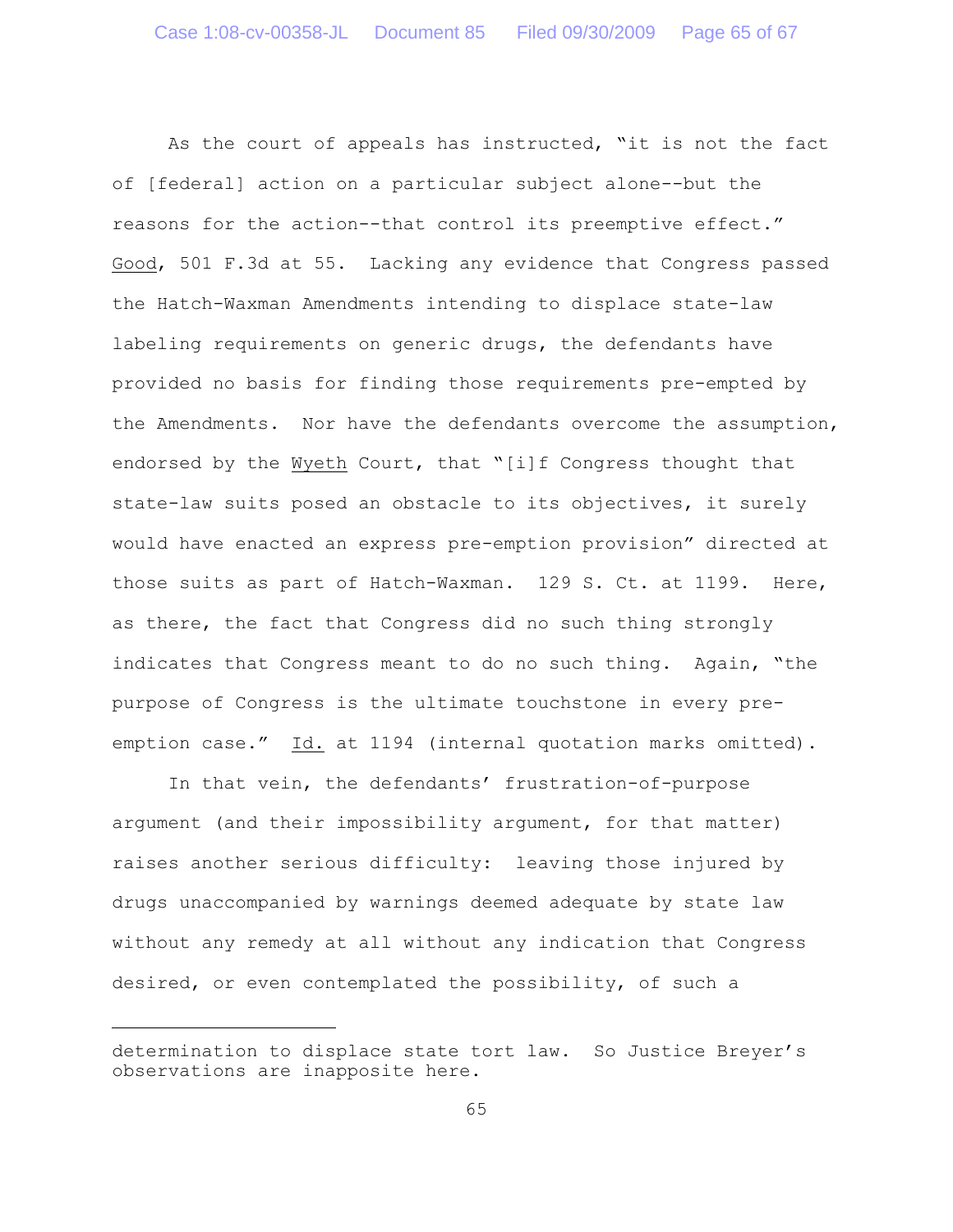result. $40$  While Congress could have thought this a necessary consequence of lowering the costs of prescription drugs, "[i]f Congress had intended to deprive injured parties of a long available form of compensation, it surely would have expressed that intent more clearly." Bates v. Dow Agrosciences LLC, 544 U.S. 431, 449 (2005).

But, as just discussed at length, Congress did not do so. Without such a clear expression of intent, this court refuses to take that step on its own. This puts this court in line with others to consider the issue. See Stacel, 620 F. Supp. 2d at 907; Kellogg, 612 F. Supp. 2d at 440-41; Schrock v. Wyeth, Inc., 601 F. Supp. 2d 1262, 1265-66 (W.D. Okla. 2009); Laisure-Radke,

 $40$ The vast majority of courts have rejected the notion that the manufacturer of the brand-name drug may be liable for defects in its generic equivalent on a theory of "innovator liability." See, e.g., Foster, 29 F.3d at 171; Goldych v. Eli Lilly & Co., No. 04-1477, 2006 WL 2038436, at \*6 (N.D.N.Y. July 19, 2006); Colaccio, 432 F. Supp. 2d at 543; Block v. Wyeth, Inc., No. 02- 1077, 2003 WL 203067, at \*2-\*3 (N.D. Tex. Jan. 28, 2003); Sharp v. Leichus, No. 2004-0643, 2006 WL 515532, at \*3-\*5 (Fla. Cir. Ct. Feb. 17, 2006); Kelly v. Wyeth, No. 2003-03314, 2005 WL 4056740, at \*4 (Mass. Super. Ct. May 6, 2005); but see Conte v. Wyeth, Inc., 85 Cal. Rptr. 3d 299, 318 (Cal. Ct. App. 2008). While this court need not decide whether New Hampshire would recognize such a theory, its widespread rejection supports the view that, if failure-to-warn claims against generic drug makers are indeed pre-empted, those injured as a result of deficient warnings on those products have no recourse. The defendants did not dispute this point at oral argument, suggesting instead that consumers who opt for generic drugs over name-brand equivalents may have effectively lost their right to recompense for injuries suffered from inadequate warnings in the bargain. That suggestion is not only distasteful but also contrary to fundamental principles of tort law.